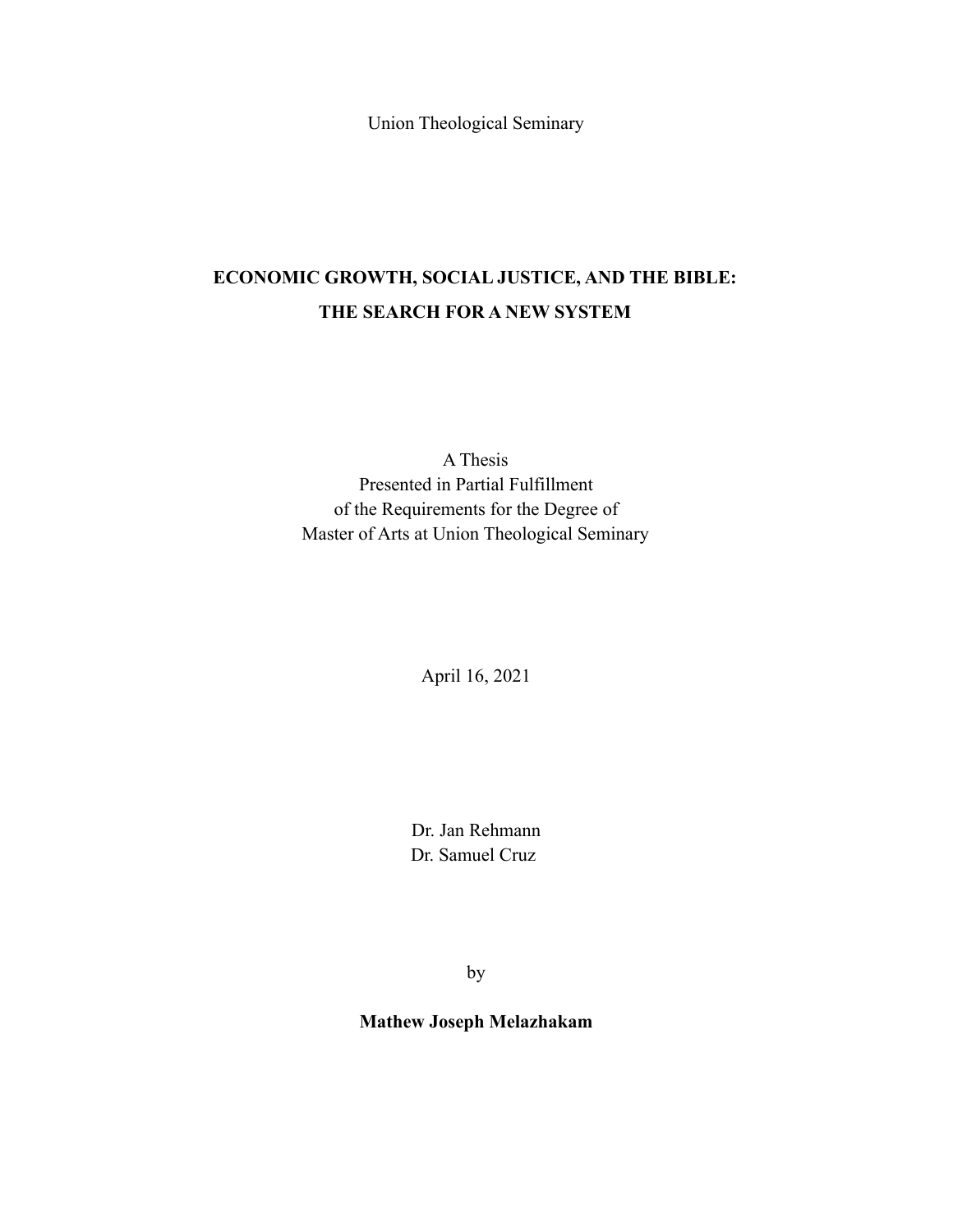# **Table of Contents**

# *List of Tables*

| Table 1: Selected Economic Indicators: U.S. and Europe (1961-2019)       | 34 |
|--------------------------------------------------------------------------|----|
| Table 2: Government Revenue and Expenditure: U.S. and Europe (1980-2019) |    |

# *Sections*

| Introduction<br>1.                                        | $\boldsymbol{2}$ |
|-----------------------------------------------------------|------------------|
| <b>Methodology and Limitations</b><br>2.                  | $\mathbf{3}$     |
| <b>The Capitalist System</b><br>3.                        | 3                |
| 3.1 Racism: Rooted in Capitalism                          | 5                |
| 3.2 Effects of Racism                                     | 7                |
| 3.3 Capitalism and Gender Bias                            | 10               |
| 3.4 Crisis of Social Reproduction                         | 14               |
| 3.5 Ecology and Capitalism                                | 15               |
| 3.6 Economic Inequality and Capitalism                    | 17               |
| Socialism<br>4.                                           | 21               |
| 4.1 Origins of Socialism                                  | 22               |
| 4.2 Liberation Theology                                   | 24               |
| 4.3 Karl Marx and Socialism                               | 25               |
| <b>Growth Vs Degrowth Debate</b><br>5.                    | 26               |
| 5.1 The Arguments for Growth                              | 26               |
| 5.2 The Arguments for Degrowth                            | 27               |
| 5.3 Critique of Degrowth                                  | 29               |
| From Exceptionalism to Decadence: The American Case<br>6. | 30               |
| 6.1 The Path toward the Present State                     | 33               |
| 6.2 The Growth-Inequality Equation                        | 35               |
| 6.3 The Role of Government                                | 37               |
| <b>Reform Proposals</b><br>7.                             | 40               |
| 7.1 Progressive Capitalism                                | 41               |
| 7.2 Participatory Socialism                               | 44               |
| 7.3 The Role of Community                                 | 48               |
| 7.4 Taxation and Social Justice                           | 49               |
| 7.5 The Way Forward                                       | 52               |
| 8. Conclusion                                             | 53               |
| Bibliography                                              | 55               |

1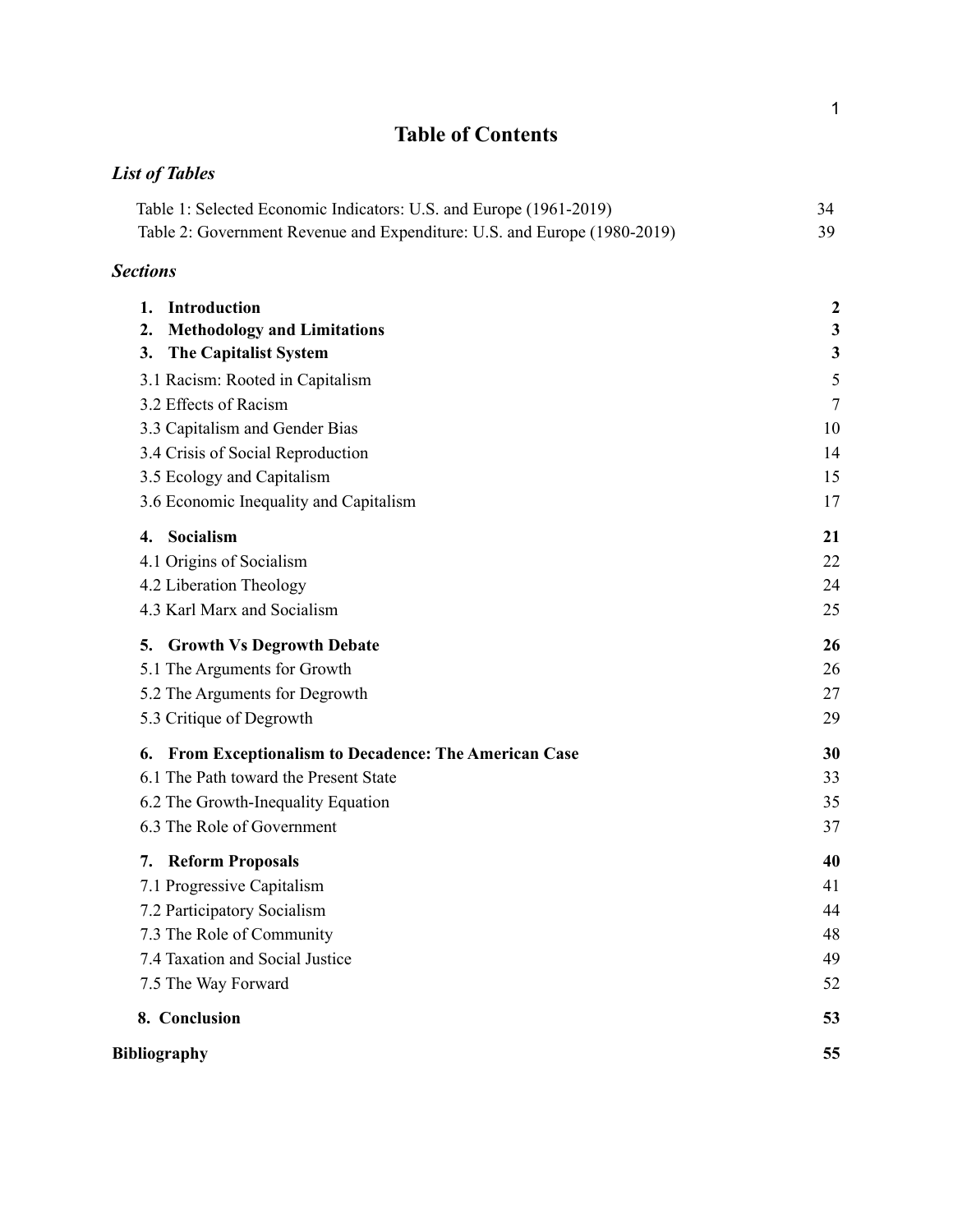# <span id="page-2-0"></span>**1. Introduction**

In the past four decades or so, the countries of the world while recording some growth rates, the growth in income and wealth has been concentrated in the hands of a small segment of people with a significant proportion continuing to suffer economically and socially. Second, the growth has been achieved through exploitation of earth's resources beyond its regenerative capacity leading to a looming ecological crisis. Third, the economic growth process has exhibited continued exploitation of human labor and earth's resources on the one hand, and the deepening of gender and racial discrimination, on the other. The present capitalist model is blamed for these outcomes and a call to move to a pure socialist model of development has been made by many analysts. Some have even suggested a "degrowth" mode involving a downscaling of production and consumption altogether. However, my contention is that replacing capitalism with socialism or a degrowth model is not a good idea and that the stemming of the negative effects of capitalism can better be achieved by embedding the capitalist system with socialistic characteristics. The resulting system, while preserving the production impulses of capitalism, can avoid the inequitable, discriminatory and ecological effects of the capitalist production process.

The rest of the thesis is organized as follows. The second section gives the methodology and limitations of the study. The next section examines the present capitalist system, its emergence, features and effects. The fourth section considers the socialist counter model, its characteristics, experiments and effects. This section also presents socialist ideas springing from the Bible. The fifth section reviews the degrowth proposal and its feasibility. The next section focuses on the American case where capitalism has produced deep degenerating effects. The seventh section explores socialistic characteristics that can be superimposed on the capitalistic system. The final section draws the conclusion.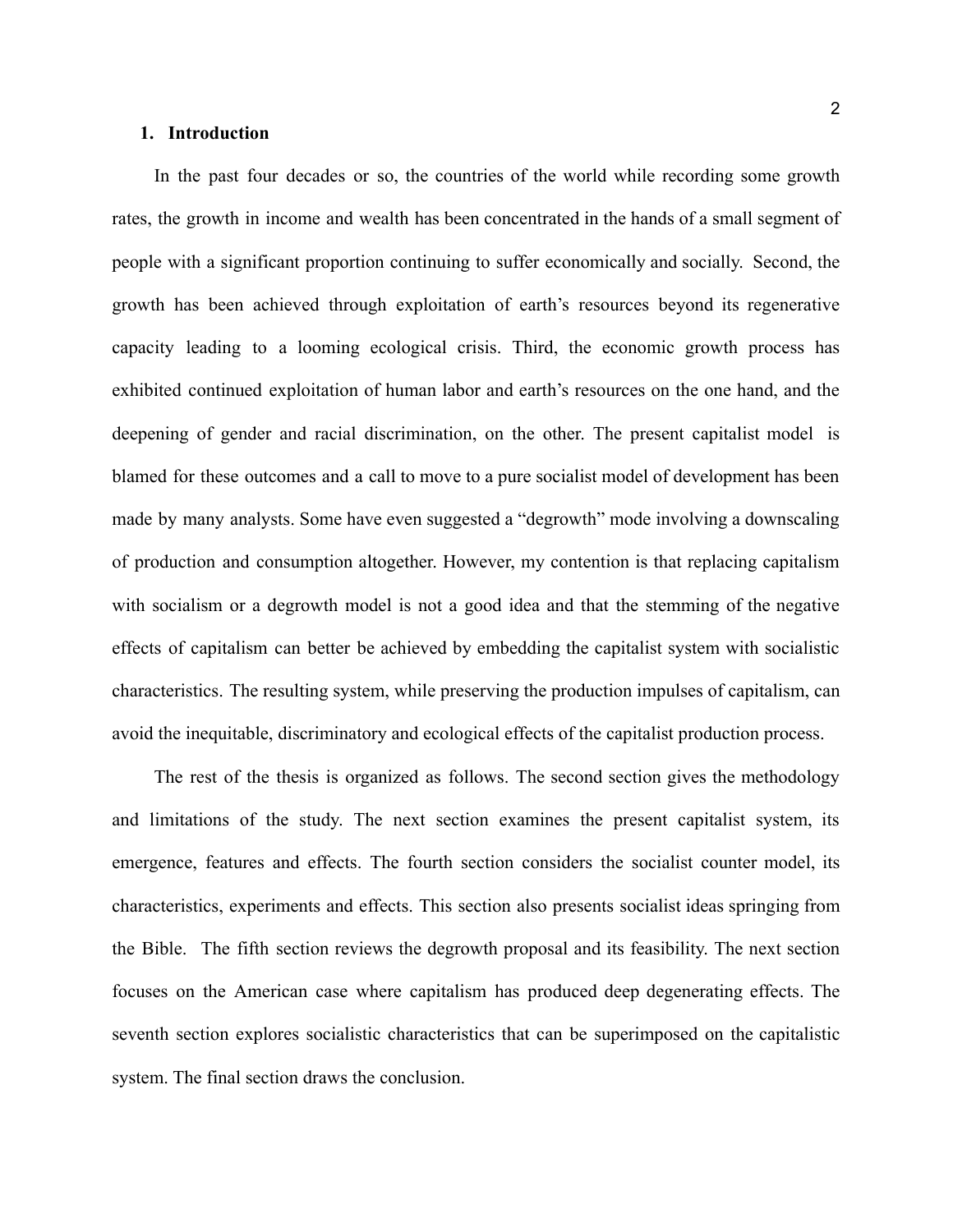#### <span id="page-3-0"></span>**2. Methodology and Limitations**

This is a socioeconomic study drawing ideas from the Bible. While economists miss out mostly on social aspects, social scientists miss out on economic aspects. Theologians emphasize the ethical dimension. This study considers all the three aspects and takes an integrated view. The financial crisis of 2008-09 has driven home the flaws of the current capitalist market system. Several thinkers have analysed the system fault-lines and come out with possible solutions. These thinkers include economists and social scientists. Theologians have highlighted the moral aspects of the problem. I would critically examine the view points of these thinkers in arriving at an optimal system.

The study while focusing on the U.S., examines the U.S. case in the context of international trends and particularly the trends in European countries. However, the applicability of this study to other countries could be limited. Most of the research for the study is based on published material and no interviews of persons are done for the purpose.

# <span id="page-3-1"></span>**3. The Capitalist System**

Although there is no general agreement on the beginnings of capitalism, one can say that it replaced feudalism towards the later Middle Ages in Europe and became fully developed during the period of Industrial Revolution starting in the late 18th century. Capitalism is formally defined as an economic system in which "most means of production are privately owned and production is guided and income distributed largely through the operation of markets"<sup>1</sup> As it evolved over the last two and half centuries, one can identify three stages of capitalism, each one characterized by the dominance of a prevailing set of economic ideas. The first stage started

<sup>1</sup>Britannica, The Editors of Encyclopaedia, "Capitalism," *Encyclopedia Britannica*, 23 Sep. 2020, [https://www.britannica.com/topic/capitalism.](https://www.britannica.com/topic/capitalism)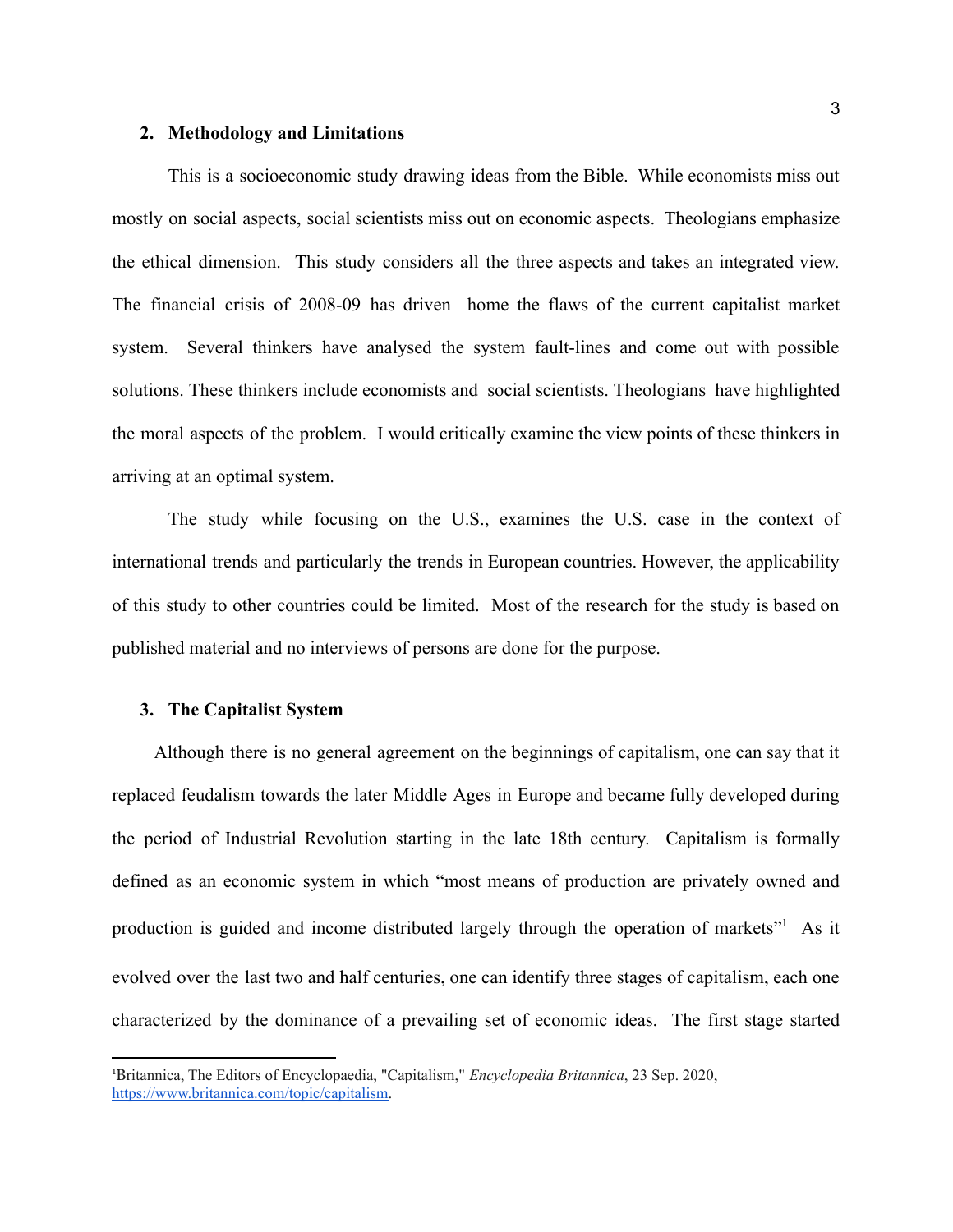with the Industrial Revolution of the late 18<sup>th</sup> century and lasted until the Great Depression in the 1930s. Capitalism during this period was based on the ideas of Adam Smith and other classical economists who held that each individual pursuing his own self-interest would lead to the welfare of society as a whole, as if guided by an invisible hand. Capitalism reemerged in a new form after the Second World War, based on the economic ideas of Keynes who suggested a new role for the government to tackle market failures. Western Europe and the United States saw well-distributed remarkable growth till about the early 1970s which marked the end of the second stage of capitalism. The third stage of capitalism ran from about the mid-1970s till 2008 when the Great Recession began following the bankruptcy of Lehman Brothers. This was the period of "neoliberalism" during which the government shied away from any economic role and promoted and handed over that role almost completely to markets through aggressive deregulation. The groundwork for this stage of capitalism can be found in the economic ideas of Milton Friedman who wrote his extremely influential essay in 1970 in *The New York Times* under the caption, "The Social Responsibility of Business Is to Increase Its Profits."<sup>2</sup> As noted by Sainsbury, the financial crisis of 2008 marked the end of neoliberalism and "it was no longer possible to argue that markets were self-regulating and that the state had only a minimal role to play in the economy."<sup>3</sup> Stiglitz<sup>4</sup> insightfully states that the collapse of Lehman Brothers on September 15, 2008 was to market fundamentalism<sup>5</sup> what the fall of the Berlin Wall was to Communism.

<sup>2</sup>Milton Friedman, "The Social Responsibility of Business Is to Increase Its Profits," *The New York Times,* 13 September 1970.

<sup>3</sup>David Sainsbury. *Progressive Capitalism: How to Achieve Economic Growth, Liberty and Social Justice* (London: Biteback Publishing, 2013), 1.

<sup>4</sup>Joseph E. Stiglitz, *Freefall: America, Free Markets, and the Sinking of the World Economy* (New York: W.W. Norton & Company, 2010), 219.

<sup>5</sup>Market fundamentalism refers to the idea that unhindered free markets alone can lead to economic growth and prosperity.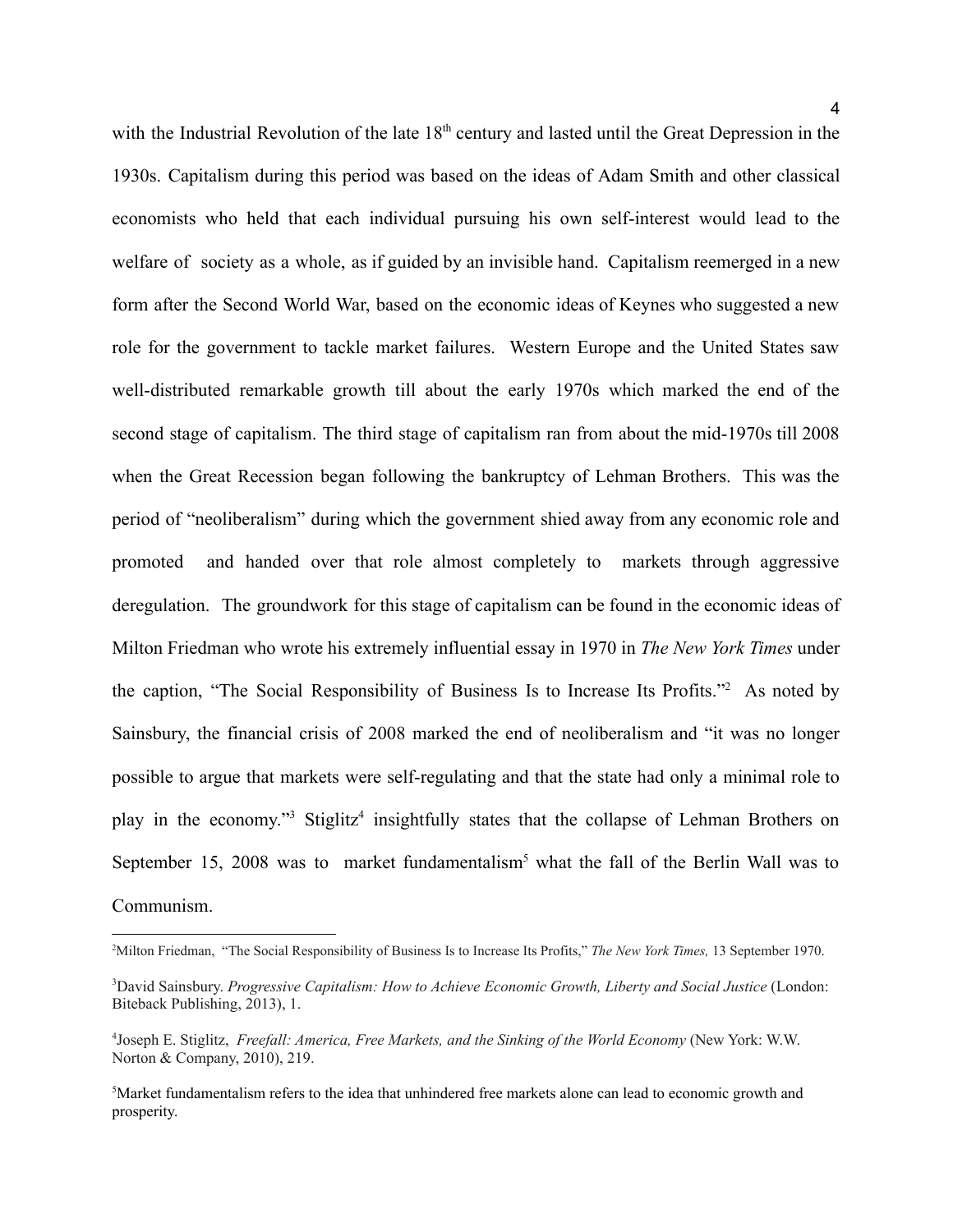Capitalism has brought unprecedented economic and social progress. After several centuries of stagnation there has been steady economic growth and along with that rise in living standards, reduction in poverty, improvement in health and also education standards of people. However, capitalism has also brought in its train, rising inequality and other social evils such as exploitation of human labor, depletion of natural resources, and an environmental crisis. Racism and gender inequality are also considered to be the by-products of capitalism. We examine the deep penetration of capitalism into the different aspects of economic and social lives of people around the world.

# <span id="page-5-0"></span>**3.1 Racism: Rooted in Capitalism**

Nikole Hannah-Jones, a Pulitzer Prize-winning reporter for *The New York Times Magazine*, aptly calls racism an "ancient brutality, past injustice and present prejudice."<sup>6</sup> Historically, racism is linked to slavery. Eric Williams puts it as: "Slavery was not born of racism: rather racism was the consequence of slavery"<sup>7</sup> In colonial America, starting with Virginia in the early  $17<sup>th</sup>$  century, the bonded laborers employed in the plantations were initially white immigrants from Europe. Only in the late  $17<sup>th</sup>$  century, planters began to import slaves in large numbers from the West Indies and Africa. Landowners faced stiff resistance and rebellion from workers often spearheaded by the white workers starting in the 1660s. Threatened by revolution from the workers, they formulated the strategy of "divide and rule" by relaxing the controls on the white labor and intensifying the slavery conditions of the black labor. From 1660, a series of colonial legislation came out clearly separating black and white labor, imposing lifetime bondage for the black including their offspring, and also denying them the right to vote.

<sup>6</sup>Nikole Hannah-Jones, "What is Owed." *The New York Times Magazine,* June 20, 2020.

<sup>7</sup>Eric Eustace Williams. *Capitalism and Slavery (*London: Andre Deutsch, 1944), 7.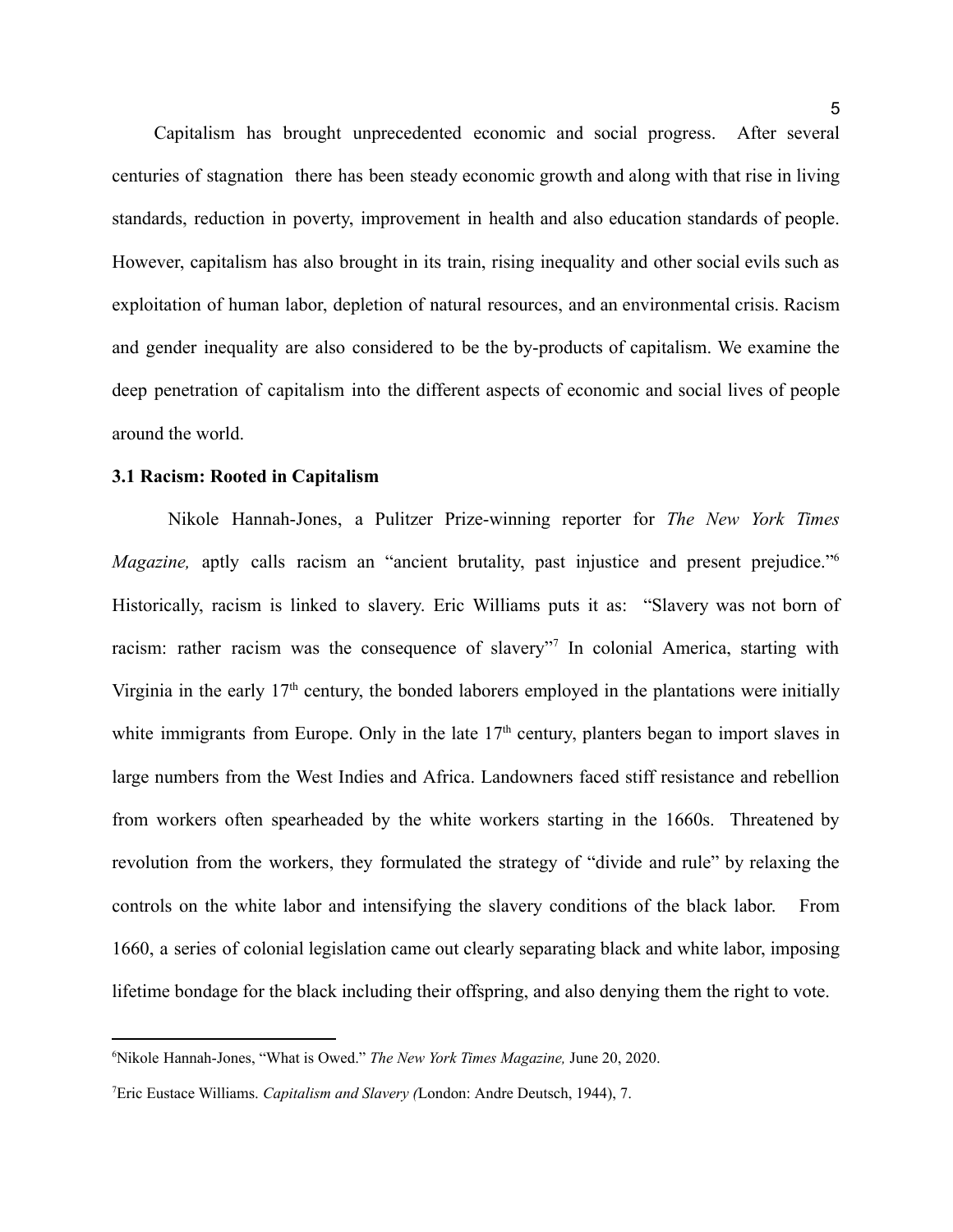In the above developments, as stated by David McNally, one can see the ruling class of colonial America's "act of inventing race."<sup>8</sup> A system of white supremacy and black inferiority was being constructed which crossed class lines and placed poor Europeans into white privilege. The rich planters solidified their class status by asserting white racial unity. Freedom was increasingly identified with race and not class. In this process the ideology of modern racism was born.

Here one can see clearly the link between capitalism and racism: racism towards unfree labor was the means to secure cheap labor in the planters' pursuit of profit. The planter class "would have gone to the moon, if necessary, for labor. Africa was nearer than the moon,"<sup>9</sup> writes Williams. Capitalism thrived in creating a huge wedge between white and black workers who began to hate and fear each other so deeply that they find their interests are opposed to each other. Du Bois<sup>10</sup> explains this split in terms of what he calls "a sort of public and psychological wage" which partly compensated the low wage received by the white workers and made it possible that the wages of all workers could be kept low.

The impact of racism by creating rivalry between blacks and whites had far-reaching consequences then and which are reverberating now. It generated mob violence and lynching on a large scale on the one hand, and came in the way of the emergence of a strong trade union movement to improve the conditions of labor in the US.

The institution of black slavery which created racism lasted well over 200 years after it

<sup>8</sup>David McNally, *Another World is Possible. Globalization & Anticapitalism*, Revised Expanded Edition (Winnipeg: Arbeiter Ring Publishing, 2006), 155.

<sup>9</sup>Williams, *Capitalism,* 20.

<sup>10</sup>W.E.B. Du Bois, *Black Reconstruction in America* (New York: The Free Press, 1935), 700.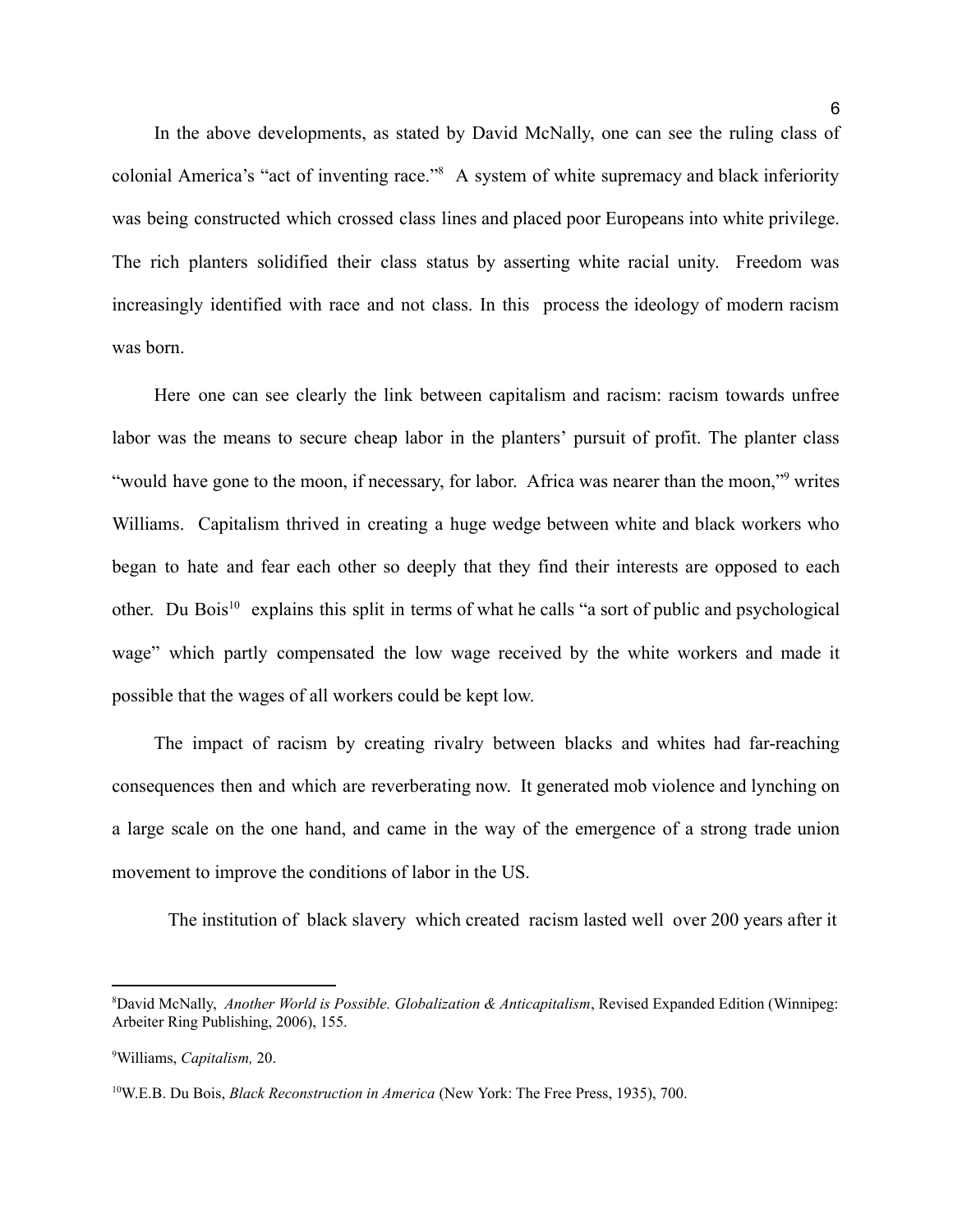became legal in 1661 in Virginia. Even after the legal abolition of slavery with effect from 1863 through the *Emancipation Proclamation* of President Abraham Lincoln, the formal system of racial segregation, known as Jim Crow Laws, was instituted by the early 1900s which lasted till the 1960s when the Civil Rights Movement brought full citizenship rights to the blacks.

# <span id="page-7-0"></span>**3.2 Effects of Racism**

A lasting effect of racism is the lack of integration of the black community with the rest of America. As noted by Hannah-Jones blacks remain the most segregated group in America today with their likelihood of living in very poor neighborhoods five times higher than that of whites.<sup>11</sup> Studies show that the racialized disadvantage puts black families having annual earnings of \$75,000 or more in poor neighborhoods where whites earning less than \$40,000 live. Also, a black family having an average annual earnings of \$100,000 a year lives in a neighborhood with an average annual income of \$54,000. Enclosing the blacks into poor ghettos has persisted.

During the Great Depression of the 1930s, the U.S. government introduced a number of welfare state programs under the New Deal. They greatly benefited the American people, but most of them bypassed the blacks. For example, in the zone-mapping introduced by the federal government for the purpose of insurance for housing loans, black neighborhoods were marked red ("redlining") denoting their uninsurability. In consequence, most of the loans (98 percent) the Federal Housing Administration (FHA) insured during 1934-1962 went to whites, leaving nearly all blacks out of the government program for building the modern middle class. Also, the Fair Labour Standards Act which raised the minimum wage exempted service and other industries where many black workers were employed.

<sup>11</sup>Hannah-Jones, *What is Owed.*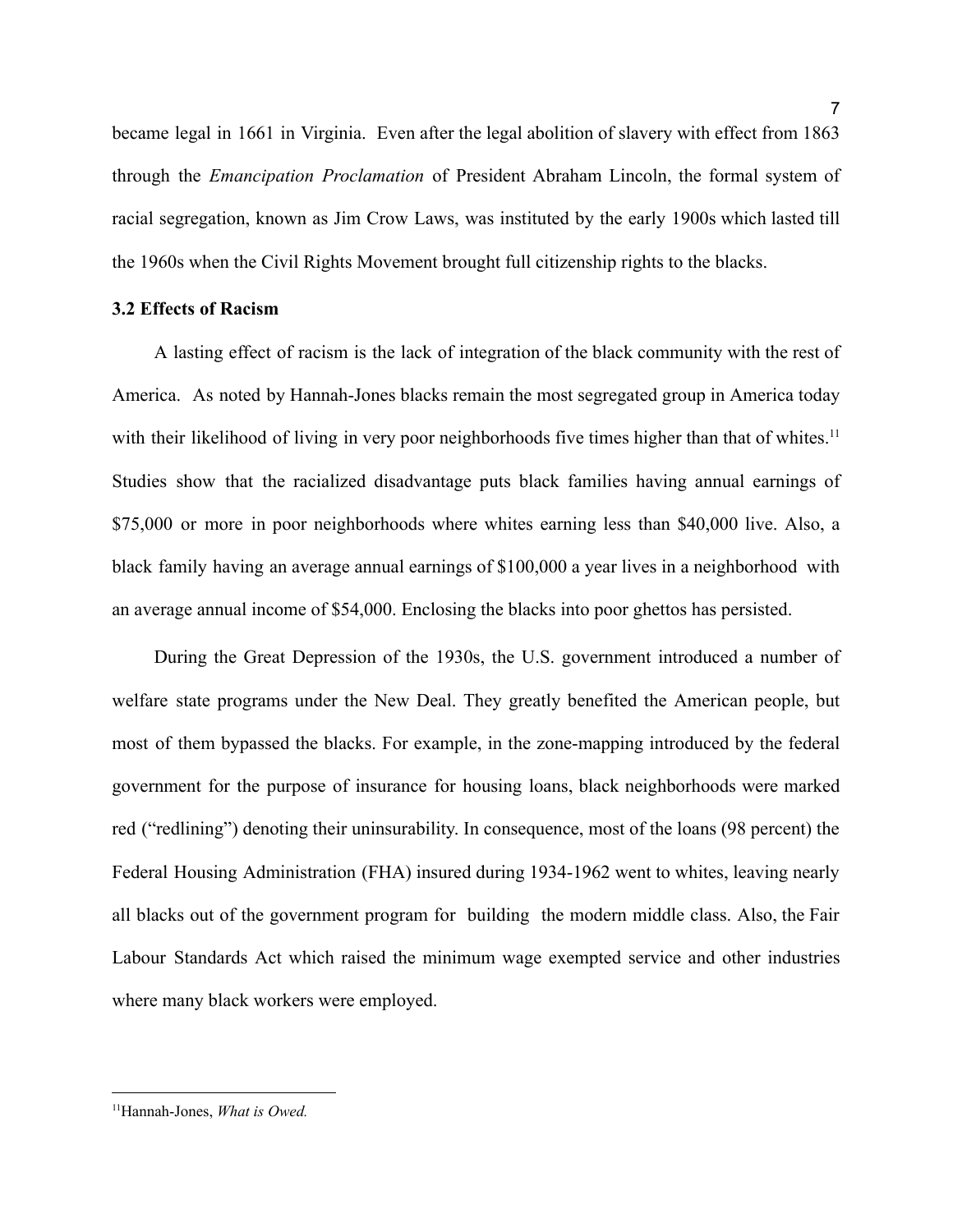The Civil Rights Act of 1964 legally ended discrimination on the basis of race and color. But in reality discrimination continued in many ways. As a result, the gap between the whites and the blacks in America for most economic and social indicators continue to remain large. Cedric Herring<sup>12</sup> states that while there was a steady improvement in educational attainment of African Americans (from an average 5.8 years of education in 1940 to 12.4 years in 1990) making the gap between blacks and whites (at 12.9 years in 1990) just half a year, the earnings gap remained at about two-thirds (62 percent). This, according to him, questions the notion of education as a "great equalizer" for the U.S., and throws light on the anomalous structural aspects of the U.S. society. For example, while a college degree in comparison with a high school diploma earns about \$20,000 per year more for a white man, it translates into just half that amount per year for a white woman or a black woman. At each level of educational attainment, women earn less than men of the same racial group. Besides, for each level of educational attainment, white men earn more than their black counterparts. In short, in American society, there are both racial and gender disparities in earnings even after adjusting for educational disparities. Herring also notes that closing the educational gap between the whites and the blacks has not helped in narrowing the gaps in better-paid jobs, unemployment, underemployment, poverty, homelessness, and social distancing for the blacks.

Herring's observation about closing the educational gap between whites and blacks can be interpreted as closing only the quantitative gap, as the quality of education the blacks receive has been subpar. The public schools catering to black neighborhoods provide poor quality education mainly due to underfunding of those schools. Also, as noted by Thomas Piketty,<sup>13</sup> there

<sup>12</sup>Cedric Herring, "African Americans in Contemporary America: Progress and Retrenchment" in *The Minority Report: An Introduction to Racial, Ethnic, and Gender Relations,* Third Edition, ed. Anthony Gary Dworkin and Rosalind J. Dworkin (Orlando: Harcourt Brace College Publishers, 199), 181-208.

<sup>13</sup>Thomas Piketty, *Capital and Ideology* (Cambridge, Massachusetts: Harvard University Press, 2020), 1008.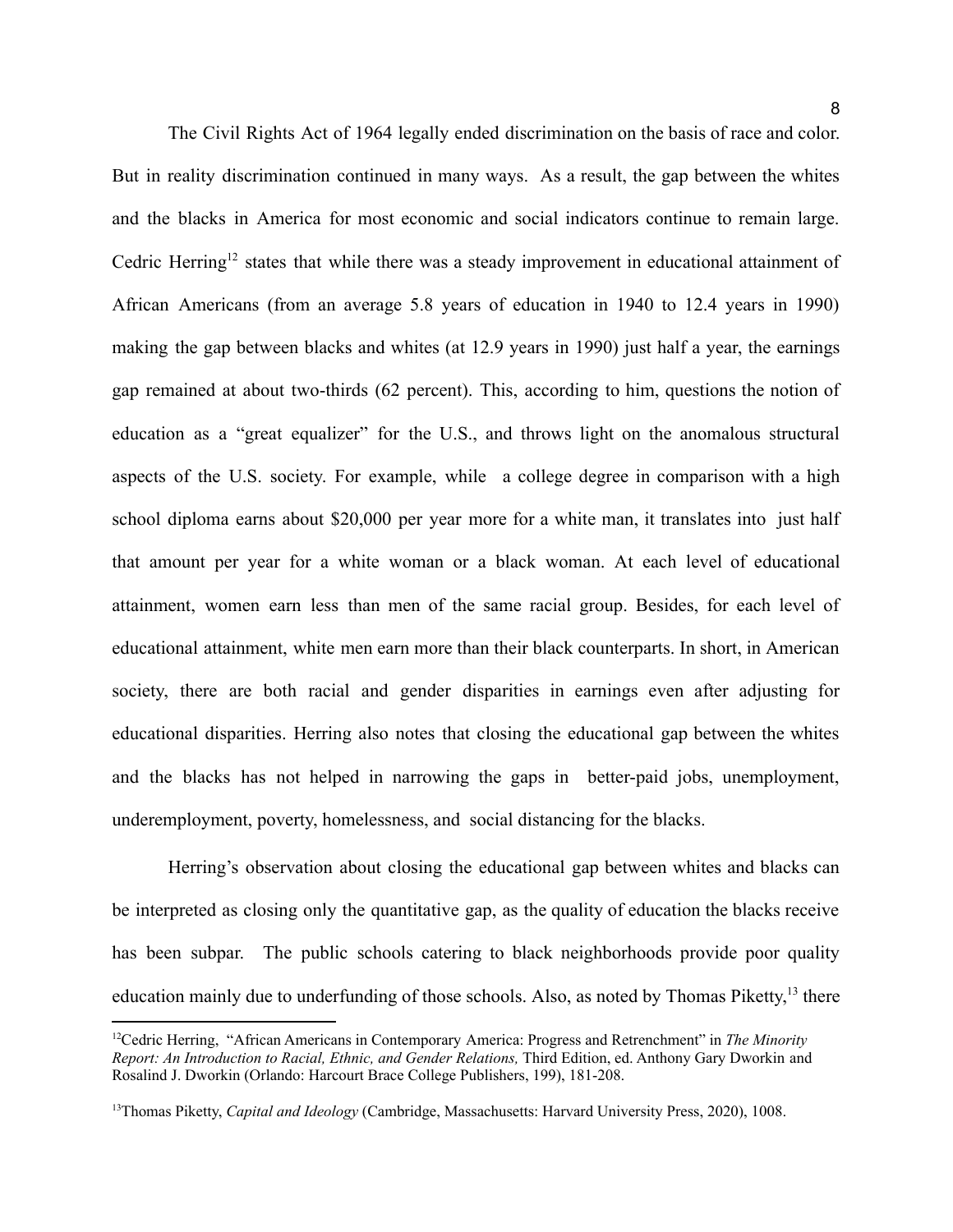is a very significant inequality of access to higher education in the U.S. as the likelihood of attending college is a function of the parents' income status, and a highly stratified system with a wide gap between best universities and the rest.

The crisis of mass incarceration in the U.S. affecting disproportionately the blacks is also the result of racism. Michelle Alexander sees in the current system of mass incarceration of the blacks in the U.S. the emergence of a "stunningly comprehensive and well-disguised system of racialized social control" that functions very much like Jim Crow.<sup>14</sup> This is so because, once the inmates are released, they are often denied the right to vote, excluded from juries, employment, housing, and public benefits in a way similar to what happened to African Americans in the Jim Crow period. Hence she says, "We have not ended racial caste in America, we have merely redesigned it."<sup>15</sup>

The "war on drugs" which began in early 1980s, at a time when the illegal drug use was on the decline in the U.S., led to skyrocketing arrests and convictions especially of the people of color. The drug war was instrumental in an explosion of the U.S. prison population from around 300,000 in the 1970s to 2 million in less than thirty years. An important implication from Alexander's analysis is that if the crisis of mass incarceration is somehow removed, its consequencences will be continued through the implementation of some other policy as long as racism remains in the U.S.

Hannah-Jones also points attention to some recent studies showing that the income gap between blacks and whites is as large today as it was in 1950. Black median household income which was about half that of white Americans in 1950 remains so today. It is not just the racial

<sup>14</sup>Michelle Alexander, *The New Jim Crow: Mass Incarceration in the Age of Colorblindness,* Revised Edition (New York: The New Press, 2012), 4.

<sup>15</sup>Alexander, *The New Jim Crow,* 2.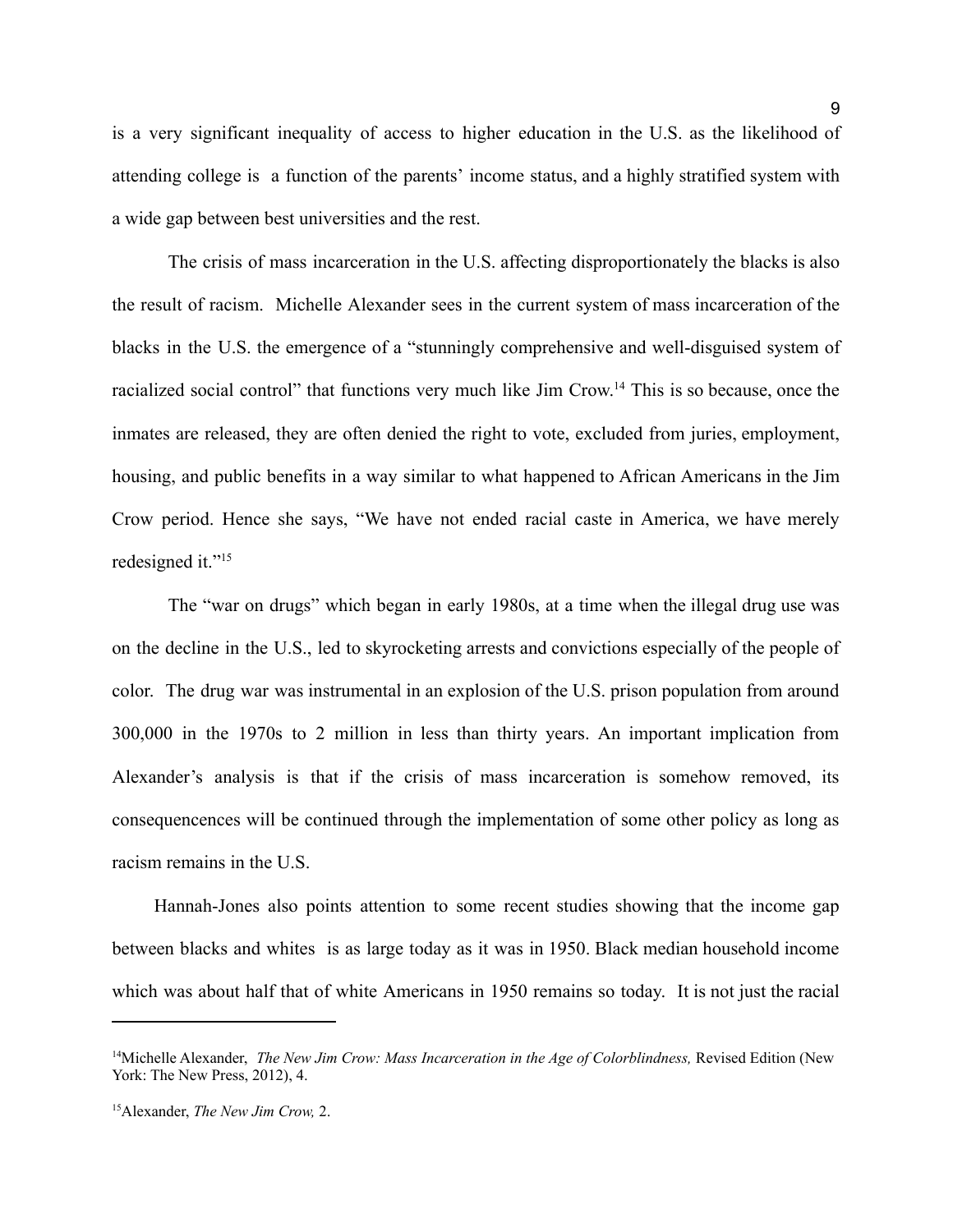income disparities that remain the same but more critically, the racial wealth gap is also about the same as it was in the 1950s. The average black household today is poorer than 80 percent of white households. Thus there has been no progress in reducing income and wealth inequalities between black and white households over the past 70 years!

Particularly, there has been a sharp rise since the 1980s in the number of black men who are unemployed. Some have dropped out of the labor force after having failed to find decent-paying blue-collar jobs and others are incarcerated. Even before the recent Covid downturn, it is estimated that about 30 percent of black men of workable ages were not employed, which is much more than in previous decades.

#### <span id="page-10-0"></span>**3.3 Capitalism and Gender Bias**

Marx noted a period of "primitive accumulation" occurring between the end of feudalism and the beginning of capitalism, marked mainly by the expropriation of the land from the peasantry and the formation of the 'free' independent worker. According to Silvia Federici,<sup>16</sup> Marx's characterization of primitive accumulation misses two of its important aspects, namely, the transformation of the social position of women and the "Great Witch-Hunt" of the  $16<sup>th</sup>$  and  $17<sup>th</sup>$  centuries. During this period, through policies instituted by a number of European countries against women, "their wombs became public territory, controlled by men and the state, and procreation was directly placed at the service of capitalist accumulation….the female body was turned into an instrument for the reproduction of labor and the expansion of the work-force, treated as a natural breeding-machine, functioning according to rhythms outside of women's control."<sup>17</sup>

<sup>16</sup>Silvia Federici, *Caliban and the Witch* (New York: Autonomedia, 2004), 63.

<sup>17</sup>Federici, *Caliban and,* 89-91.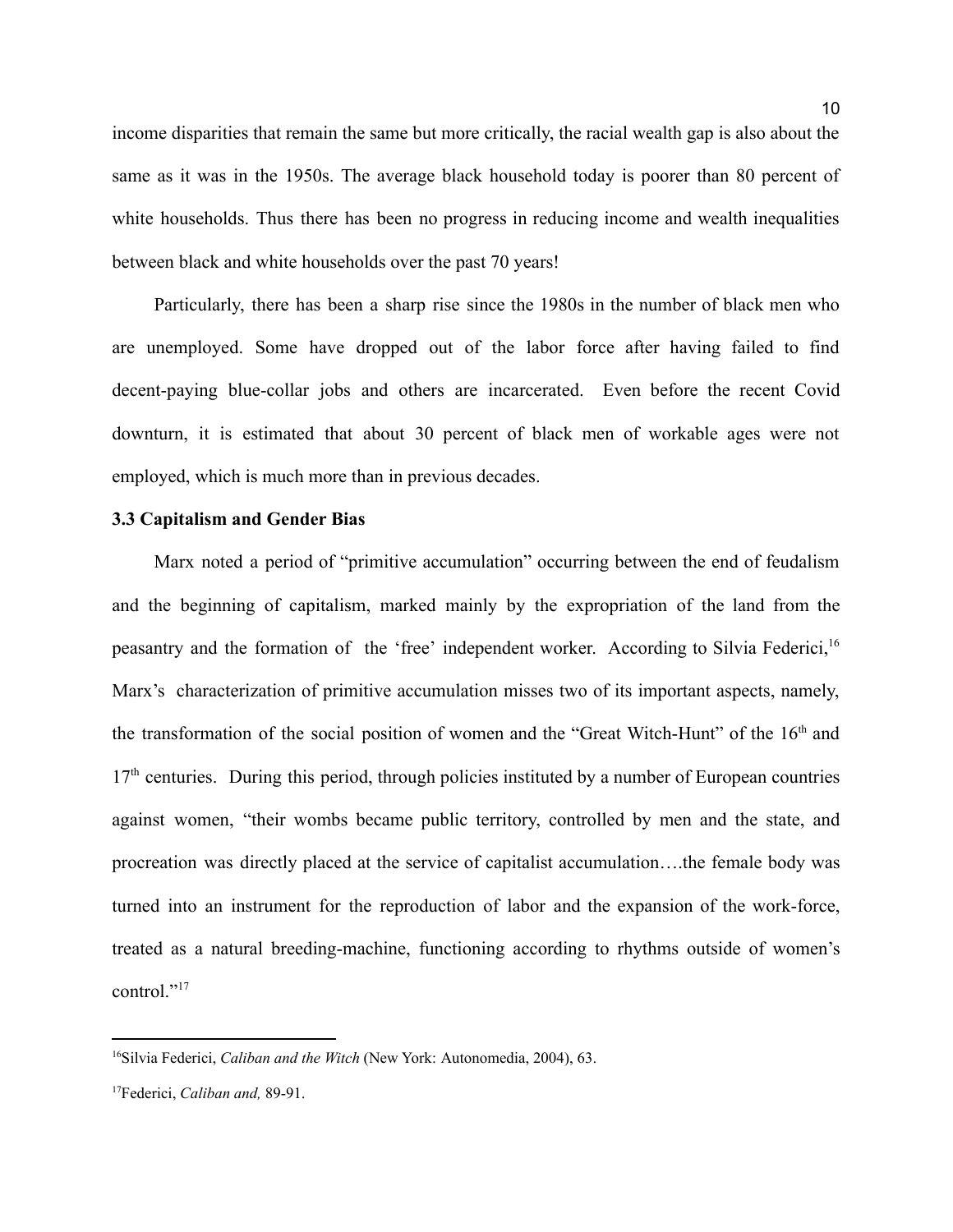In the late  $15<sup>th</sup>$  century, in response to the demand from male craft workers, women were banned from the crafts in a number of European countries, confining their work only to the household. This new "sexual contract," coming at the time of the enclosure movement, can be seen as the proletarian women becoming for male workers the compensation for the land lost to the enclosures, and can be termed "primitive appropriation."<sup>18</sup> With this historic defeat for women, a new patriarchal order was constructed, reducing women to a double dependence on employers and on men. Although women's subordination to men existed in pre-capitalist Europe, they had access to the commons and other communal assets at that time; in the new capitalist era, "women themselves became the commons, as their work was defined as a natural resource, laying outside the sphere of market relations."<sup>19</sup>

According to Federici, the witch-hunt was one of the most important events in the development of capitalist society and the formation of the modern proletariat. Being part of the peasantry, the mass execution of witches weakened the resistance of the European peasantry against the gentry and the state. Given the historical context in which the witch-hunt occurred, the gender and class of the accused, and the effects of the persecution, she concludes that "witch-hunting in Europe was an attack on women's resistance to the spread of capitalist relations and the power that women had gained by virtue of their sexuality, their control over reproduction, and their ability to heal."<sup>20</sup> This also led to the creation of "a new patriarchal order where women's bodies, their labor, their sexual and reproductive powers were placed under the control of the state and transformed into economic resources."<sup>21</sup>

<sup>18</sup>Federici, *Caliban and*, 97.

<sup>19</sup>Federici, *Caliban and*, 97.

<sup>20</sup>Federici, *Caliban and*, 170.

<sup>21</sup>Federici, *Caliban and*, 170.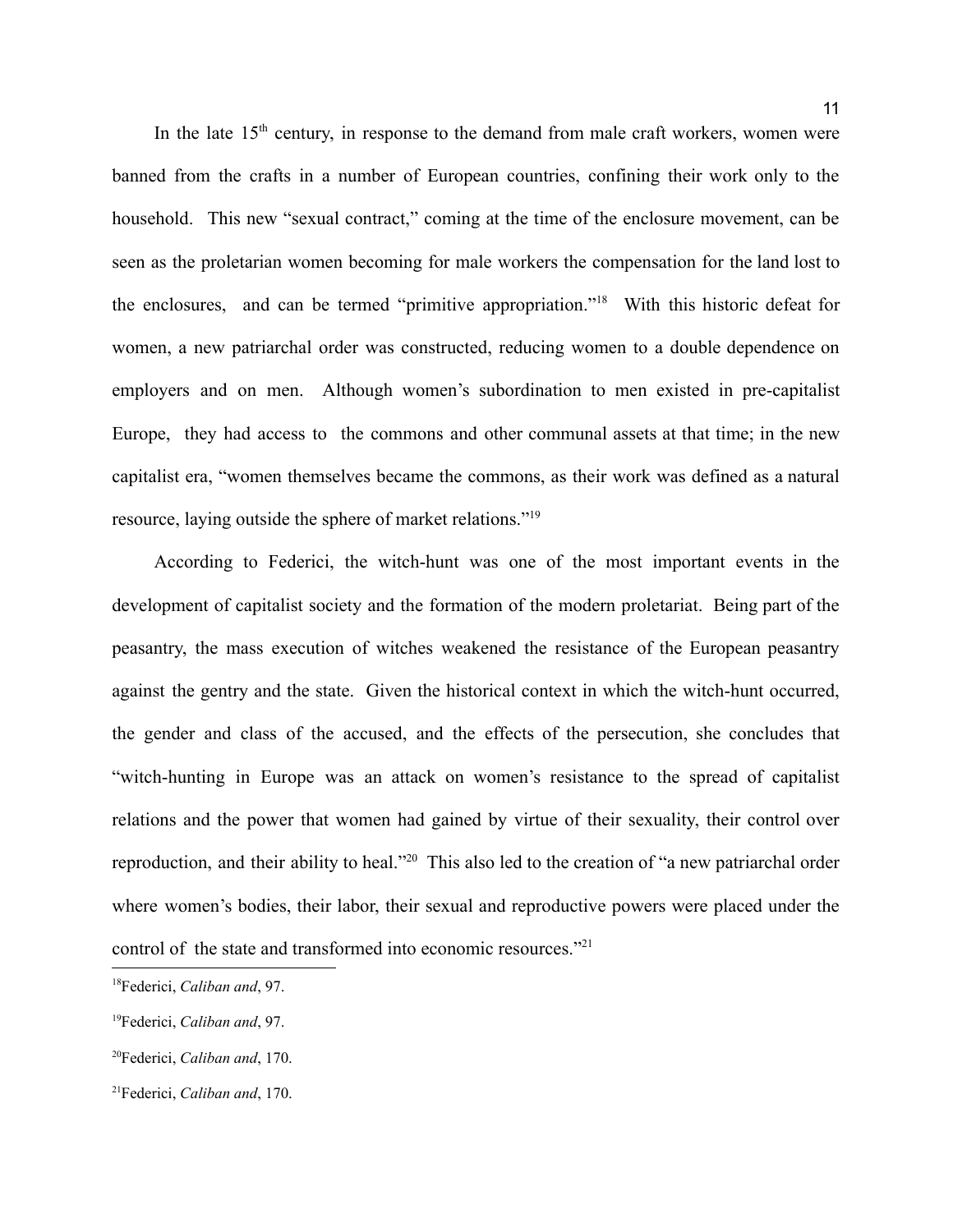Arruzza, Bhattacharya and Fraser<sup>22</sup> distinguish between two brands of feminism: "liberal feminism" and "feminism for the 99 percent." Liberal or corporate feminism which believes in attaining gender equality through "lean in" at the company boardroom and "cracking the glass ceiling" is dubbed as the feminism of the 1 percent. This conforms to the existing economic and social order having links with elitism and individualism. The authors reject liberal feminism with a powerful imagery: "We have no interest in breaking the glass ceiling while leaving the vast majority to clean up the shards."<sup>23</sup> They are, instead, for confronting the present capitalist system which is thought to be instrumental for the ushering-in of gender inequality by stating: "Far from celebrating women CEOs who occupy corner offices, we want to get rid of CEOs and corner offices."<sup>24</sup>

Feminism for the 99 percent caters to the cause inclusive of the many poor and working class women, of racialized and migrant women, of queer, trans, and disabled women. Furthermore, this brand of feminism takes up the needs and rights of all who are exploited, dominated, and oppressed among the whole of humanity thus justifying its name of a feminism for the 99 percent.

Arruzza etc. state that gender oppression is hardwired into the very structure of capitalism. This is so because in capitalist societies social reproduction is subordinated to production for profit. Social reproduction is the complex task of "making of people" which involves not only the production and sustenance of human life in the biological sense, but also the creation and sustenance of what Marx called the "labor power." The latter means inculcating in people the

<sup>22</sup>Cinzia Arruzza, Cinzia, Tithi Bhattacharya, and Nancy Fraser, 2019: *Feminism for the 99%. A Manifesto* (London, New York: Verso, 2019).

<sup>23</sup>Arruzza et al., *Feminism for the 99%,* 13.

<sup>24</sup>Arruzza et al., *Feminism for the 99%,* 13.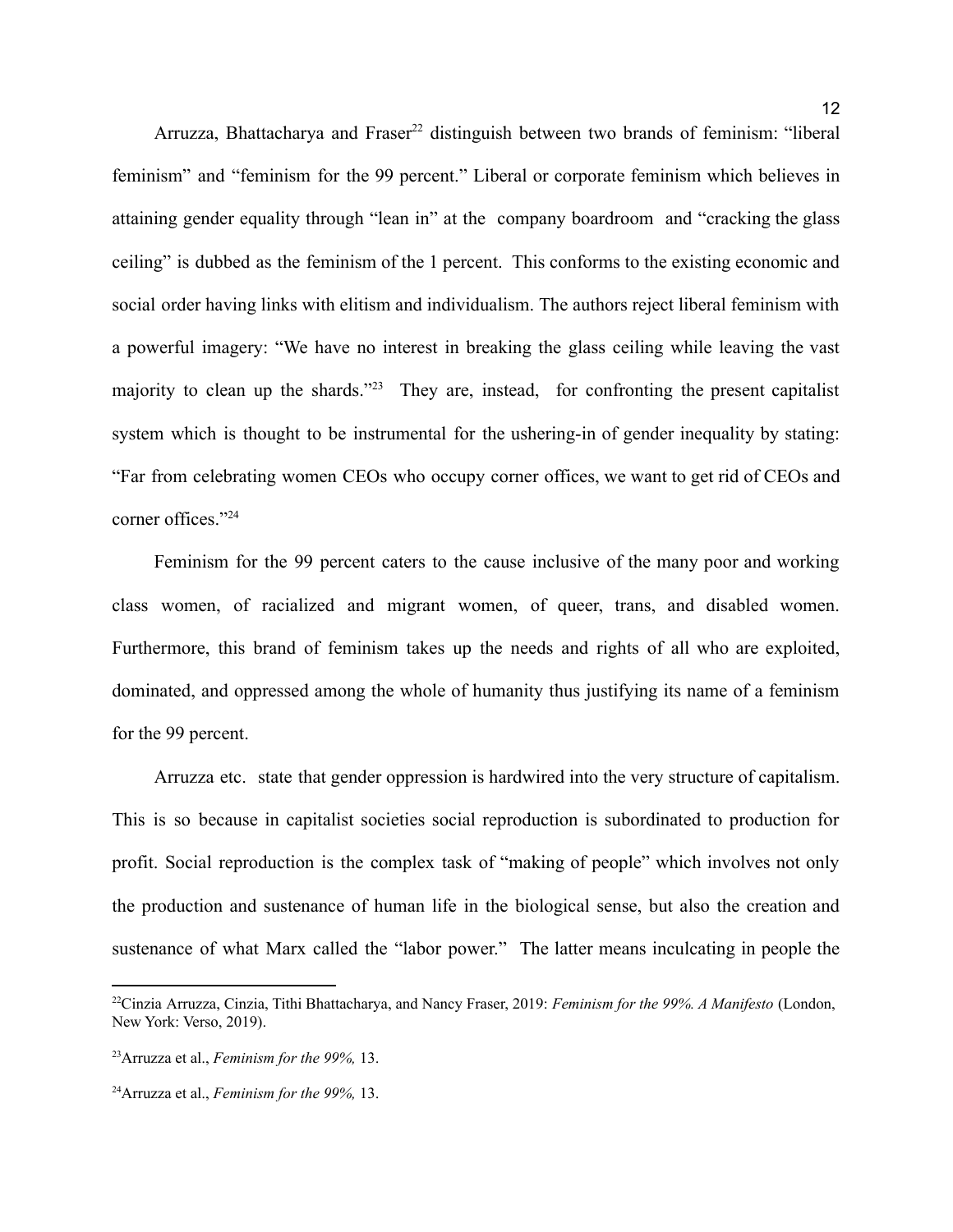right attitudes, dispositions and values – abilities, competences, and skills.<sup>25</sup> The authors illustrate the real significance of social reproduction by citing the case of Luo, a Taiwanese mother who got US\$967,000 through the Supreme Court order in 2017 from her son, who refused to look after her in her old age, as his "upbringing" cost. The authors point out that under capitalism, the huge amounts of time and resources needed to "birth, care for, and maintain" human beings are hidden and ignored; much of the burden of social reproduction is borne by women; and the society accords no value to this work even while depends heavily on  $it^{26}$ 

Arruzza, etc. bring out clearly the sharp contradiction between "profit making" and "people making" imperatives in the capitalist system. Capitalists require social reproduction to produce and replenish "labor power" and in order to secure adequate supplies of it at the least cost, they offload the work of social reproduction onto women, communities and states in such a way as to maximize their profits. The authors state: "the capitalist institution of wage labor conceals something more than surplus value. It also conceals its birthmarks – the labor of social reproduction that is its condition of possibility."<sup>27</sup>

# <span id="page-13-0"></span>**3.4 Crisis of Social Reproduction**

Arruzza etc. state that social reproduction is in a state of major crisis today. The situation is that the "neoliberal form of capitalism is systematically depleting our collective and individual capacities to regenerate human beings and to sustain social bonds."<sup>28</sup> Although neoliberalism recruits women in large numbers into the workforce across the globe, it has not been <sup>25</sup>Arruzza et al., *Feminism for the 99%,* 21.

<sup>26</sup>Arruzza et al., *Feminism for the 99%,* 68.

<sup>27</sup>Arruzza et al., *Feminism for the 99%,* 70.

<sup>28</sup> Arruzza et al., *Feminism for the 99%,* 73.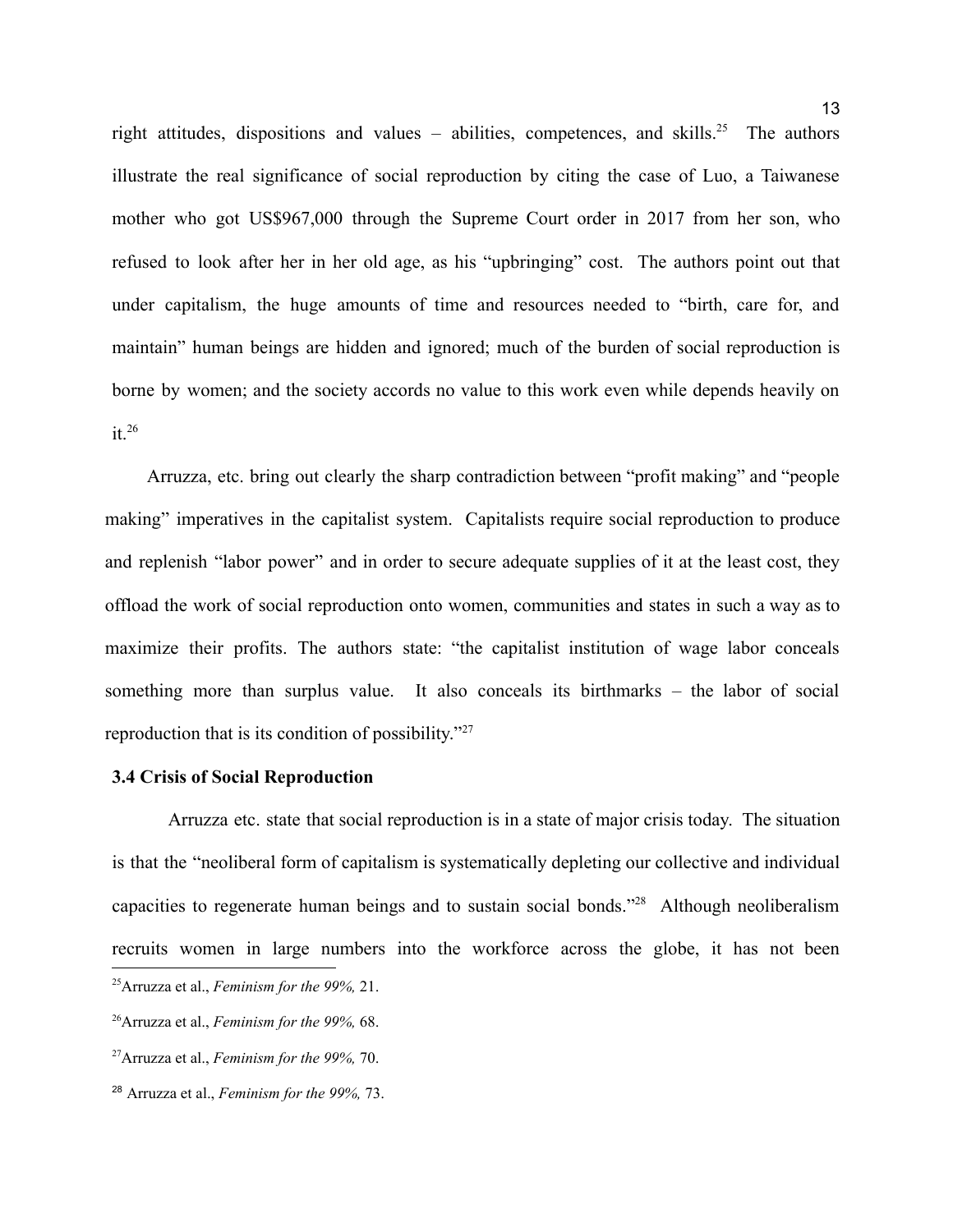emancipatory for women but rather "a system of intensified exploitation and expropriation" and "also an engine of acute reproductive crisis."<sup>29</sup> This has led to the vast majority of women doing low-paid precarious work outside home while requiring to work "the second shift" at home. Compared with the postwar period, "the number of hours of waged work per household has skyrocketed, cutting deep into the time available to replenish ourselves, care for our families and friends, and maintain our homes and communities."<sup>30</sup> The entry of women into the workforce has increased dramatically since the 1970s in Western Europe, Japan, and the U.S. Women now constitute 46 percent of the U.S. labor force Three-quarters of mothers of children eighteen and under and nearly two-thirds of mothers of children age one and below now do paid work in the  $U.S.<sup>31</sup>$  With women in western countries increasingly taking on paid work, they offload care-work on to other paid domestics and caretakers who are mostly drawn from immigrants coming from poor countries. But that leaves behind the problem of the low-paid care-worker struggling to meet her own domestic and familial responsibilities by transferring them to her relatives or other poorer women.

# <span id="page-14-0"></span>**3.5 Ecology and Capitalism**

Scientists have defined nine "planetary boundaries" beyond which the safety of humanity on earth becomes problematic. Of these nine, we have already crossed three of them, namely, climate change, the nitrogen cycle, and biodiversity loss. This "ecological rift" between human beings and the earth has been attributed to the capitalist mode of growth that began with the

<sup>29</sup> Arruzza et al., *Feminism for the 99%,* 74.

<sup>30</sup> Arruzza et al., *Feminism for the 99%,* 75.

<sup>31</sup>Barbara Ehrenreich and Arlie Russell Hochchild. *Global Woman: Nannies, Maids, and Sex Workers in the New Economy* (New York: Henry Holt and Company, 2003), 8.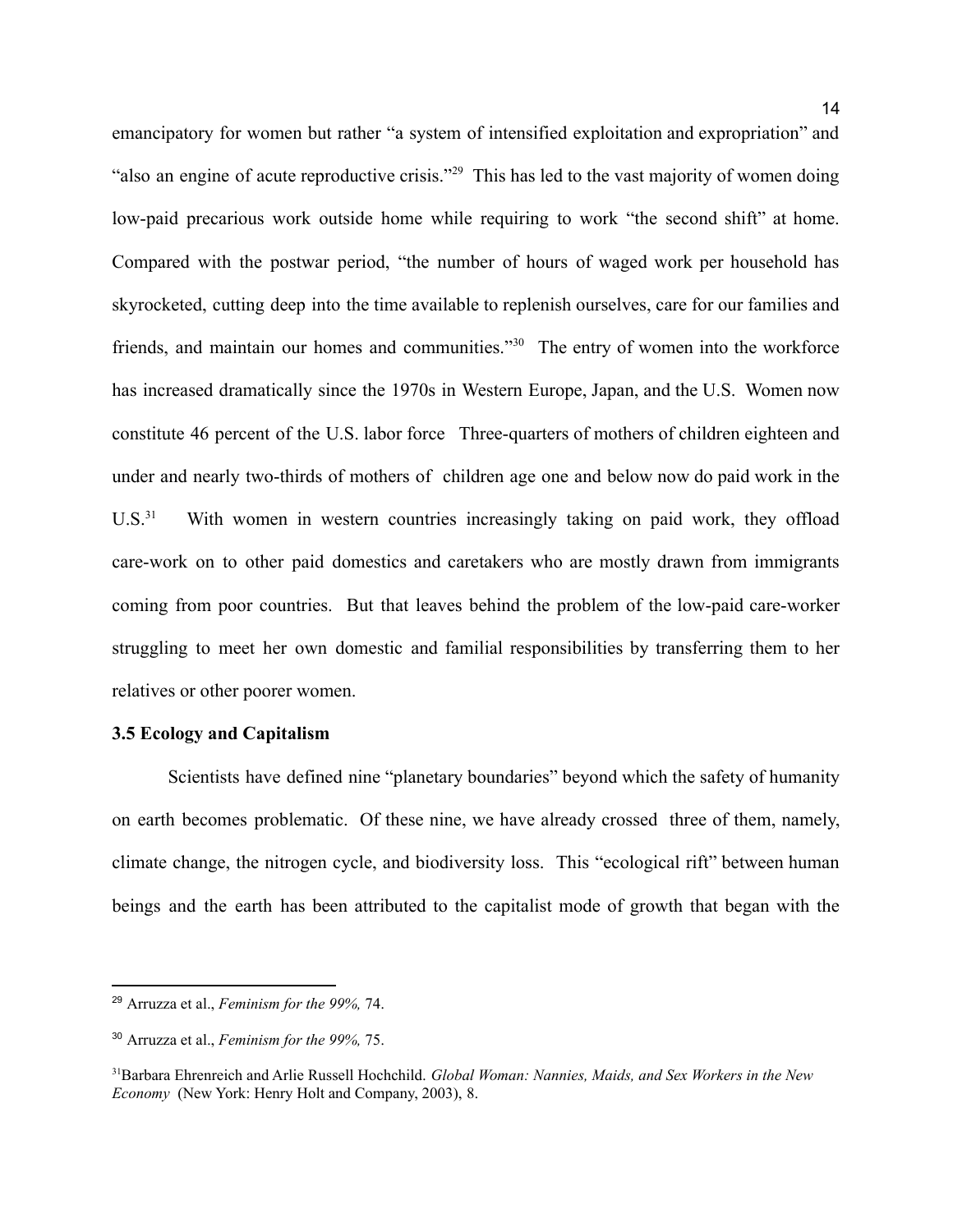Industrial Revolution of the late  $18<sup>th</sup>$  century. The issue as described by Foster, Clark and York<sup>32</sup> is "an expanding economic system is placing additional burden on a fixed earth system to the point of planetary overload." The planetary overload currently estimated to be about 30 percent, is projected on a business-as-usual basis to rise to almost 100 percent by the mid-2030s requiring two planets to sustain humanity by then.

The inner logic of the capitalist system is expansion and it does not recognize any physical barriers in that process as long as there are profits to be made. It does not believe in the notion of 'enough' and must keep on increasing in scale and intensity. Thus capital is "a *juggernaut*, an unstoppable, crushing force."<sup>33</sup> The authors also point out that orthodox or neoclassical economists, who are mainly concerned with the working of the capitalist system, have underplayed the ecological issues. They have suggested technological innovation, that is, the development and management of green technologies as the way forward to meet the ecological challenges.

Although new technologies help reduce the environmental impact per unit of production, this gain is offset by the scale effects of economic expansion, a phenomenon called the "Jevons Paradox."<sup>34</sup> Thus for example, although the energy expended per dollar of GDP in the U.S. decreased by 50 percent since 1975, the overall consumption of energy by the U.S. has risen by about 40 percent.

The authors argue that the new technologies are adopted not on the basis of their contribution to a sustainable environment but on profit considerations of corporations. They

<sup>32</sup>John Bellamy Foster, Brett Clark, and Richard York, *The Ecological Rift: Capitalism's War on the Earth* (New York: Monthly Review Press, 2010), 17.

<sup>33</sup>Foster et al., *The Ecological Rift,* 39.

<sup>34</sup>Foster et al., *The Ecological Rift,* 43.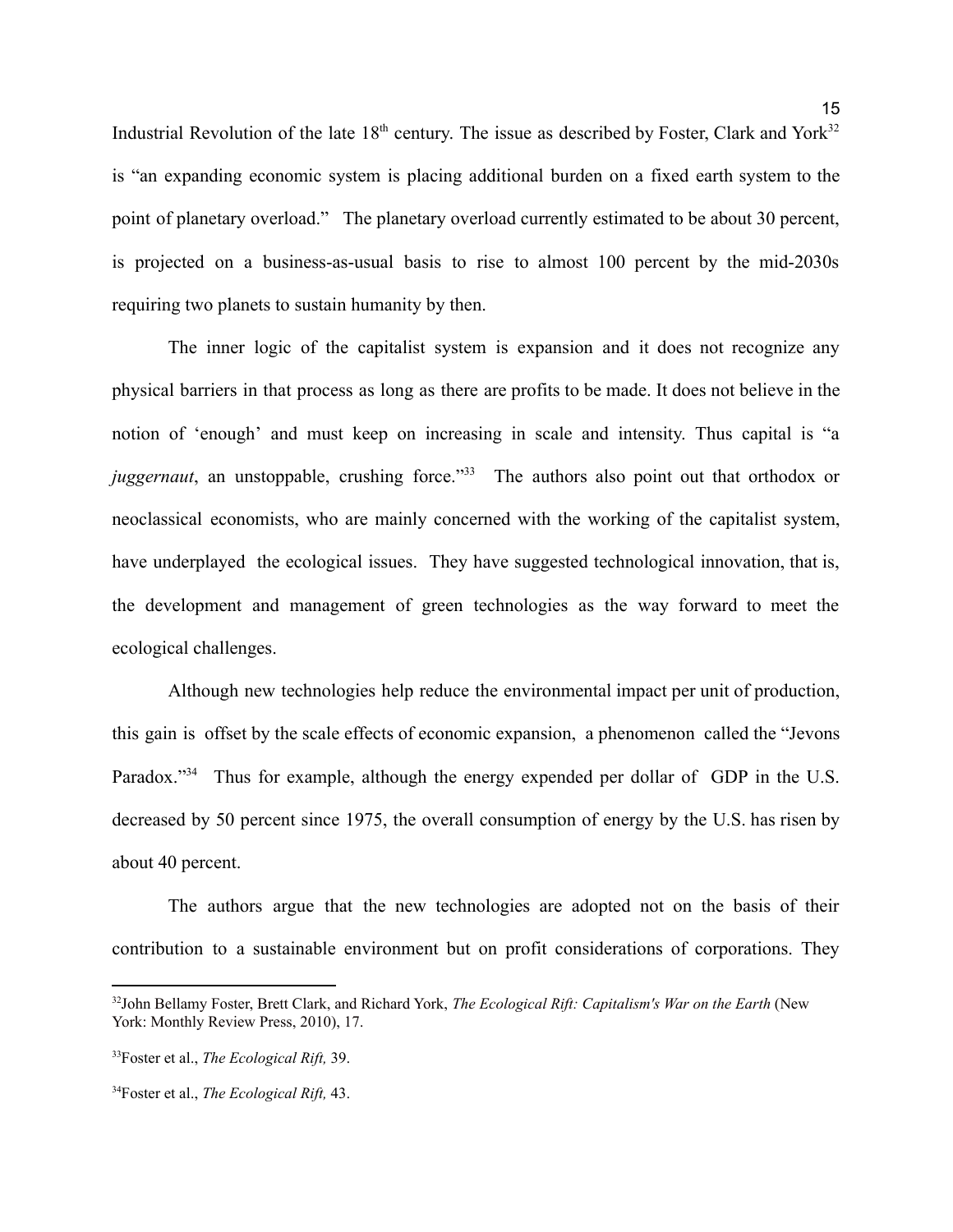state, "the single-minded goal of technological innovation under capitalism is expansion of production, profits, accumulation, and wealth for those at the top, not protection of the environment."<sup>35</sup> They also note that a market solution to environmental problems is not possible as ecological degradation along with inequality and poverty are powerful evidence of "market failure." Therefore, they also vehemently oppose the "cap and trade" carbon markets as myopic.<sup>36</sup> The allocative inefficiency of the market system is revealed in its short-term time horizon which heavily discounts the distant future. "Each generation makes good capitalist decisions, yet the effect is collective social suicide."<sup>37</sup> The authors interestingly depicts the capitalist system as a bubble economy growing by using up environmental resources thereby incurring an enormous ecological debt. Once the economic system approaches the planetary boundaries, the mounting ecological debt would become ever more risky, leading to a looming

crash.

The authors also consider the ecological rift as a product of a social rift of the domination of human beings by human beings. This social rift is seen as arising from a society based on class, inequality, and unceasing acquisition. At the global level it is found in a history of imperialist division between center and periphery, North and South, rich and poor countries. Therefore, it is argued that the solution to the ecological problem lies in confronting capitalism, as an imperialist world system.

The fact is that such a confrontation has already begun in the global South in Bolivia where in 2000, after a series of water wars against privatization of water, the new socialist and

<sup>35</sup> Foster et al., *The Ecological Rift,* 44.

<sup>36</sup> Foster et al., *The Ecological Rift,* 116-117.

<sup>37</sup> Foster et al., *The Ecological Rift,* 45.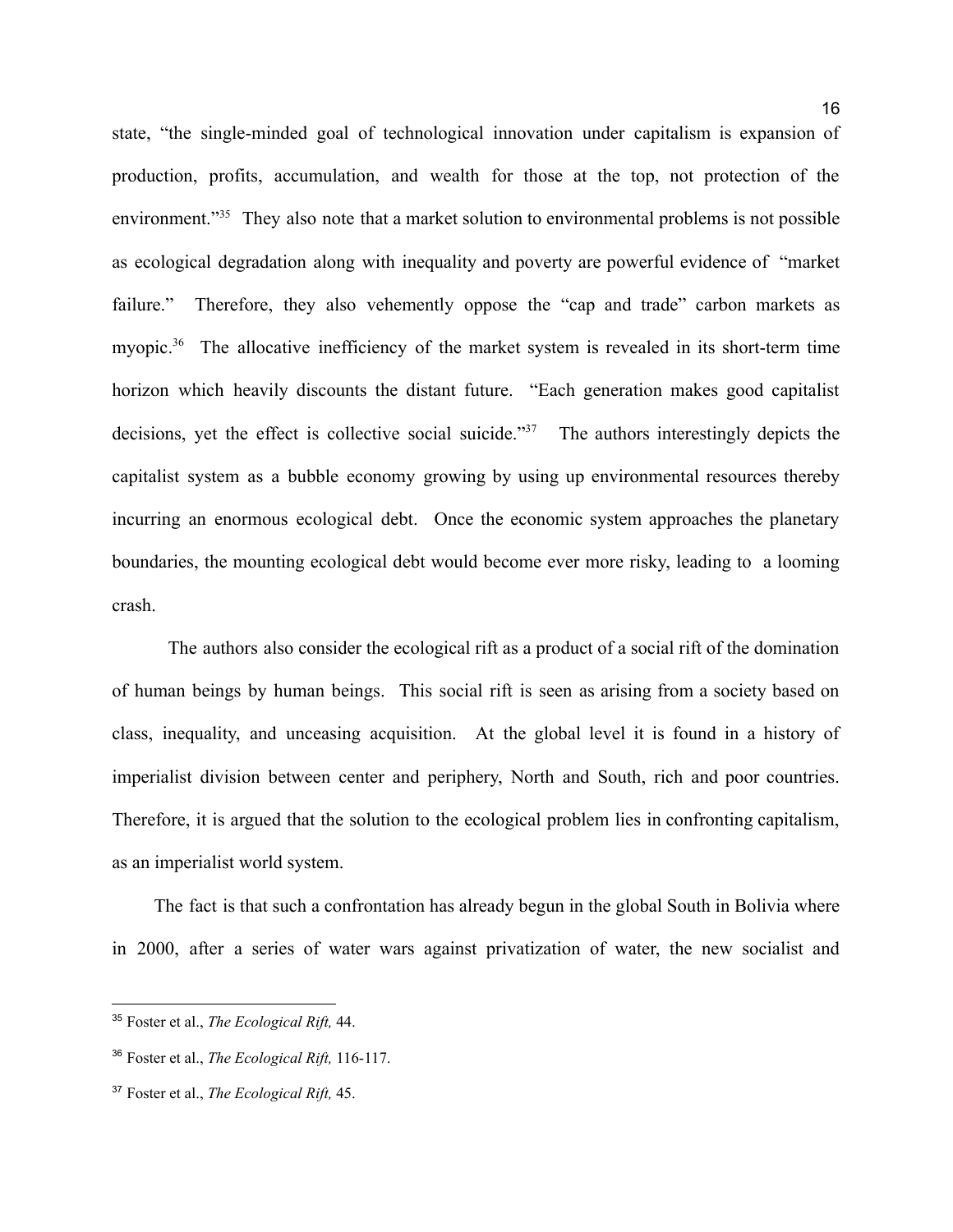indigenous president Evo Morales proclaimed that water must be provided for free and cannot be run by private business. On the tenth anniversary of this victory, in April 2010, Bolivia under the leadership of Morales released *The People's Agreement on Climate Change and the Rights of Mother Earth*<sup>38</sup> which presented the issue in these words, "Humanity confronts a great dilemma: to continue on the path of capitalism, depredation, and death, or to choose the path of harmony with nature and respect for life." Among other things, it demanded a 50 percent reduction in the greenhouse gas emissions of rich countries in the 2010s from the 1990s, and to set apart 6 percent of their GDP to helping the poorer countries adapt to climate change.

The authors find the only possible solution to the contradiction between ecology and the dominant economic system is an ecological and social revolution that will rid us of the narrow profit system and replace it with a sustainable and just society. For that purpose, they go to the extent of recommending socialism as an alternative to capitalism.<sup>39</sup>

#### <span id="page-17-0"></span>**3.6 Economic Inequality and Capitalism**

Economic inequality has been a major feature of the capitalist system. Thomas Piketty's celebrated book *Capital in the Twenty First Century* published in 2013 was focussed on the high and rising inequality in the present-day developed countries. His new book *Capital and Ideology* published last year extends the study to some large developing countries such as China, India, Brazil and South Africa. There he has shown that inequality has increased in all regions of the world since the 1980s after a successful period of its decline in the previous three decades. Piketty gives the statistics on income inequality for five regions: India, the United States, Russia, China and Europe. The share of the top decile in these regions which had been between 25 and

<sup>38</sup>"World People's Conference on Climate Change and the Rights of Mother Earth: People's Agreement," *People's Agreement of Cochabamba,* April 22, 2010, Cochabamba/Bolivia.

<sup>39</sup>Foster et al., *The Ecological Rift, 48-*49.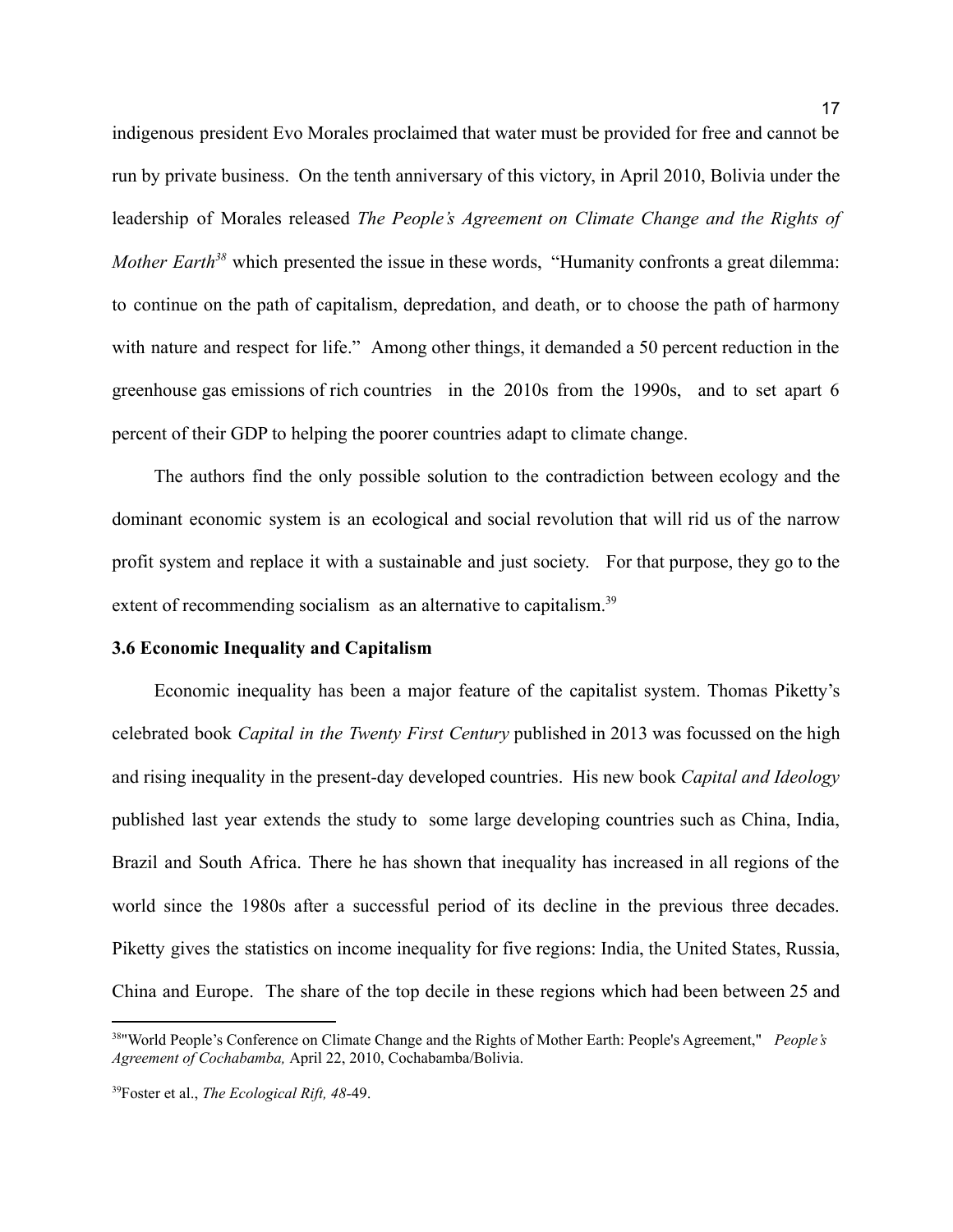35 percent in 1980 rose to 35-55 percent in 2018. The increase in the share of the top decile has been much more sharp in the U.S. than in Europe and much more in India than in China. This rise in inequality has come at the expense of the bottom 50 percent whose share declined from about 20-25 percent in 1980 to 15-20 percent in 2018. And for the U.S., the share of the bottom 50 percent is as low as 12 percent in 2018. This rising inequality in these regions since 1980 has to be seen in the background of a falling phase in inequality during 1950-1980.

18

The "elephant curve" formulated by Lakner and Milanovic<sup>40</sup> is used by Piketty to represent the distribution of global growth during the period 1980-2018 by plotting the cumulative income growth of each decile of the global income distribution.<sup>41</sup> According to it, the bottom 50 percent of the global income distribution had substantial growth in income (60-120 percent) during 1980-2018; the top 1 percent enjoyed even higher growth (80-240 percent); intermediate brackets grew less. In short, inequality decreased between the bottom and the middle income brackets and increased between the middle and the top. Piketty recognises these two diverse inequality aspects at the global level: one, that there has been remarkable growth in certain less developed countries helping to sharply reduce global poverty and inequality and the other, that there has been dramatically increased inequality at the top of the income pyramid arising from what Piketty calls, "the excesses of global hypercapitalism."<sup>42</sup> Thus we see that there are two aspects of capitalism, one good and the other bad. And the one bad part of capitalism is that during 1980-2018 the top percentile captured 27 percent of global income growth while the bottom 50 percent just 12 percent<sup>43</sup>.

<sup>40</sup>C. Lakner and B. Milanovic. "Global Income Distribution: From the Fall of the Berlin Wall to the Great Recession," *World Bank Economic Review,* 2015.

<sup>41</sup>Piketty, *Capital,* 24-25.

<sup>42</sup>Piketty, *Capital,* 26.

<sup>43</sup> Piketty, *Capital,* 26.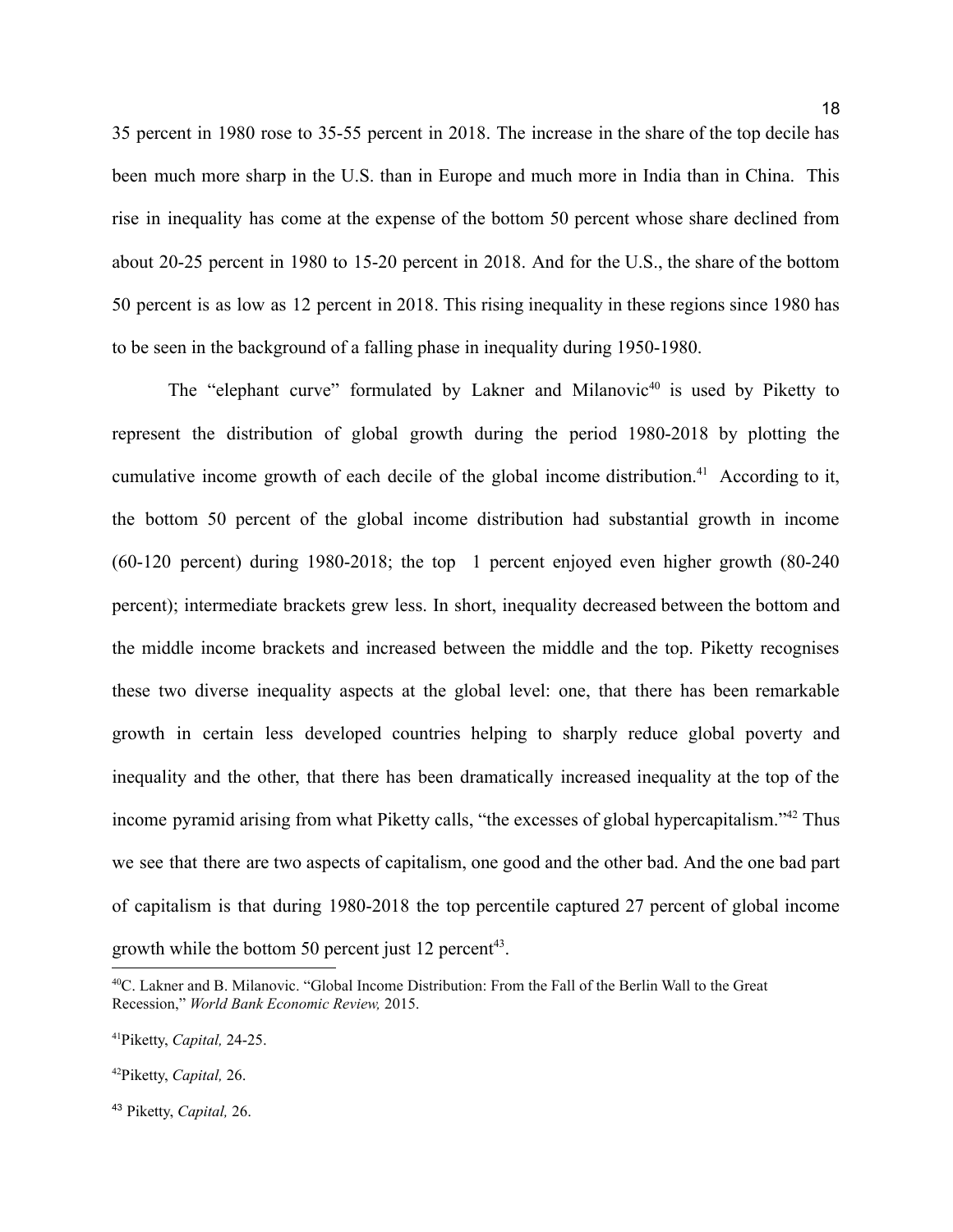The widening of income inequality has been particularly dramatic in the U.S. In 1980 the top 1 percent had a national-income share of 10 percent and the bottom 50 percent of 20 percent. In 2018 the income share of the top 1 percent doubled to 20 percent while that of the bottom 50 percent declined to 12 percent.<sup>44</sup> In Western Europe the top 1 percent also had a share of 10 percent in 1980, and the bottom 50 percent a higher 24 percent share than the U.S. In 2018, the share of Western Europe's top 1 percent rose by only two percentage points to 12 percent while the share of the bottom 50 percent declined two percentage points to 22 percent.

Inequality in wealth is worse than the inequality in income. Even during the period of reduction of inequality of income the share of wealth going to the bottom 50 percent remained at 5-10 percent over lower for most countries. In the 2010s, the share of private wealth held by the top decile has risen above 70 percent in the US, Europe, India, China and Russia.<sup>45</sup>

At this stage Piketty examines the factors behind the compression of inequalities that occurred during 1914-1970 after very long periods of inequality under different pre-capitalist as well as capitalist regimes. According to him, "legal, social, fiscal changes hastened by two world wars, the Bolshevik Revolution of 1917, and the Great Depression of 1929" contributed to the reduction of inequalities in both Europe and the U.S. An important change among these was the introduction of a system of progressive taxation of income and inherited wealth in a number of countries led by the U.S. In the period 1932-80, the top marginal income-tax rate was about 81 percent in the U.S., 89 percent in the UK compared with 58 percent in Germany and 60 percent in France. Piketty states, "the fact that top marginal rates remained above 80 percent for

<sup>44</sup>Emmanuel Saez and Gabriel Zucman, *The Triumph of Injustice: How the Rich Dodge Taxes and How to Make Them Pay* (New York: W.W. Norton & Company, 2019), 6-7

<sup>45</sup>Piketty, *Capital,* 979.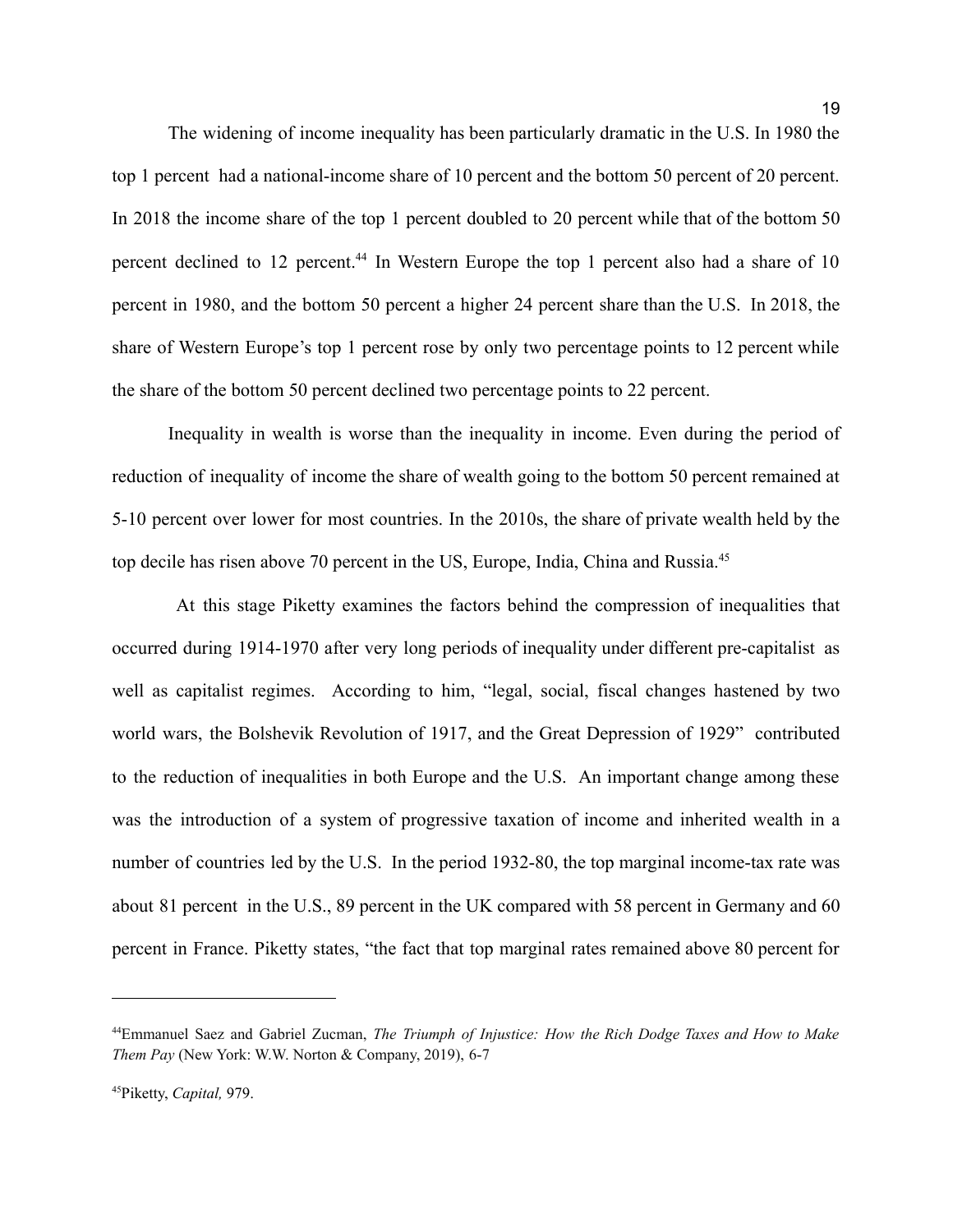nearly half a century did not destroy capitalism in the United States - quite the opposite.''<sup>46</sup> The "conservative revolution" which took place in the U.S. and the UK brought down the rate to roughly half at 39 percent and 46 percent respectively by 2018.

Picketty believes that the shift to a less progressive tax system in the 1980s contributed greatly to the huge rise in inequality in both the U.S. and the U.K. between 1980 and 2018. The rise in inequality in turn might have generated disillusion among the middle and lower classes fueling the rise of xenophobia and identity crisis in both countries. The British vote to leave the European Union and the election of Donald Trump in 2016 are the results of rising inequality in these countries, according to Piketty.

Piketty notes the emergence of egalitarian coalitions in mid-twentieth century first at ideological level and later joined by political parties assuming socialist color. The presence of a communist countermodel in the Soviet Union also helped in countries grasping an ambitious redistributive agenda. This also coincided with the speeding up decolonization of European empires and extension of civil rights to blacks in the U.S.

The big question is why after a period of success in reducing inequality, the process got stalled and reversed. Piketty admits the difficulty of a straight answer here and gives a general argument that "the egalitarian social-democratic coalition of the post-war era proved incapable of revising and renewing its program and ideology."<sup>47</sup> Thus according to Piketty, "the ideological failures of the egalitarian coalition" resulted in the rise of inequality since 1980.

<sup>46</sup>Piketty, *Capital,* 31.

<sup>47</sup>Piketty, *Capital,* 40.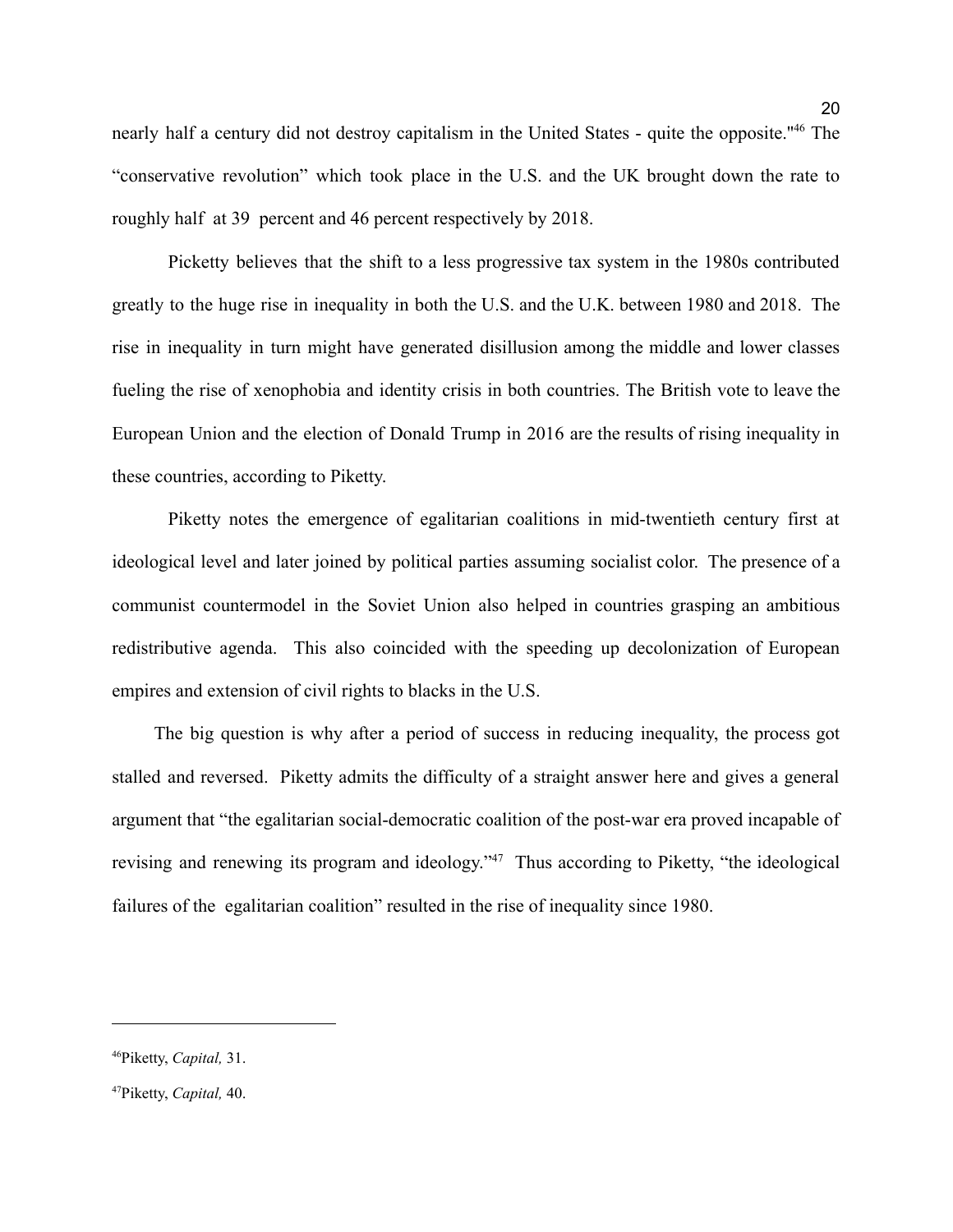#### <span id="page-21-0"></span>**4. Socialism**

In the last section we described the major ill effects of capitalism. We have seen how capitalism underlies the evils of racism, gender inequality, environmental degradation, and economic inequality. Most of the thinkers we considered above have advocated that capitalism being the root cause of these evils - has to be transcended and replaced by a different system and that different system is called socialism.

*Encyclopedia Britannica* defines socialism as "a form of government in which most forms of property, including at least the major means of production and natural resources, are owned or controlled by the state."<sup>48</sup> The idea behind public ownership or control is for ensuring the responsiveness of production "to the needs and desires of the general population" and equitable distribution of goods and services. According to socialists, capitalism inevitably leads to "unfair and exploitative concentrations of wealth and power in the hands of the relative few who emerge victorious from free-market competition—people who then use their wealth and power to reinforce their dominance in society."<sup>49</sup> As a consequence, the promised virtues of *individual freedom* and *equality of opportunity* apply only to a minority and not to others particularly those belonging to the working class. Socialists argue that true freedom and equality warrants social control of the resources that underlie growth and prosperity in any society.

## <span id="page-21-1"></span>**4.1 Origins of Socialism**

Although socialism as a political movement originated with the Industrial Revolution and was influenced by Karl Marx, its intellectual routes can be traced back to ancient times "even as

<sup>48</sup>Terence Ball and Richard Dagger, "Socialism," *Encyclopedia Britannica*, 30 Apr. 2020, <https://www.britannica.com/topic/socialism>.

<sup>49</sup>Ball and Dagger, "Socialism," *Encyclopedia Britannica.*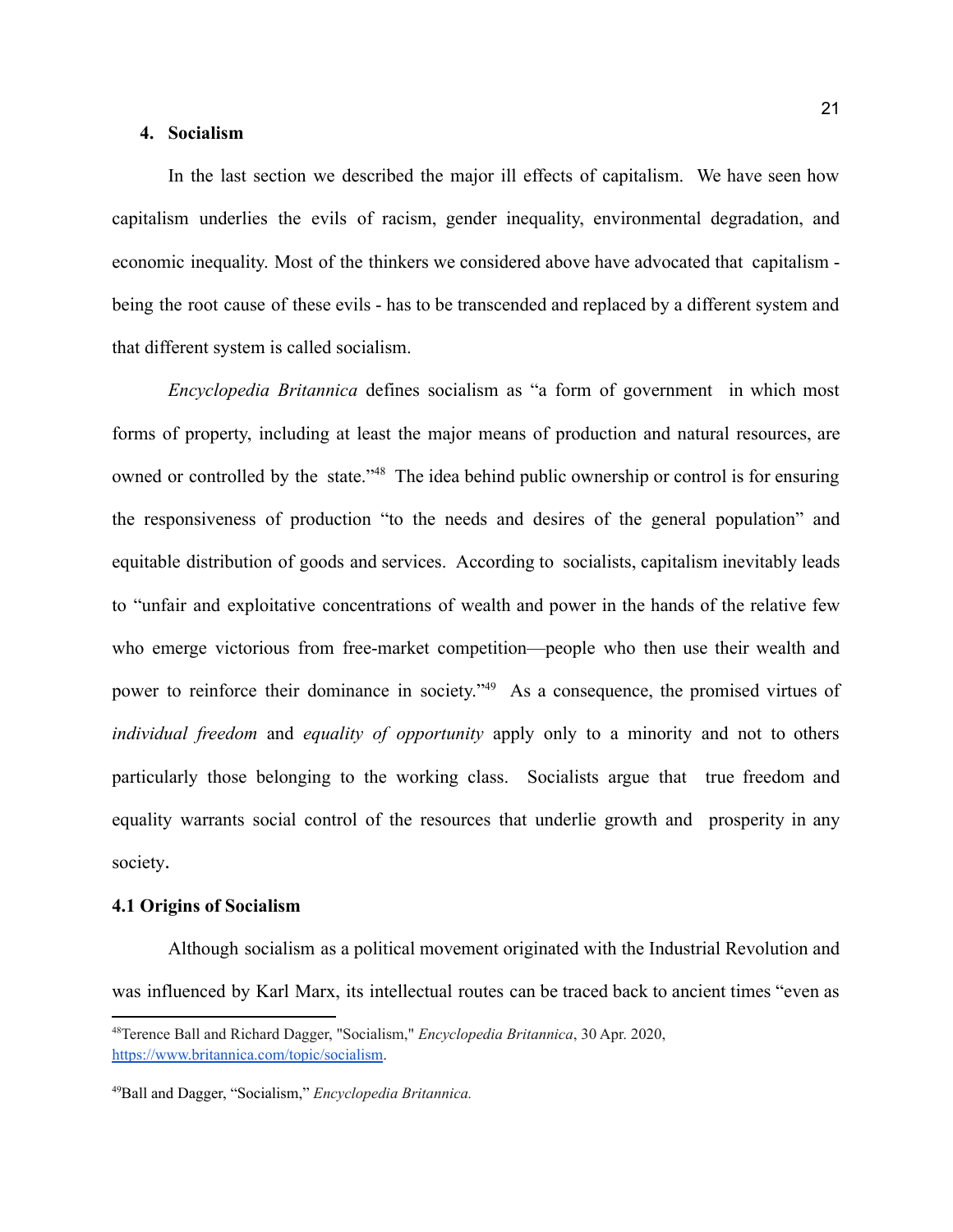far as Moses."<sup>50</sup> The concepts of sharing and equality are depicted in the "Manna Story" where the LORD provided food to the Israelites when they passed through wilderness on their way to the promised land (Ex 16).

*The Bible* is replete with socialist ideas. *The Old Testament* contains the prescriptions for the Sabbath Day, the Sabbath Year and the Jubilee Year. The purpose of the Sabbath Day is to take rest from work one day of every week. Like the Sabbath Day, the purpose of the Sabbath Year, coming in every seven years, is to allow for the laborers and animals to take rest without being deprived of food, and in addition, the land also is provided rest for restoring its fertility. The Sabbath Year is also the year of debt forgiveness and freedom to slaves. As Kinsler and Kinsler stated, the cancellation of debts and freeing of slaves every seventh year are meant to halt the "socioeconomic marginalization and impoverishment" that could occur in the normal process of development.<sup>51</sup> The Jubilee Year mandate stipulates recovery and return to land for all families every fiftieth year. And the basis for this mandate is, "The land shall not be sold in perpetuity for the land is mine; with me you are but aliens and tenants" (Leviticus 25:23).

The lamentations of prophets point towards the structural aspects of injustice in society. Psalm 10 talks about the wicked persecuting the poor in arrogance. And Psalm 85 shows the yearning for the ideal world where: "Steadfast love and faithfulness will meet; righteousness and peace will kiss each other. Faithfulness will spring up from the ground and righteousness will look down from the sky" (Psalm 85:10-11).

<sup>50</sup>Ball and Dagger, "Socialism," *Encyclopedia Britannica.*

<sup>51</sup>Ross Kinsler and Gloria Kinsler, *The Biblical Jubilee and the Struggle for Life* (Maryknoll, NY: Orbis Books, 2000), 14.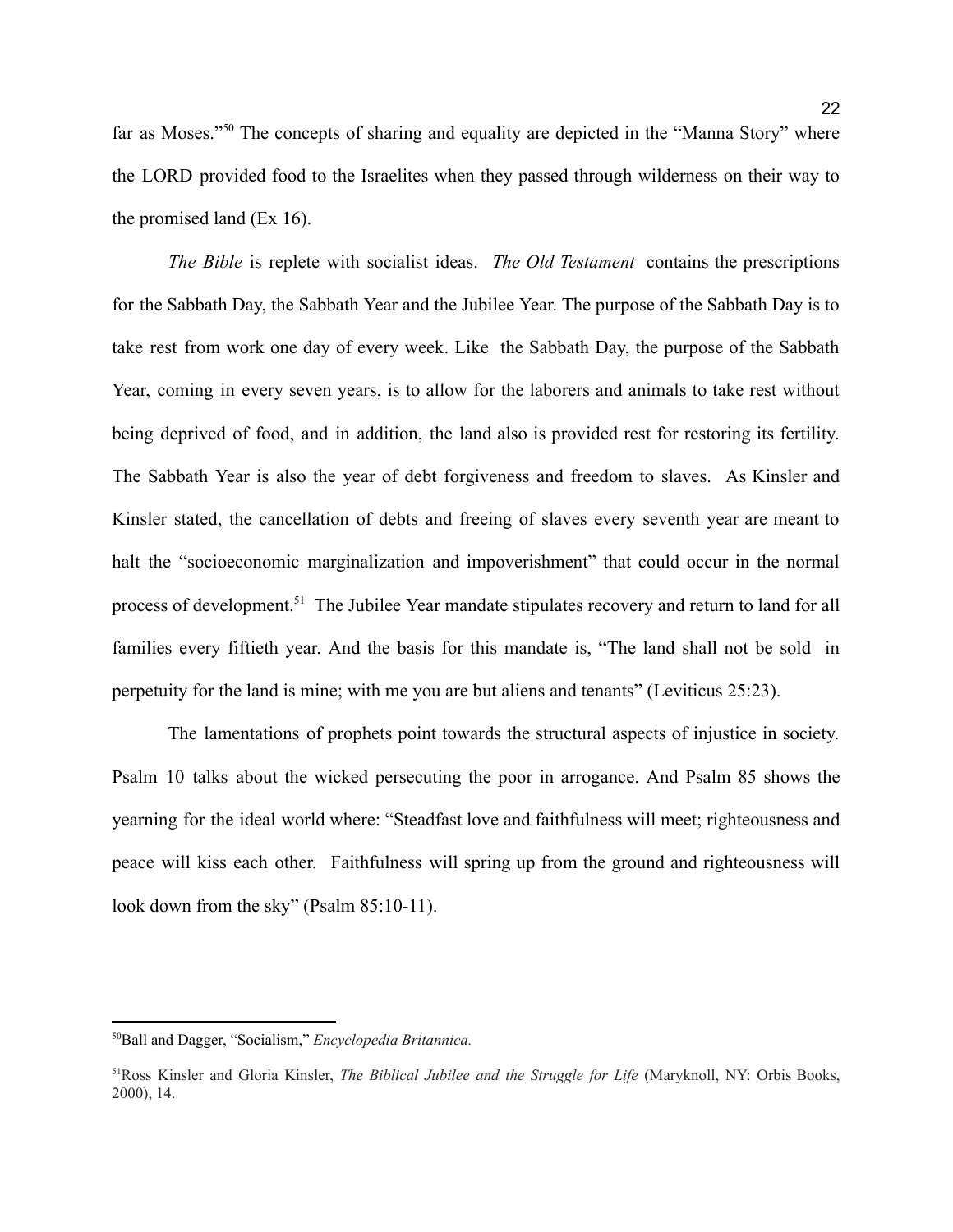The connection to socialism in the *New Testament* is detected from its reference to Sabbath and Jubilee Year which is called "the year of the Lord's favor."<sup>52</sup> In Matthew 23:23 Jesus chastises scribes and Pharisees for neglecting "weightier matters of law: justice and mercy and faith." Also the inheritance of God's kingdom is linked to feeding the hungry and thirsty, clothing the naked, taking care of the sick, visiting the imprisoned, and welcoming the stranger (Matt 25:31-46).

Jesus's ministry is summarized as "teaching in their synagogues and proclaiming the good news of the kingdom and curing every disease and every sickness among the people…and they brought to him all the sick, those who were afflicted with various diseases and pains, demoniacs, epileptics, and paralytics, and he cured them" (Matt 4:23-24). In the Sermon on the Mount, Jesus declares the Beatitudes for the poor in spirit, those who mourn, the meek, those who hunger and thirst for righteousness, the merciful, the pure in heart, the peacemakers, and those who are persecuted for justice's sake (Matt 5:3-10).

The early Christians lived as a community, sharing all possessions with no private ownership of property (Acts 2:44-47). This, as noted by Wielenga, was meant "to anticipate the expected overcoming of social conflicts and unjust relations."<sup>53</sup> This is tuned with the words of Paul, "There is no longer Jew or Greek, there is no longer slave or free, there is no longer male or female; for all of you are one in Christ Jesus" (Galatians 3:28). Furthermore, the sense of oneness and equality among all was inculcated by Paul's insistence on a "common table" for food and the collection for the poor in Jerusalem. Also, Christian monastic communities formed

<sup>52</sup>Kinsler and Kinsler, *The Biblical Jubilee,* 16-17.

<sup>53</sup>Bastiaan Wielenga, "Justice I: Biblical Tradition," *Historical Critical Dictionary of Marxism (HKWM)*; English in *Historical Materialism*, vol. 13.3, 2005, 338.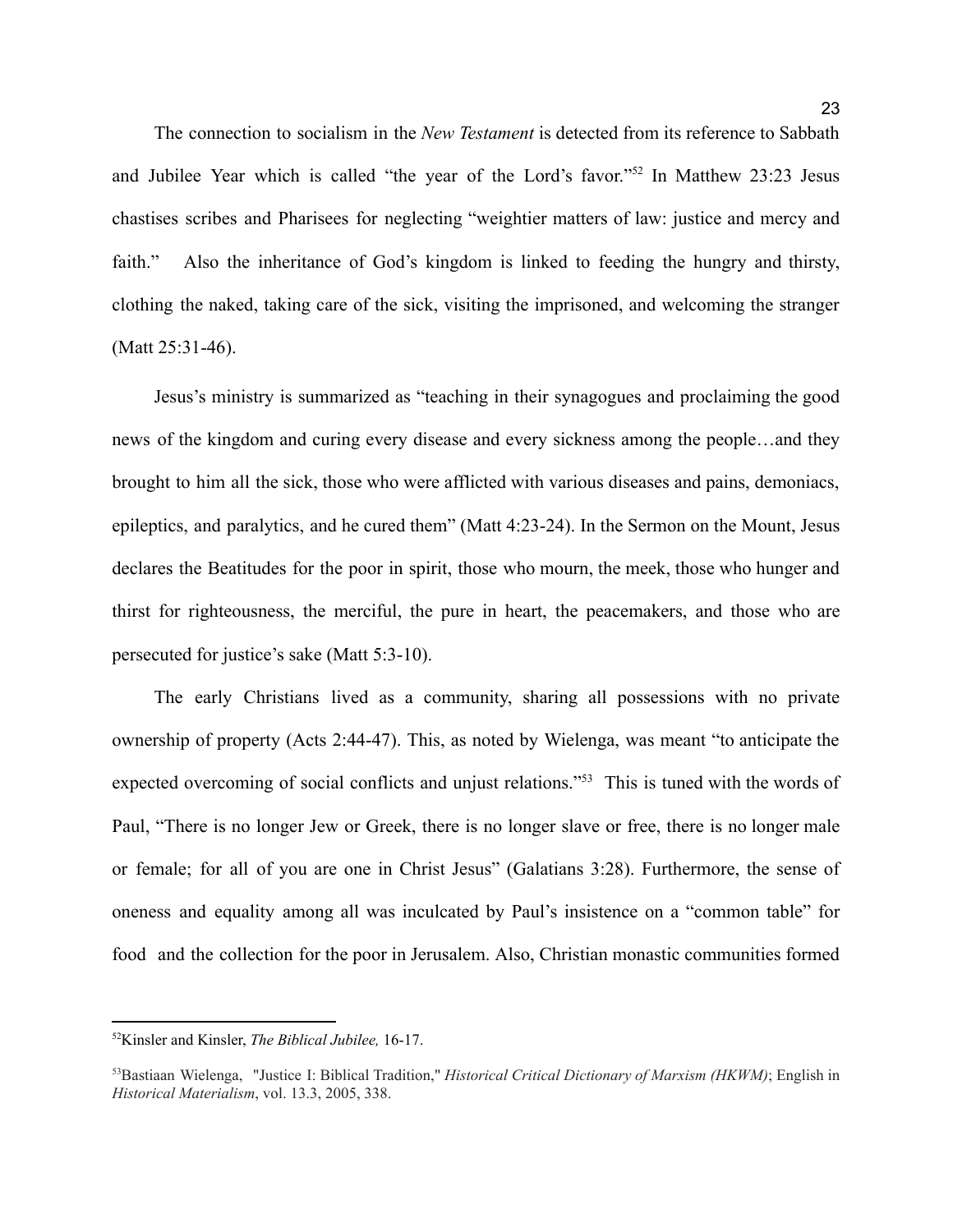during the Roman Empire period which continue even today are examples of early actual socialist societies.

# <span id="page-24-0"></span>**4.2 Liberation Theology**

Liberation theology emerged in the late 1960s and the early 1970s in the background of rising social and economic disparities in Central and Latin American countries, and the Catholic Church along with its clergy committing to work for the liberation of the poor in these countries. In the words of Costas, liberation theology has turned out to be a "socio-ecclesial program" to transform an "exploitative and oppressive" society into a "fraternal, just, peaceful and free" one.<sup>54</sup> Thus liberation theology developed as a reaction to the emergence of different forms of social sin which are instrumental to massive poverty, oppression and large human suffering. Salvation or liberation can be interpreted as the freedom from the negative experiences of ignorance, guilt, sin, suffering and death.<sup>55</sup> However, this freedom for an individual is necessarily intertwined with that for others as well in this world. This is so because each person exists as a part of society and is involved with others in innumerable social relationships. Hence salvation means both personal and collective at the same time. The actualization of the potential social liberation requires individual participation in the historical process of God's salvific work. Gustavo Gutierrez, considered as the father of liberation theology, aptly defined salvation as "communion of people with God and among themselves."<sup>56</sup> Communion among people means *love of the neighbor.* Social liberation is also contained in Jesus' preaching of the 'kingdom of God' where God's rule of love and justice prevails.

<sup>55</sup>Roger Haight, *Jesus Symbol of God* (Maryknoll, New York: Orbis Books, 2001), 354-356. <sup>54</sup>Orlando E. Costas, *Christ Outside the Gate* (Oregon: Wipf & Stock Publishers, 2005), 128.

<sup>56</sup>Gustavo Gutiérrez, *A Theology of Liberation: History, Politics, and Salvation (Maryknoll, NY: Orbis Books, 1973),*151*.*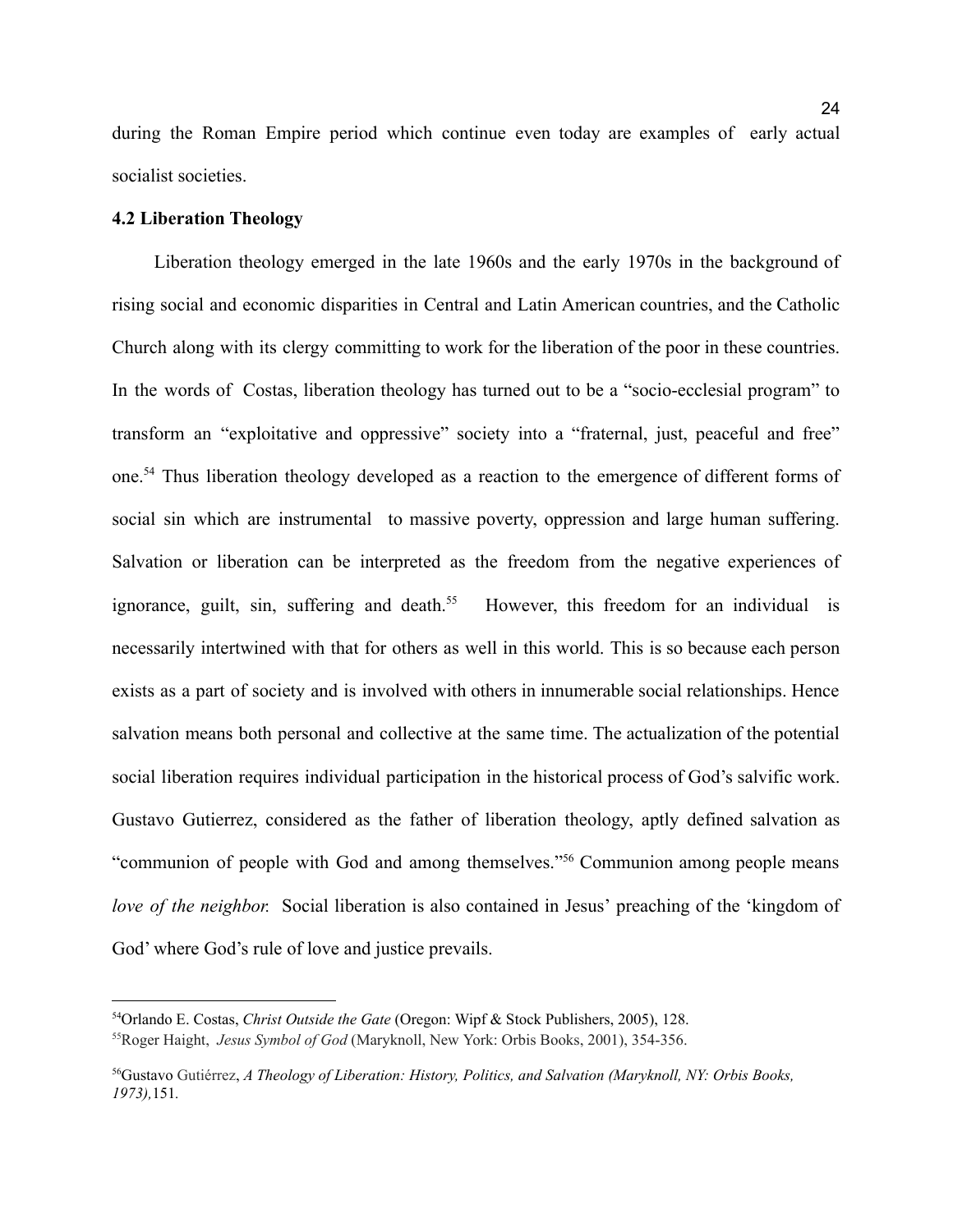# <span id="page-25-0"></span>**4.3 Karl Marx and Socialism**

Karl Max envisaged socialism as a transitional state between the overthrow of capitalism and the realization of Communism. Two prominent cases of shift to socialism took place, the first in the Soviet Union with the Russian Bolshevik Revolution of 1917 and the second in China with the victory of the Chinese Communist Party at the end of a civil war in 1949.<sup>57</sup> However, in both these countries, the overthrow of capitalism did not lead to genuine socialism. Instead, these socialist experiments of the 20th century, while being driven by a true interest in improving the life of the common people, resulted only in "untold suffering in terms of economic deprivation and political tyranny."<sup>58</sup>

Most importantly, socialism has a weak production impulse. In the former Soviet Union, the function of the market was taken over by a centralized planning agency called *Gosplan* which decided wages, prices, production and distribution of all goods and services in the economy. Over time it was realized that this task is impossible for the bureaucracy to undertake leading to economic paralysis and social chaos. Politically the situation turned explosive and finally Soviet Union broke up in the early 1990s.

China, which attempted to transition to socialism at heavy human costs, suffered collapse in production which made the government shift in the late 1970s to a capitalist mode, which they call "Socialist Market economy with Chinese characteristics." China carried out a series of

<sup>57</sup>There were a number of pre-Marx socialist experiments, but most of them were done at small community levels and not at large country levels. A concise account of socialist ideas and practices before Marx can be found in Ball, Terence Ball and Richard Dagger, "Socialism," *Encyclopedia Britannica*, 30 Apr. 2020, <https://www.britannica.com/topic/socialism>.

<sup>58</sup>Robert L. Heilbroner and Peter J. Boettke, "Economic system," *Encyclopedia Britannica*, 23 Oct. 2020, <https://www.britannica.com/topic/economic-system>.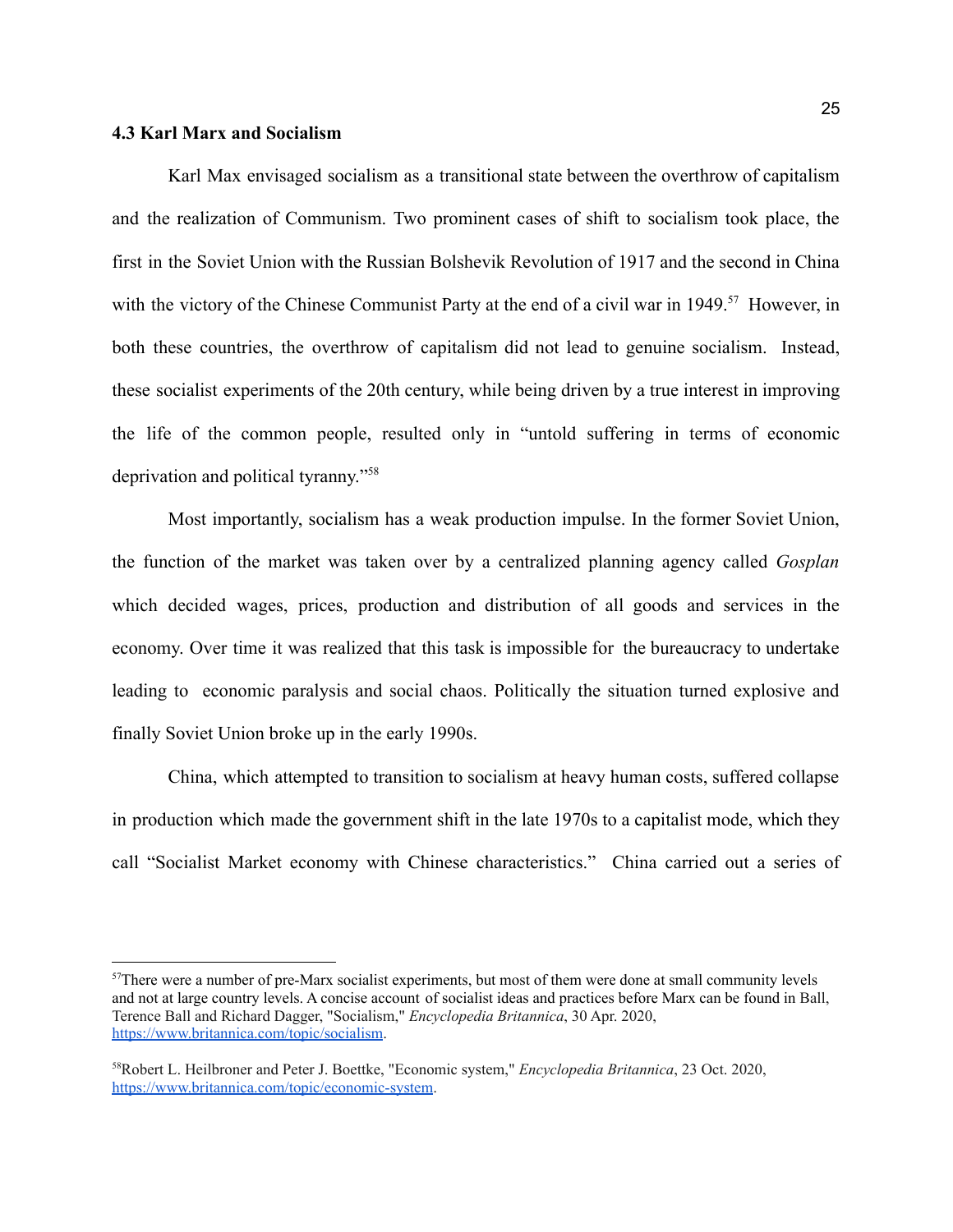economic reforms leading increasingly to private ownership of enterprises and market competition.

#### <span id="page-26-0"></span>**5. Growth Vs Degrowth Debate**

A major feature of the capitalist system is its emphasis on "economic growth" as the root to prosperity. In fact, as we have seen earlier, the "growth imperative" is the very logic of capitalism. This idea of growth was questioned in the 1970s on ecological grounds by the Club of Rome's *The Limits to Growth Report<sup>59</sup>* and some prominent thinkers such as Andre Gorz and Nicholas Georgescu-Rogen. In the new century starting in 2000, the opposition to economic growth has come from what is now called the "degrowth" thinkers and the grounds for the critique has widened from the destruction of the ecosystem to social justice and wellbeing. I examine the arguments and substance of this debate below.

# <span id="page-26-1"></span>**5.1 The Arguments for Growth**

Barbara Muraca<sup>60</sup>, a prominent degrowth scholar, drawing from Holzinger<sup>61</sup> summarises six arguments for economic growth as follows:

1. Under the assumption of individual utility maximization, economic growth by making available an increasing amount of goods and services enhances the standard of living and quality of life of individuals in society. Economic growth also augments personal wealth which gives freedom to individuals in shaping one's own life independently without being constrained by the community of one's origin.

<sup>59</sup>Donella H. Meadows and others. *The Limits to Growth: A Report for the Club of Rome's Project on the Predicament of Mankind* (New York: Universe Books,1972).

<sup>60</sup>Barbara Muraca, "Towards a fair degrowth-society: Justice and the right to 'good life' beyond growth," *Futures* 44 (2012), 540.

<sup>61</sup>H. Holzinger, "Zukunfts Dossier Wirtschaft jenseits von Wachstum? Bundesministerium für Land- und Forstwirtschaft, Umwelt und," *Wasserwirtschaft* (Lebensministerium), Vienna (2010).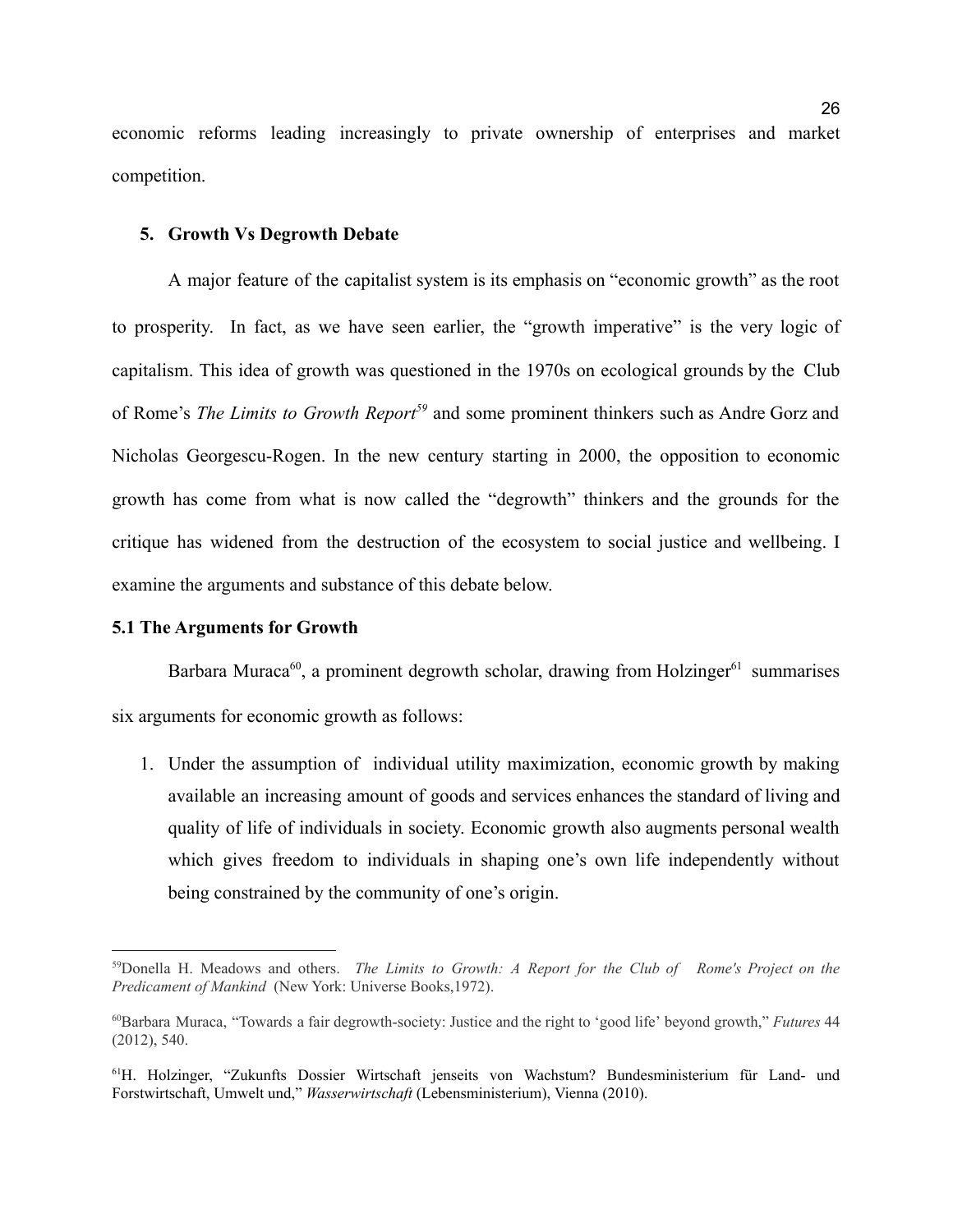- 2. Economic growth by increasing the total size of the cake, makes distribution policies less unpopular in a democratic welfare state. In addition, growth boosts government revenues enabling the state to undertake public services and welfare measures.
- 3. Economic growth increases the wellbeing of all persons reminding of the saying, 'a rising tide lifts all boats.' There is a virtuous cycle of the 'Kuznets Curve,' which states that economic inequality increases over time only up to a certain threshold as the country is developing, after which inequality starts decreasing with the continuance of growth.
- 4. Economic growth leads to employment and with labor productivity rising, increased employment requires economic growth to rise faster than the rise in labour productivity.
- 5. Advocates of growth also talk about an 'Environmental Kuznets Curve' whereby the detrimental impact of growth on natural resources and carbon sinks occurs up to a certain threshold after which as the economy continues to grow the impact on the environment decreases. Besides, by driving investment in technology, economic growth enables a significant improvement in resource productivity and pollution control.
- 6. Economic growth while raising living standards also fosters the perspective of continuing prosperity. This, according to Friedman, has a positive influence on one's moral attitudes in terms of tolerance of diversity, social mobility, commitment to fairness, and dedication to democracy.<sup>62</sup> Specifically, there is an impact of economic growth on social mobility as rising economically leads to rising socially.

# <span id="page-27-0"></span>**5.2 The Arguments for Degrowth**

As against the above, a group of scholars are talking of a radically different alternative to modern growth-based development.<sup>63</sup> This alternative vision is called "degrowth" which is defined as "an equitable downscaling of production and consumption that increases human wellbeing and enhances ecological conditions at the local and global level, in the short and long

<sup>62</sup>B. Friedman, *The Moral Consequences of Economic Growth* (New York:Vintage Books, 2005).

<sup>&</sup>lt;sup>63</sup>An updated comprehensive review of the origins and development of the degrowth debate can be seen in Giorgos Kallis et al., "Research on Degrowth," *Annual Review of Environment and Resources* 43 (2018), 291-316.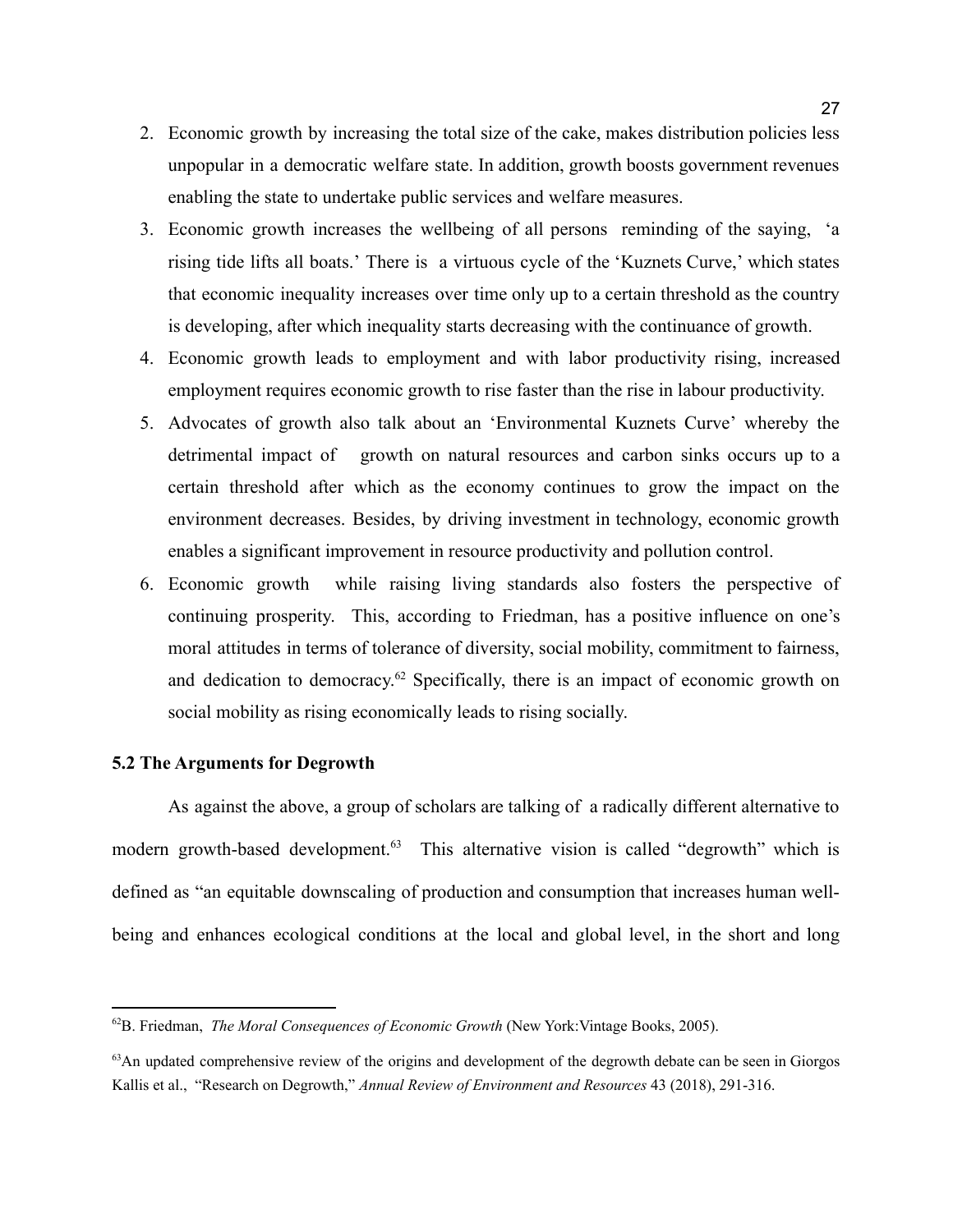term."<sup>64</sup> As a critique of economic growth, degrowth "challenges the hegemony of growth and calls for a democratically-led redistributive downscaling of production and consumption in industrialized countries as a means to achieve environmental sustainability, social justice and wellbeing."<sup>65</sup>

Against the backdrop of the claims of growth advocates, Muraca<sup>66</sup> sums up some core elements of the degrowth critique below.

- 1. Several studies have invalidated the 'trickle down' phenomenon that an overall growth will automatically benefit the less well-off sections of society. In contrast, an exponential growth means increasing inequalities leading to an increasing gap between the rich and the poor unless there is a redistribution policy effectively implemented by the government. Hence the relation between growth and inequality as depicted in the Kuznets Curve is not automatic but policy determined.
- 2. Similarly, studies have shown that there is no generalized virtuous Environmental Kuznets Curve. Wherever it is found it is due to special cases like the transfer of highly polluting production sectors in rich countries to poor countries having lower environmental standards. Degrowth thinkers attribute the excessive exploitation of natural resources and sinks far beyond the regeneration capacity of the ecosystems to the undue emphasis on growth, which they call, the 'growth fetishism.' Despite technological advances raising resource productivity (i.e., reduction in use per unit of output), exponential growth has led to significant increase in the total consumption of resources.
- 3. Degrowth advocates also point out the denial of justice associated with the growthdriven destruction of the environment: it affects the fundamental living conditions and livelihoods of an increasing number of people particularly in poor countries. Moreover,

<sup>64</sup>F. Schneider, G. Kallis, and J. Martinez-Alier, "Crisis or opportunity? Economic degrowth for social equity and ecological sustainability," Introduction to this special issue, *Journal of Cleaner Production* 18.6 (2010), 512.

<sup>65</sup>F. Demaria, F. Schneider, F. Sekulova, and J. Martinez-Alier, "What is degrowth? From an activist slogan to a social movement," *Environmental Values* 22.2 (2013), 209.

<sup>66</sup>Muraca, "Towards a fair degrowth-society," 540-542.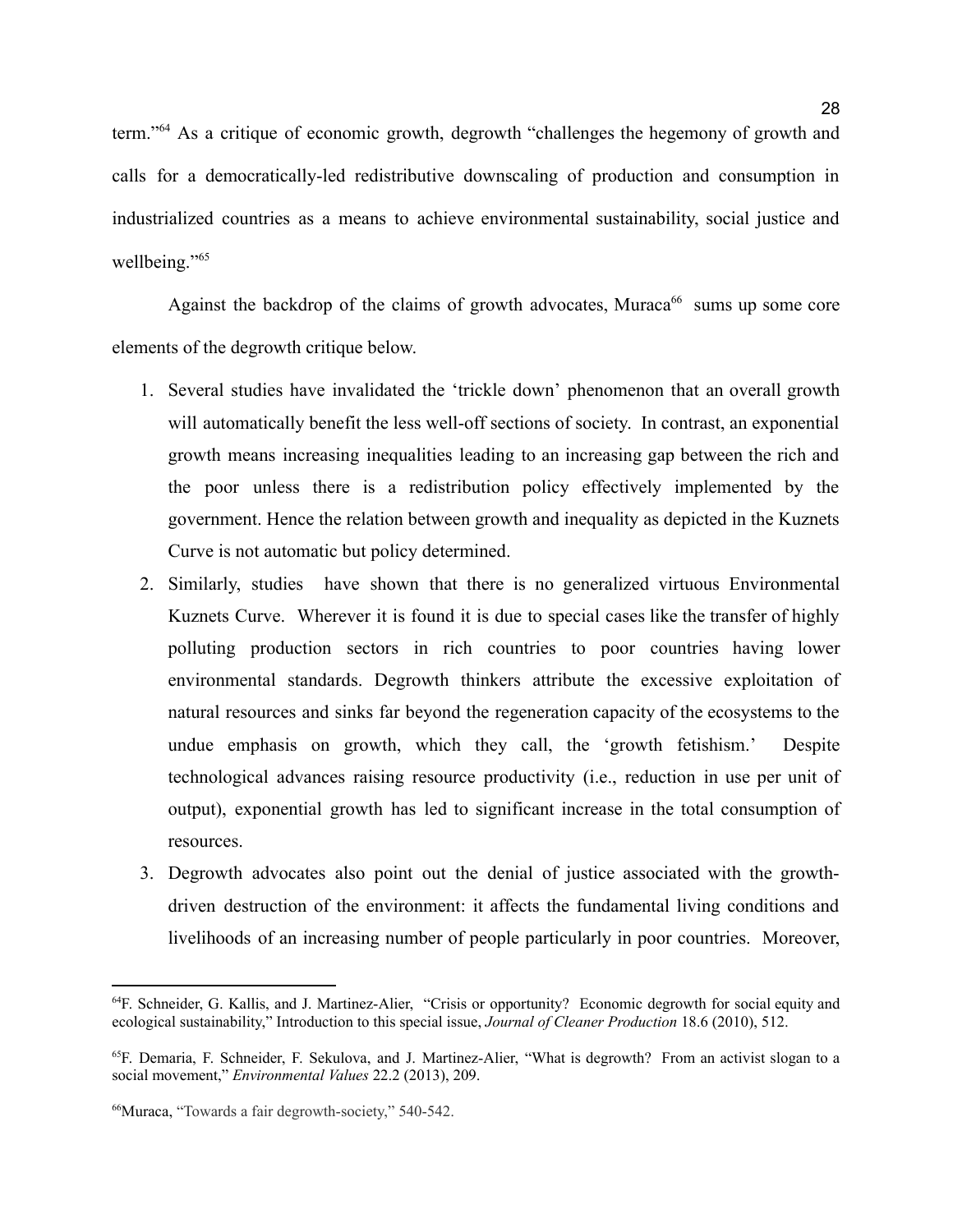the increasing need for new resources and sinks generates geopolitical domination and economic dependency in the form of production of biomass for the global North and neo-colonialist land grabs.

- 4. Some degrowth scholars radically rule out growth as feasible and desirable even for poor countries on the plea that growth emanated historically from the very condition of exploitation of other human lives (e.g., through slavery, gender bias, and dispossession of peasantry) and of nature (e.g., land in colonies, and excessive extraction of natural resources). Furthermore, the continued destitution of the countries of the global South is attributed to the growth logic as these countries are made fully dependent on the global North economically and culturally.
- 5. Degrowth thinkers not only contest growth's role in promoting distributive justice but also its role in promoting happiness and good life. Rossa and Henning note that both *subjective* happiness and *objective* quality of life "decouple from economic growth after a certain threshold" in modern societies.<sup>67</sup> They say that because of 'keeping up with the Joneses' (i.e., the constant positional competition), "steady struggle for an improvement is 'trapped' on treadmills of happiness which foster constant dissatisfaction." Also, modern time-saving techniques lead to an intensification of the workload rather than saving time for leisurely activities.

# <span id="page-29-0"></span>**5.3 Critique of Degrowth**

I think one of the most important arguments against degrowth is that a degrowth regime will entail huge unemployment. Degrowth thinkers appear to suggest reducing work hours as a solution to unemployment in a degrowth scenario.<sup>68</sup> This does not seem practicable as reduction in working hours in a degrowth economy can accelerate the output decline hurting all concerned. Mauraca observes, "The access to gainful work is considered as a very important

<sup>67</sup>Hartmut Rosa and Christoph Henning, "Goodlife beyond growth: An introduction," *The Good Life beyond Growth: New Perspectives,* eds. Hartmut Rosa and Christoph Henning (London and New York: Routledge, 2018), 6.

<sup>68</sup>Ulrich Brand, Tobias Boos and Alina Brad, "Degrowth and post-extractivism: Two debates with suggestions for the inclusive development framework," *Current Opinion in Environmental Sustainability* 24 (2017), 37.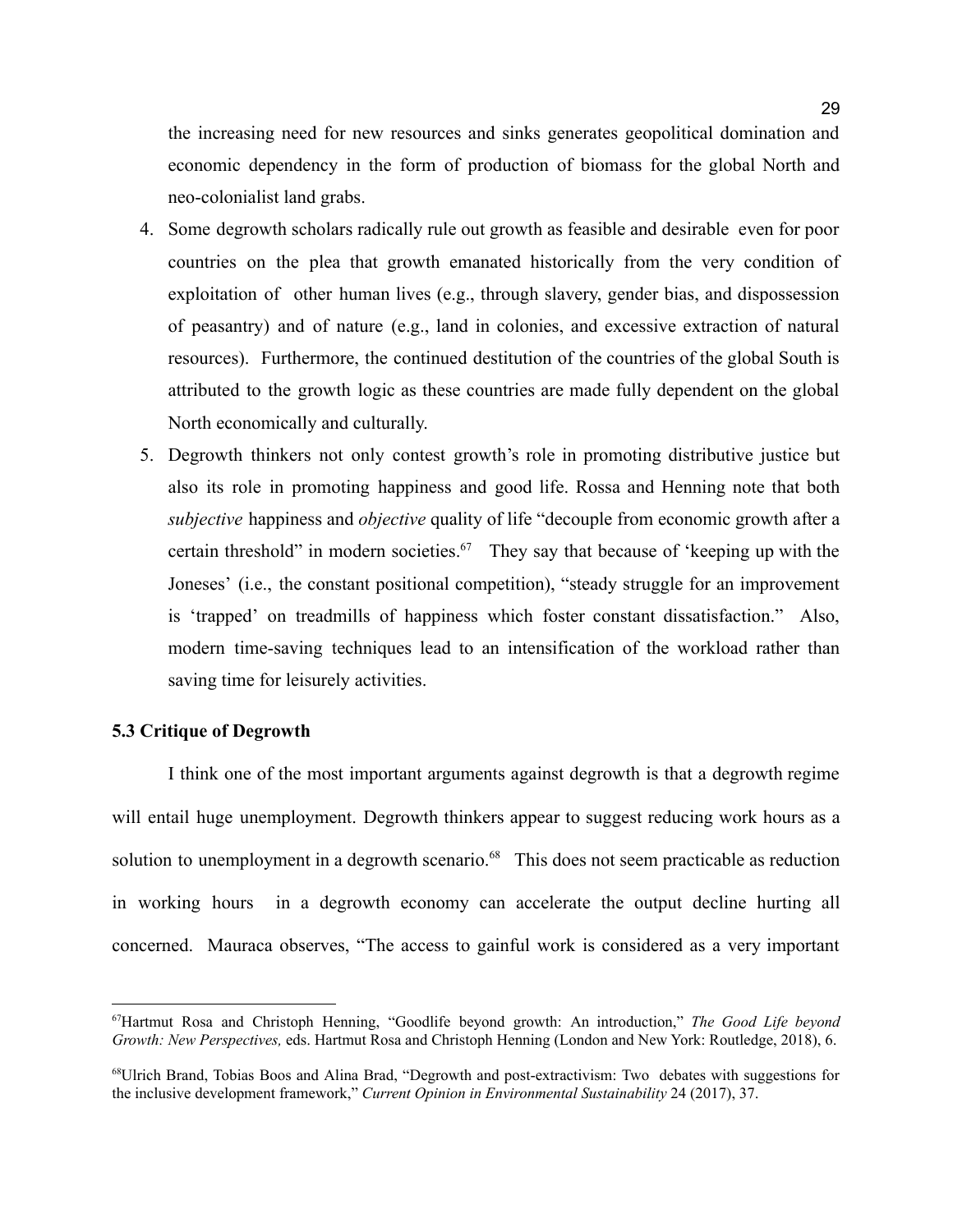component of quality of life not only in terms of standard of living, but also because it enables recognition, participation and social networks."<sup>69</sup>

Growth has led to the lifting of millions of people from poverty in the last few decades particularly in the highly populated developing countries such as China and India. The Nobel laureate Joseph Stiglitz<sup>70</sup> says, "there is ample room to change the quality of growth and significantly reduce its environmental impact without condemning billions of people to lives of deprivation." He continues, "However misguided the obsession with ever-increasing GDP may be, without economic growth, billions of people will remain without adequate food, housing, clothing, education, and medical care." Degrowth advocates are cynical about the benefits of growth powered by green technology advances.<sup>71</sup> Now with the certainty of the U.S. rejoining the Paris Agreement, the prospects of limiting global warming to 2 percent centigrade has brightened. Stiglitz firmly believes that the transition to a green economy is highly beneficial as it could spur innovation and prosperity.

Degrowth thinkers have highlighted inequalities arising from economic growth but also notes the possibility of state intervention in moderating them. The capacity of the state to administer redistributive measures is dependent on government revenues. Government revenues are a function of economic growth, further invalidating the degrowth argument.

# <span id="page-30-0"></span>**6. From Exceptionalism to Decadence: The American Case**

"American exceptionalism," a concept that emerged in the early 19th century - in the

<sup>69</sup> Muraca, "Towards a fair degrowth-society," 544.

<sup>70</sup>Joseph E. Stiglitz, "Is Growth Passé?" *Project Syndicate,* December, 2019.

<sup>71</sup>Demaria et al. say, "Degrowth considers 'sustainable development' an oxymoron and calls for disentangling from the social imaginary that it entails, and beyond this, it criticises the notion of 'development' itself" (196-197).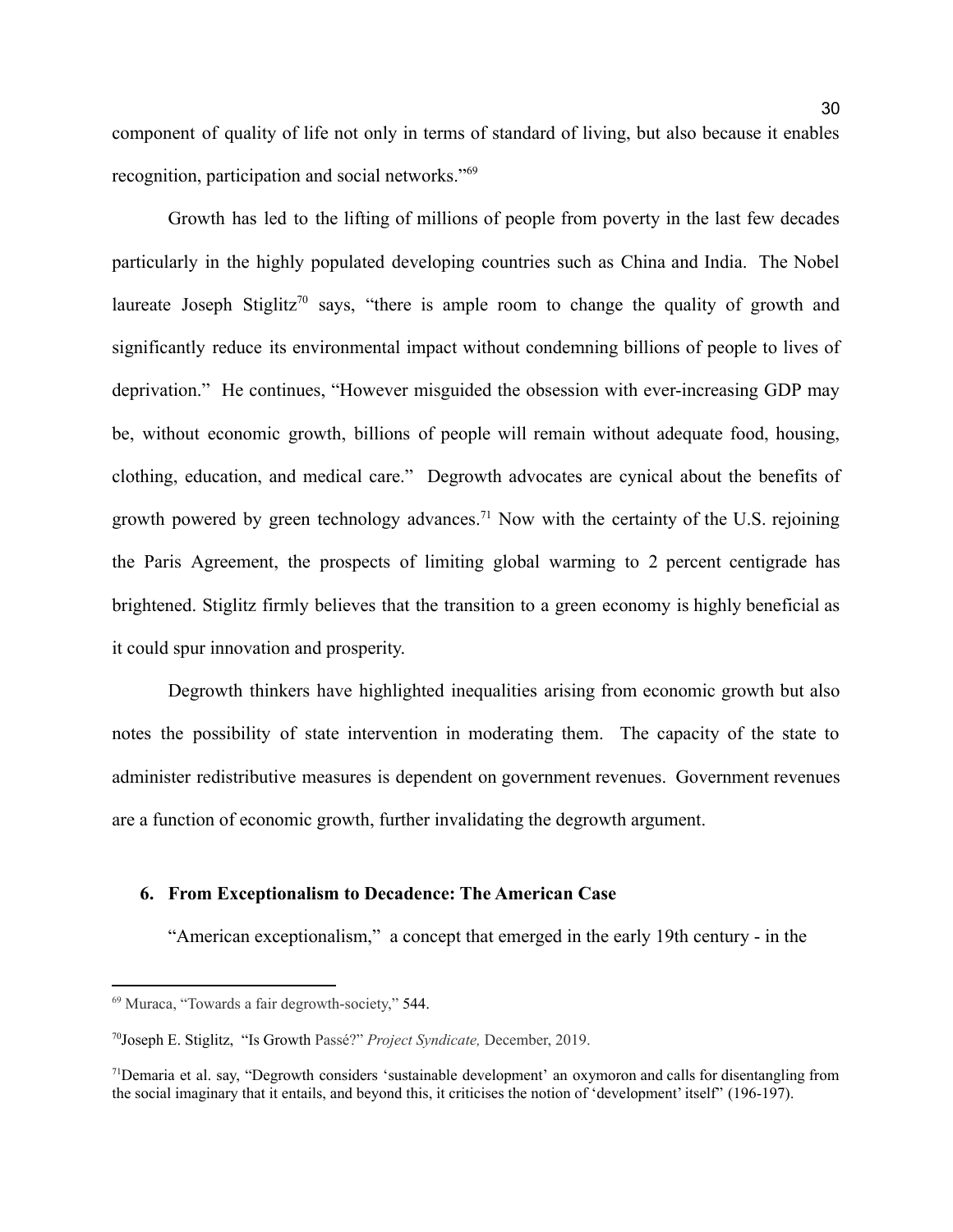1830s to be precise<sup>72</sup> - meant that America is unique and qualitatively superior to other nations. However, in the matter of containing the different ill effects of capitalism, the U.S. has been far behind several other developed countries. Racism originated in the U.S. and despite all the legal provisions against it, racism has persisted in the country in different ways through both overt and covert discrimination. For gender inequality, the U.S. ranks above several West European and other countries. The World Economic Forum's (WEF) brings out the *gender gap index*, a measure of gender equality that takes into account women's access to resources and political empowerment; and in terms of this index the U.S. ranked  $51<sup>st</sup>$  out of the 149 countries considered in 2018. With regard to ecology, the U.S. is historically the largest emitter of greenhouse gases, and currently the second largest after China. In the case of economic inequality, we have already seen that it is a class apart from Europe. While economic inequality has risen from the 1980s in most of the countries, the rise in the U.S. has been one of the

The Nobel laureate Joseph Stiglitz has written extensively about the American inequality. In his recent book he says that the U.S. " has greater income inequality than any other advanced country; in terms of inequality of opportunity it also ranks well toward the bottom...this is contrary to America's identity as the land of opportunity."<sup>73</sup> This is dramatically revealed by the fact that over the last four decades, the average income of the bottom 90 percent of the U.S. population has "hardly changed, while that of the top 1 percent has soared."<sup>74</sup> Furthermore, if we

sharpest.

<sup>72</sup> The term was first used by the French writer, Alexis de Tocqueville, during his first visit to America in 1831 as he noticed that the idea of American nationality was different in the sense that it was based less on common history or ethnicity than on common beliefs [\(https://www.newworldencyclopedia.org/entry/american\\_exceptionalism](https://www.newworldencyclopedia.org/entry/american_exceptionalism)).

<sup>73</sup>Joseph E. Stiglitz, *People, Power, and Profits: Progressive Capitalism for an Age of Discontent* (London and New York: W.W. Norton & Company, 2019), 37.

<sup>74</sup>Stiglitz, *People, Power, and Profits,* 33.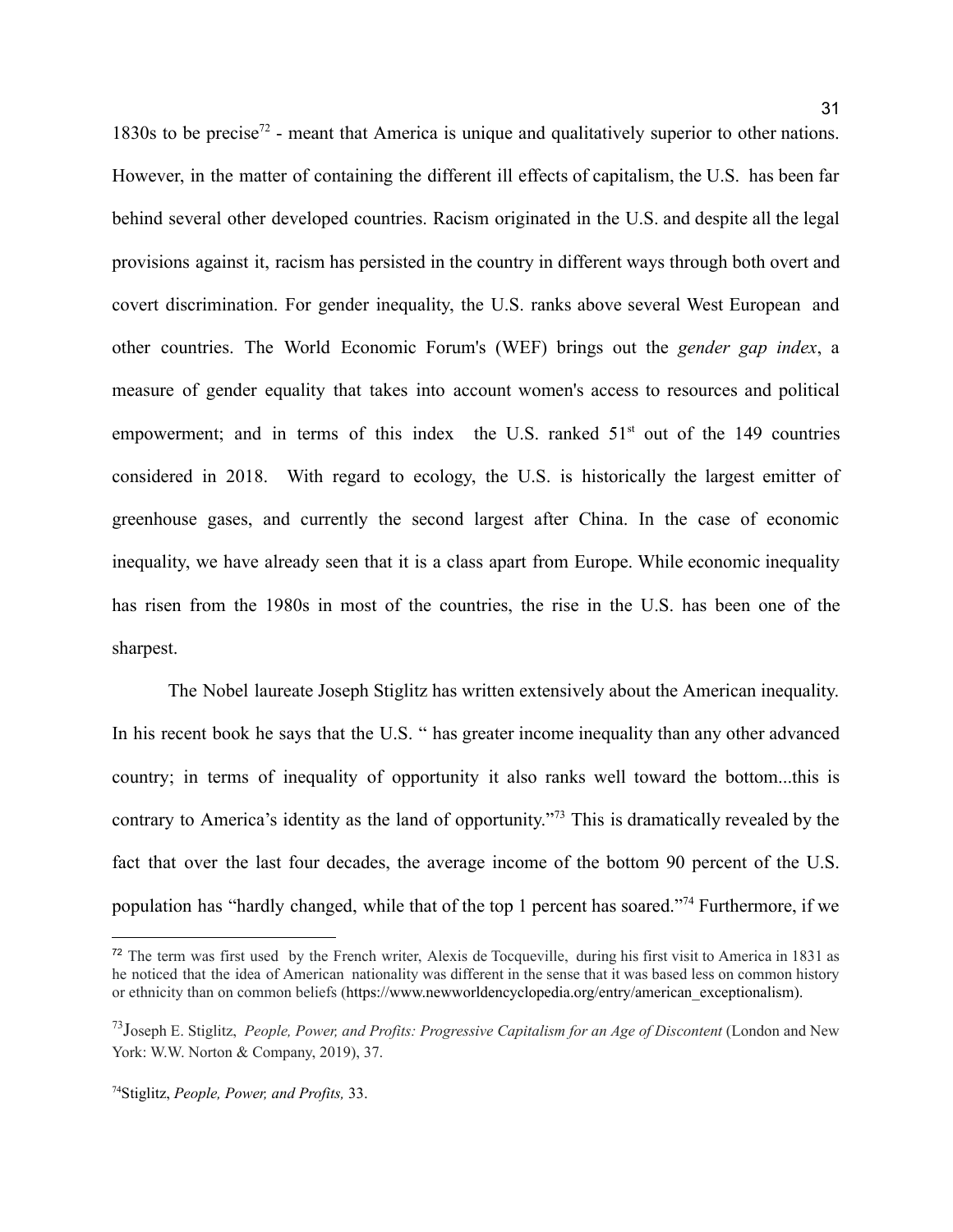take the share of labor income excluding the top 1 percent of workers, that has been declining very steeply from 75 percent in 1980 to 60 percent in 2010. In contrast, the share of the top 1 percent more than doubled, and the share of the top 0.1 percent rose nearly fourfold over the past forty years.<sup>75</sup> Real wages also stagnated during this period despite the increase in labor productivity unlike the period before 1980 when real wages had been rising pari passu with the rise in productivity. Among workers as well, there have been large wage disparities with stagnant or falling wages at the bottom and middle levels, and rapidly rising wages at the top level.

The sharp income inequalities described above is very much related to inequalities in terms of race and gender in American society. Data show that wages for black and Hispanic men are only 73 percent and 69 percent respectively those of white men; and wages for women are only 83 percent those of men.<sup>76</sup> There are several other dimensions of American inequality such as those based on health, wealth and above all, opportunity. Stiglitz notes that inequalities in each of these are even greater than those in income.

Inequalities in health are reflected not only in lower life expectancy for Americans compared to most other advanced countries, but also in huge disparities in life expectancy between rich and poor Americans. Wealth inequality in the U.S. is particularly striking with the top 1 percent having more than 40 percent of the country's wealth.<sup>77</sup> This is much worse than the income inequality where the top 1 percent of the U.S. population now have a share of more than 20 percent.<sup>78</sup> On inequality of opportunity, Stiglitz says, "The American dream of equality of <sup>75</sup>Stiglitz, *People, Power, and Profits,* 38-39.

<sup>76</sup>Stiglitz, *People, Power, and Profits,* 41.

<sup>77</sup>Stiglitz, *People, Power, and Profits,* 43.

<sup>78</sup>Heather Boushey, "How to Make America More Equal," *Finance & Development* (December 2020), 33.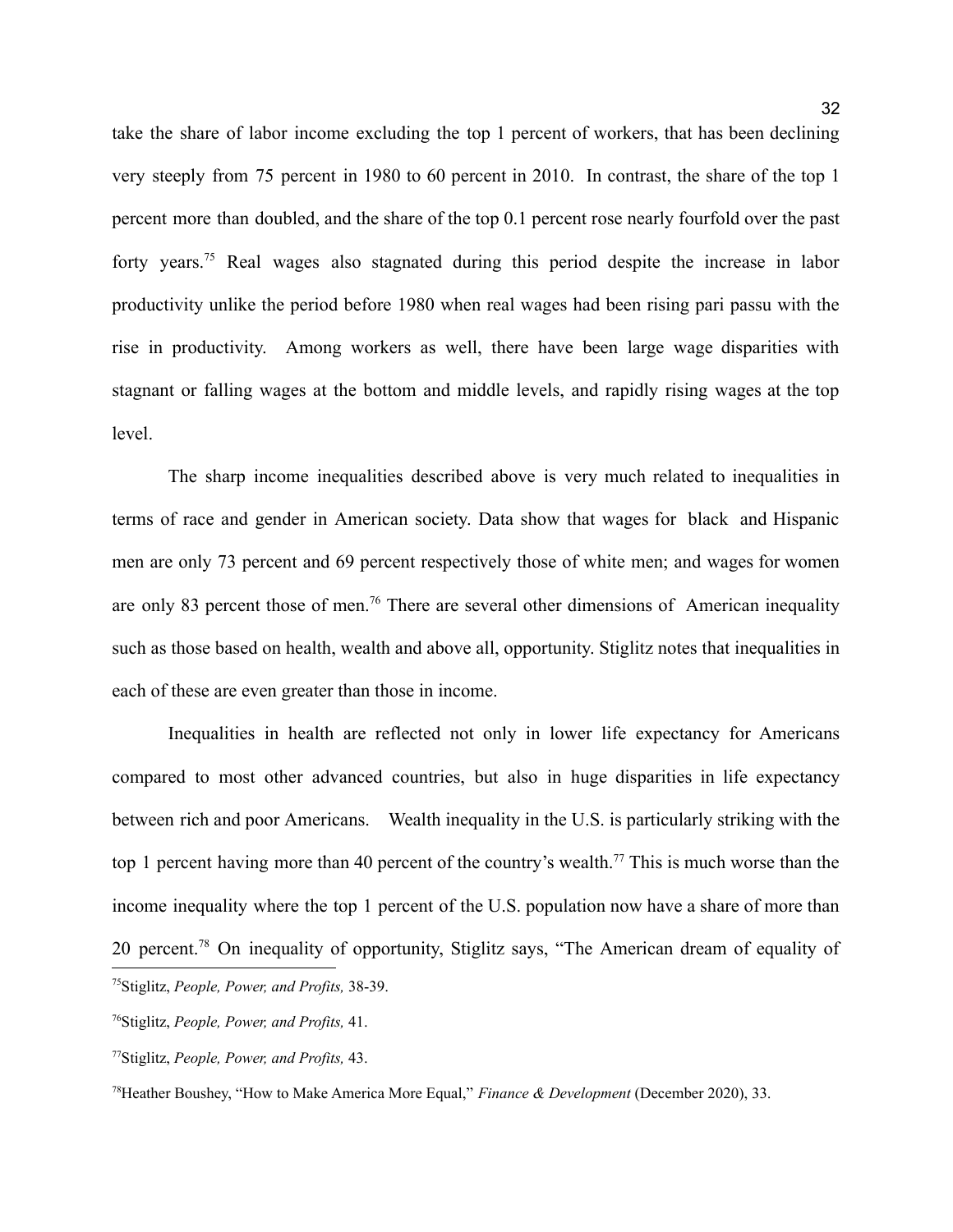opportunity is a myth: a young American's life prospects are more dependent on the income and education of his parents than in almost any other advanced country."<sup>79</sup> This is not only morally reprehensible but also indicates that many are unable to live up to their potential leading to huge wastage of human talents.

# <span id="page-33-0"></span>**6.1 The Path toward the Present State**

We have seen above that how capitalism, while bringing unprecedented economic and social progress since the Industrial Revolution of the late 18th century, has brought in its train economic and social inequality, racial and gender discrimination and ecological damage to earth. However, for a period of two and a half decades since World War II, the economic progress achieved through capitalism was well distributed through the welfare initiatives of different governments, including those of the U.S. government. This could have been still better but for the race and gender based discriminatory labor-market and other policies in the U.S.<sup>80</sup> However, by the mid-1970s, western countries were in the grip of what is called "stagflation," a combination of economic stagnation and high inflation (see Table 1). Capitalism took the form of "neoliberalism" in order to tackle the economic crisis.

Inspired by "Keynesianism," western governments deployed expansionary monetary and fiscal policies to boost their economies in the decades following World War II. While the war-torn Europe and the U.S. recovered remarkably, by the mid-1970s the economies lost momentum and were ripped by inflation and low growth. A group of economists blamed it on excessive government intervention in the economies of countries in the form of "command-and-control" policies of traditional socialism. Elections were won on the slogan of

<sup>79</sup>Stiglitz, *People, Power, and Profits,* 44.

<sup>80</sup>Stiglitz, *People, Power, and Profits,* 13.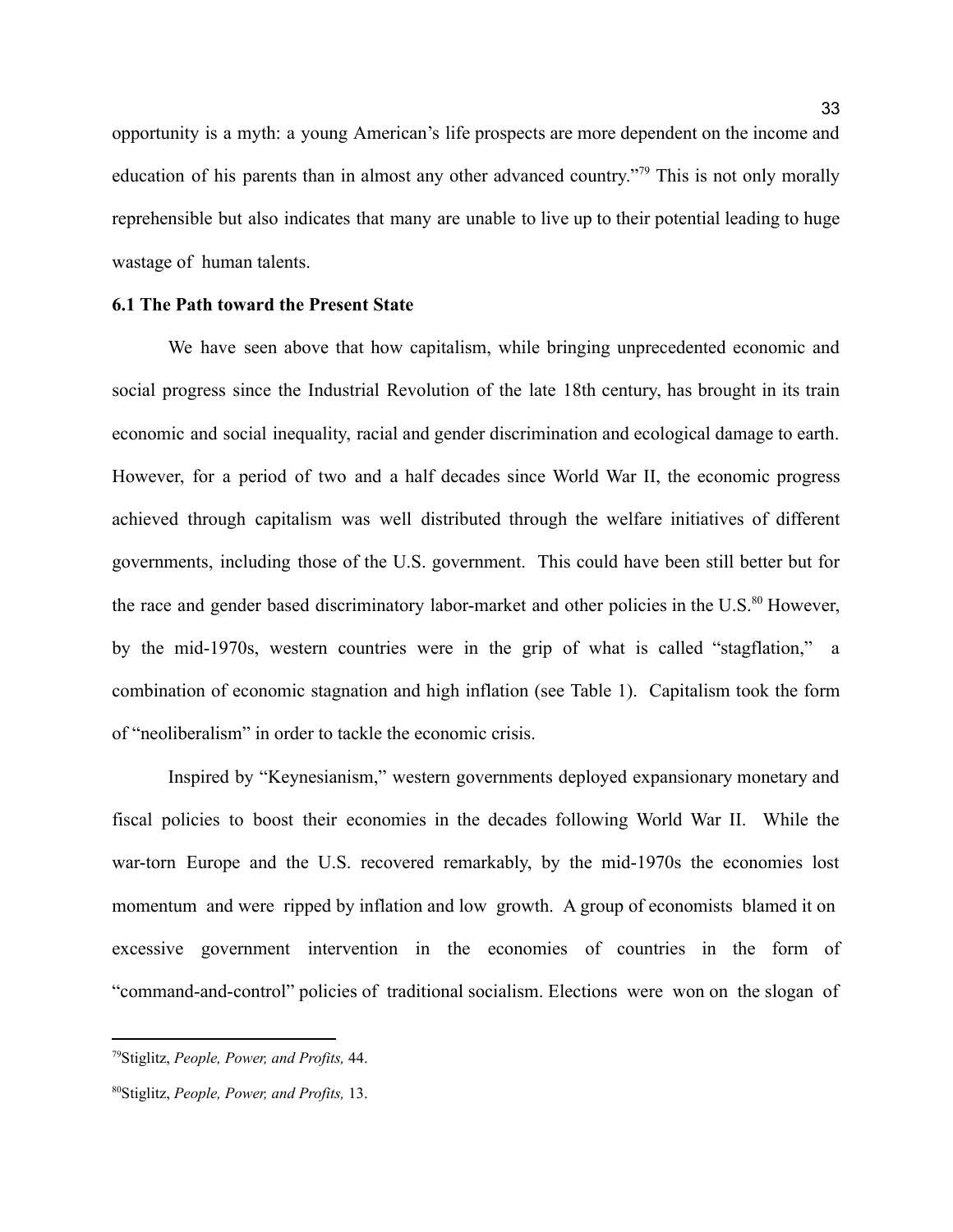| Country<br>Name | <b>Series Name</b>                    | 1961-73 | 1974-82 | 1983-07 | 2008-19 |
|-----------------|---------------------------------------|---------|---------|---------|---------|
| France          | GDP growth (annual %)                 | 5.7     | 2.6     | 2.2     | 0.9     |
|                 | Inflation, consumer prices (annual %) | 4.5     | 11.5    | 2.7     | 1.2     |
|                 | Fiscal deficit (% of GDP)             | 1.5     | $-0.3$  | $-2.8$  | $-4.1$  |
| Germany         | GDP growth (annual %)                 | 4.1     | 1.9     | 2.1     | 1.2     |
|                 | Inflation, consumer prices (annual %) | 3.4     | 5.0     | 2.0     | 1.4     |
|                 | Fiscal deficit (% of GDP)             | 1.2     | $-1.5$  | $-1.5$  | $-0.1$  |
| Euro area       | GDP growth (annual $\%$ )             | 5.7     | 2.3     | 2.4     | 0.8     |
|                 | Inflation, consumer prices (annual %) | 3.9     | 10.8    | 3.5     | 1.5     |
|                 | Fiscal deficit (% of GDP)             | 0.6     | $-2.2$  | $-2.8$  | $-2.4$  |
| Sweden          | GDP growth (annual $\%$ )             | 4.2     | 1.6     | 2.5     | 1.7     |
|                 | Inflation, consumer prices (annual %) | 4.7     | 10.3    | 3.6     | 1.2     |
|                 | Fiscal deficit (% of GDP)             | 3.4     | $-0.8$  | $-1.3$  | 0.4     |
|                 | Broad money growth (annual %)         | 9.2     | 11.5    | 7.3     | 5.1     |
| U.K.            | GDP growth (annual %)                 | 3.6     | 0.9     | 2.9     | 1.2     |
|                 | Inflation, consumer prices (annual %) | 5.1     | 14.8    | 3.3     | 2.2     |
|                 | Fiscal deficit (% of GDP)             | 0.2     | $-2.9$  | $-2.1$  | $-5.2$  |
|                 | Broad money growth (annual %)         | 9.6     | 13.9    | 14.1    | 3.4     |
| U.S.            | GDP growth (annual %)                 | 4.3     | 2.0     | 3.4     | 1.7     |
|                 | Inflation, consumer prices (annual %) | 3.2     | 9.0     | 3.1     | 1.8     |
|                 | Fiscal deficit (% of GDP)             | $-1.2$  | $-1.9$  | $-2.5$  | $-5.8$  |
|                 | Broad money growth (annual %)         | 9.1     | 10.5    | 6.4     | 4.7     |

"minimum government and maximum growth" starting with Margaret Thatcher in the U.K in 1979 and Ronald Reagan in the U.S. in 1980. Since the 1980s, we see governments leaving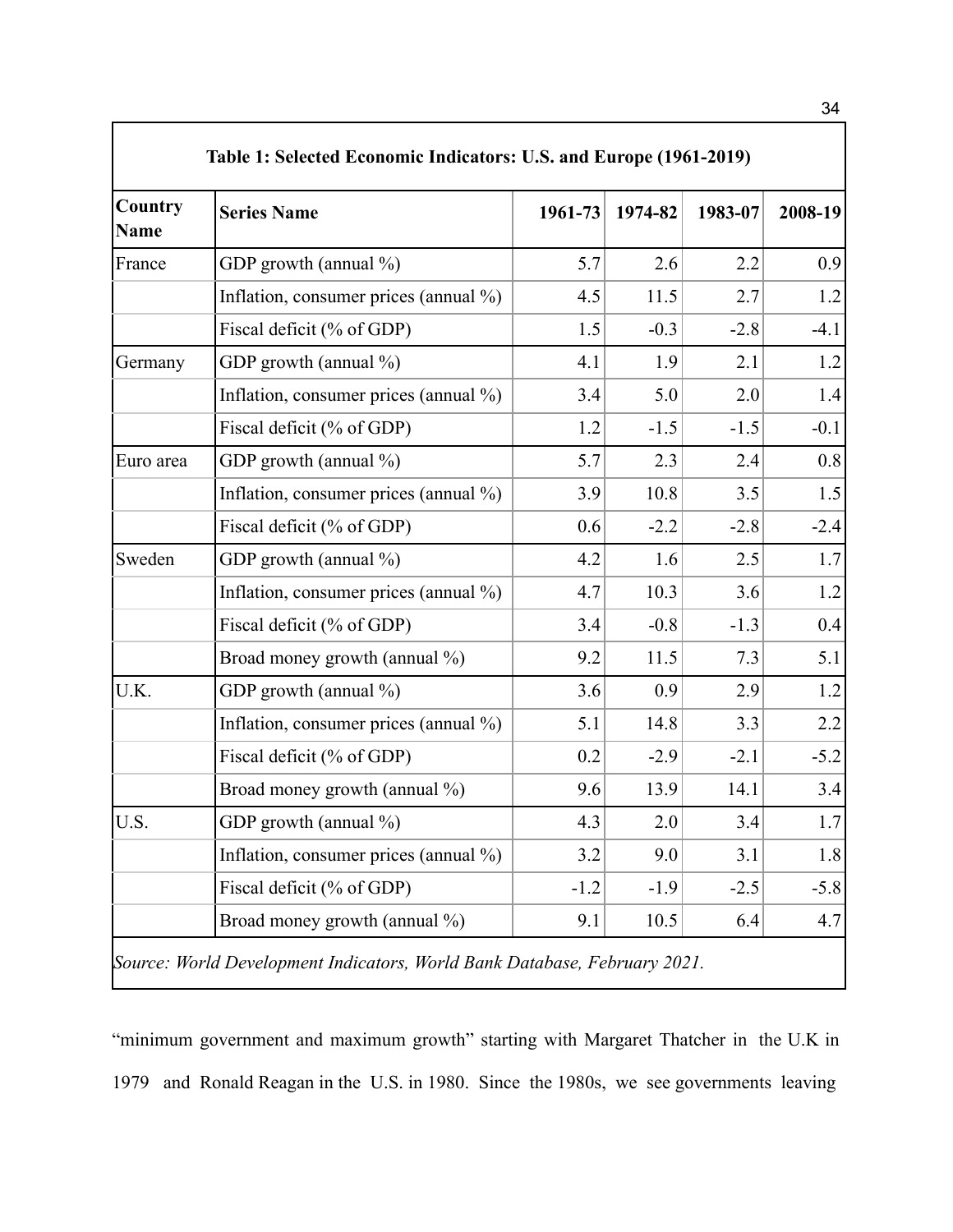economic activities to be fully determined by markets, withdrawing from the welfare state functions, deregulating the financial markets, and reducing taxes - all meant to incentivize the private sector to invest and expand production. As can be seen in Table 1, neolibereral policies could boost economic growth to some extent - in the U.S. economy grew from 2 percent per annum during 1974-82 to 3.4 percent during 1983-07 - but below the levels of the previous period for example, 4.3 percent in the U.S. during 1961-73. And the period following the financial crisis in 2008-09, economic growth slumped in most of the western countries including the U.S. to even below the levels of the stagflation period of 1974-82. On the other hand, the fruits of whatever little economic growth achieved have completely gone to a microscopic minority of hardly one percent of the population leading to unprecedented levels of economic inequality. As we have seen earlier, inequality levels reached in advanced countries have been the worst in the case of the U.S.

#### <span id="page-35-0"></span>**6.2 The Growth-Inequality Equation**

It would be pertinent to ask: Why has the neoliberal inegalitarian economic growth since the 1980s been much lower than the egalitarian growth of the immediate post-war period? We discussed earlier about the 'Kuznets Curve', which states that economic inequality initially increases as a country moves from low income to middle income status, but then declines after a threshold level of income. This is now proved wrong by the rising inequality since the 1980s in the U.S. On the other hand, a lot of new research has been done recently on the effect of inequality on economic growth. In a review of this academic work, Heather Boushey and Carter Price state, "As new data become available and better analysis methods are applied...studies that look at the longer-term effects find that inequality adversely affects growth."<sup>81</sup>

<sup>&</sup>lt;sup>81</sup> Heather Boushey and Carter C. Price, "How are Economic Inequality and Growth Connected? A Review of Recent Research," *Washington Center for Equitable Growth,* October 2014, 19.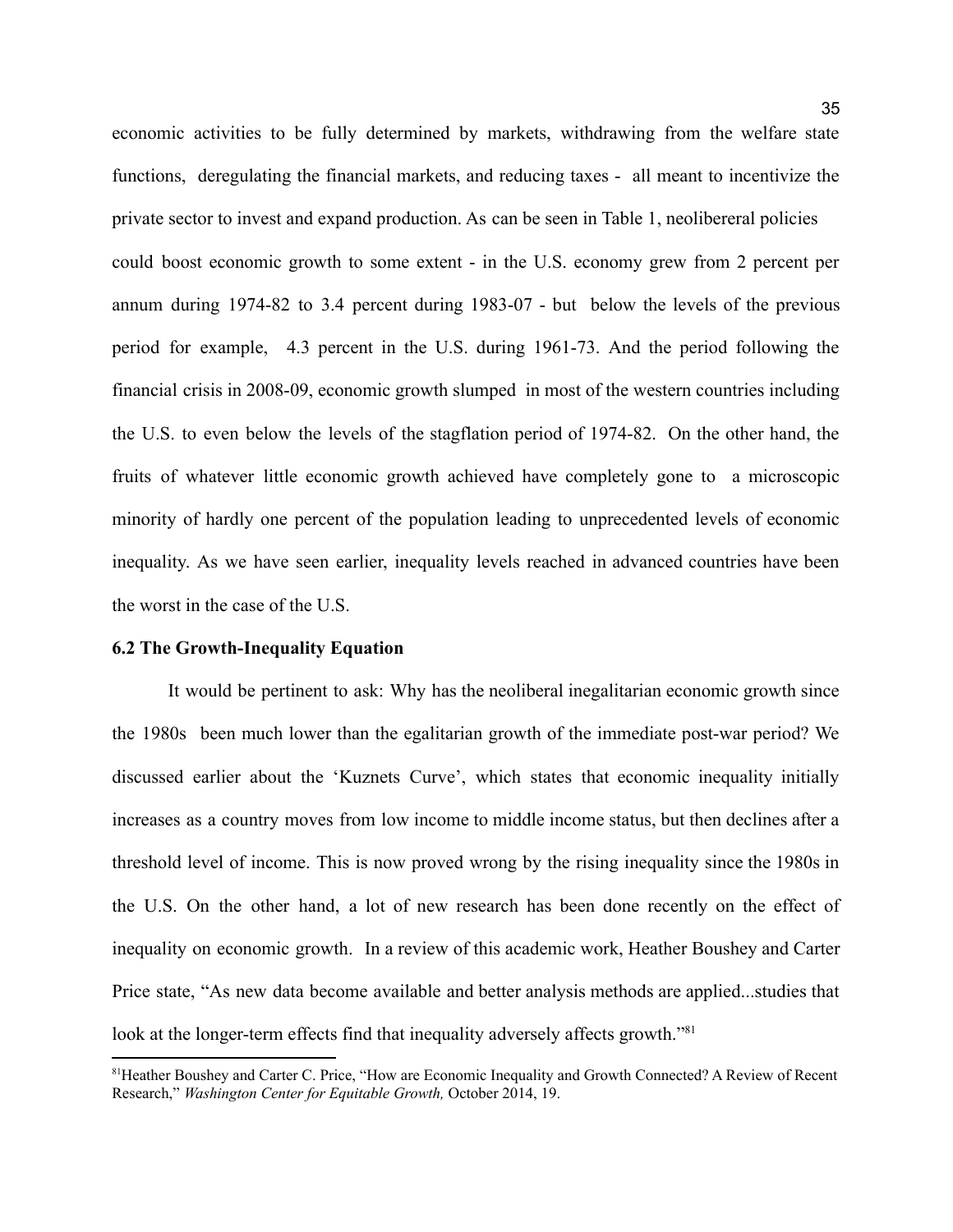Carrying forward the above research, Jonathan Ostry, Prakash Lougani, and Andrew Berg<sup>82</sup> examine the impact of income inequality, as measured by the Gini coefficient<sup>83</sup> on the duration of "growth spells'' i.e., how inequality affects negatively the sustainability of economic growth. The study was conducted for a large sample of both developed and developing countries over the last half century and also taking into account the impact of other possible factors on growth such as trade openness, political institutions, foreign direct investment, exchange rate competitiveness and external debt. The authors find inequality "a more robust predictor of growth duration than many variables widely understood to be central to growth…..Many factors increase the duration of growth spells but a more equal income distribution is one of the more important factors."<sup>84</sup> Further, they estimate that a "10-percentage-point decrease in inequality.... increases the expected length of a growth spell by 50 percent."<sup>85</sup>

The channels through which income inequality harms the sustainability of economic growth are not well understood. It has been noted by some analysts that inequality generates social and political conflicts leading to uncertainty which is uncongenial for investment and growth. Some others point out the lack of access to good education and quality health care for the poor in unequal countries making the labor less productive and thereby affecting economic growth. Beyond these channels, we can also think of inequality reducing the demand for goods and services from the low and middle income people constraining growth as the affluent save a

<sup>82</sup>Jonathan D. Ostry, Prakash Lougani, and Andrew Berg, *Confronting Inequality: How Societies Can Choose Inclusive Growth* (New York: Columbia University Press, 2019).

<sup>&</sup>lt;sup>83</sup>The Gini index measures the extent to which the distribution of income among individuals/ households within a country deviates from a perfectly equal distribution. The measure varies from zero (perfectly equal distribution) and 100 (perfectly unequal distribution).

<sup>84</sup>Ostry, Lougani, and Berg, *Confronting Inequality,* 32-33.

<sup>85</sup>Ostry, Lougani, and Berg, *Confronting Inequality,* 32.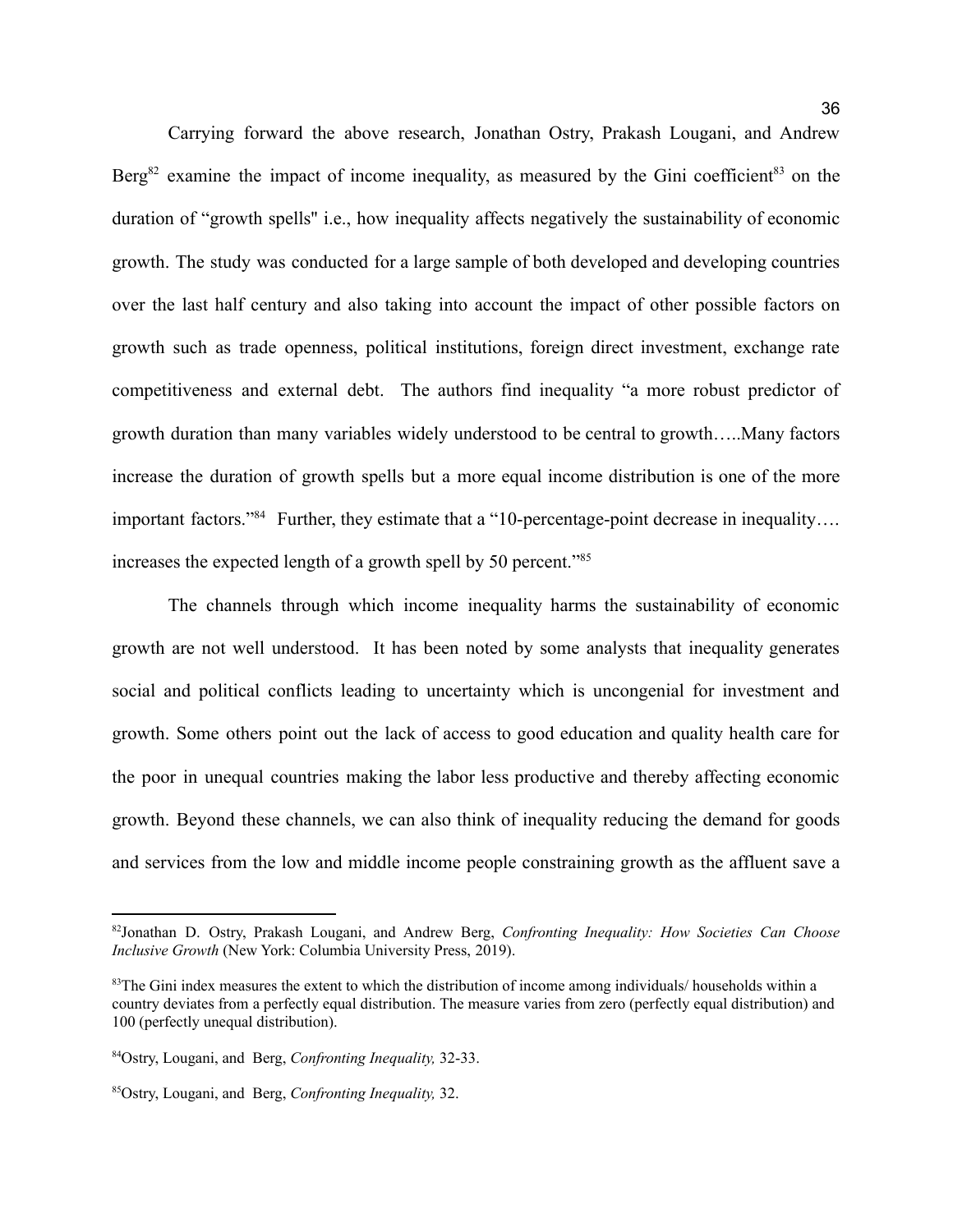large part of their income. More importantly, we have seen earlier in the U.S. context that there has been a "cheapening of the labor" since 1980 as real wages stagnated despite the rise in productivity. A number of factors are responsible for this. Generally, the bargaining power of labor vis-à-vis management has come down in the U.S. as the economic concentration increased with a few corporations now dominating entire sectors of the American economy.<sup>86</sup> Globalization and trade competition along with technological changes have aided this process.<sup>87</sup>

At this stage we should go back to our discussion of the origins of racism, sexism, and ecological damage. They are all tied to capitalism in its search for profits by exploiting or cheapening the labor. Ultimately, they all added to economic inequality which is now seen as hurting growth and thereby harming the pursuit of profits of the rich class. Sustained long-term growth now requires the removal of all forms of inequality in the American society.

#### <span id="page-37-0"></span>**6.3 The Role of Government**

The rising economic inequality in the U.S. has set in motion a downward spiral of an ever-increasing inequality. As explained by Stiglitz, with concentration of wealth and power in a few hands, there occurs what is called the "political capture" through which the wealthy few influence the state into policy directions to perpetuate their own interests at the expense of the rest of society and thereby further worsening inequality.<sup>88</sup> Neoliberalism's case for unfettered markets to deliver sustained growth and wellbeing delivered neither growth nor wellbeing but large inequalities which themselves undercut long-term growth and wellbeing in the U.S.

<sup>86</sup>Stiglitz, *People, Power and Politics,* 49.

 $87$ The stagnation of real wages in the U.S. since the beginning of the 1980s and the various factors leading to it are extensively dealt with in Stiglitz, *People, Power and Politics,* 47-100.

<sup>88</sup>Stiglitz, *People, Power and Politics,* 5, 149 and 167-178.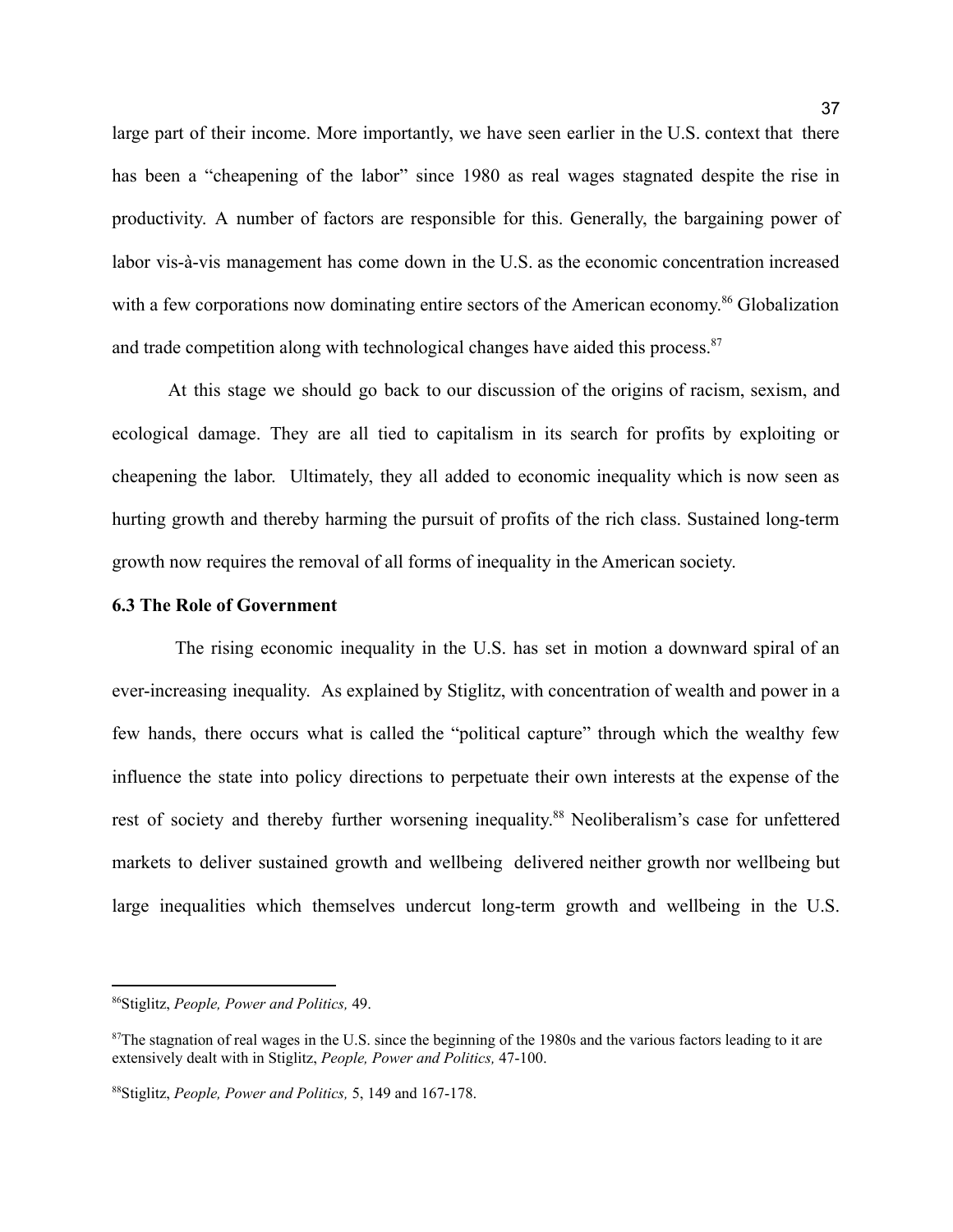Therefore, we need to redefine the role of government to include the regulation and guidance of markets in such a way as to reduce large inequalities.

Economists distinguish between two types of egalitarian policies: first, *predistribution policie*s and second, *redistribution policies.* The former is aimed to avoid the occurrence of extreme inequalities in the first place like providing equal access to education and healthcare generating equality of opportunity for all. The latter redistributes through taxes and transfers with a view to reduce inequalities.

Table 2 gives a synoptic picture of the government revenue and total expenditure as well as the government expenditure on health and education in the U.S. and Europe. We find that the U.S. revenue, total expenditure, and spending on both health and education - all as a proportion of GDP - have been lower than those in countries of Europe. This clearly shows that the U.S. government has been taking a more subdued pre-distributive and redistributive role than the European governments despite the faster rise in inequalities in the U.S. than in Europe.

The failure of the U.S. government particularly in its redistributive role comes out clearly in the present U.S. tax system which is a skewed one, biased against the low-income class. Emmanuel Saez and Gabriel Zucman are two French economists who have done pioneering research on the rise of inequality and its intersections with tax policy. They state:

Even as their (of the rich) income boomed, as they reaped the rewards from globalization, and their wealth skyrocketed to previously unseen heights, the most fortunate Americans have their tax rates fall. Meanwhile for the working class, wages stagnated, work conditions deteriorated, debts ballooned, and taxes rose. Since 1980 the tax system has rewards from economic growth. 89

<sup>89</sup>Emmanuel Saez and Gabriel Zucman, *The Triumph of Injustice: How the Rich Dodge Taxes and How to Make Them Pay (*New York: W.W. Norton & Company, 2019), ix.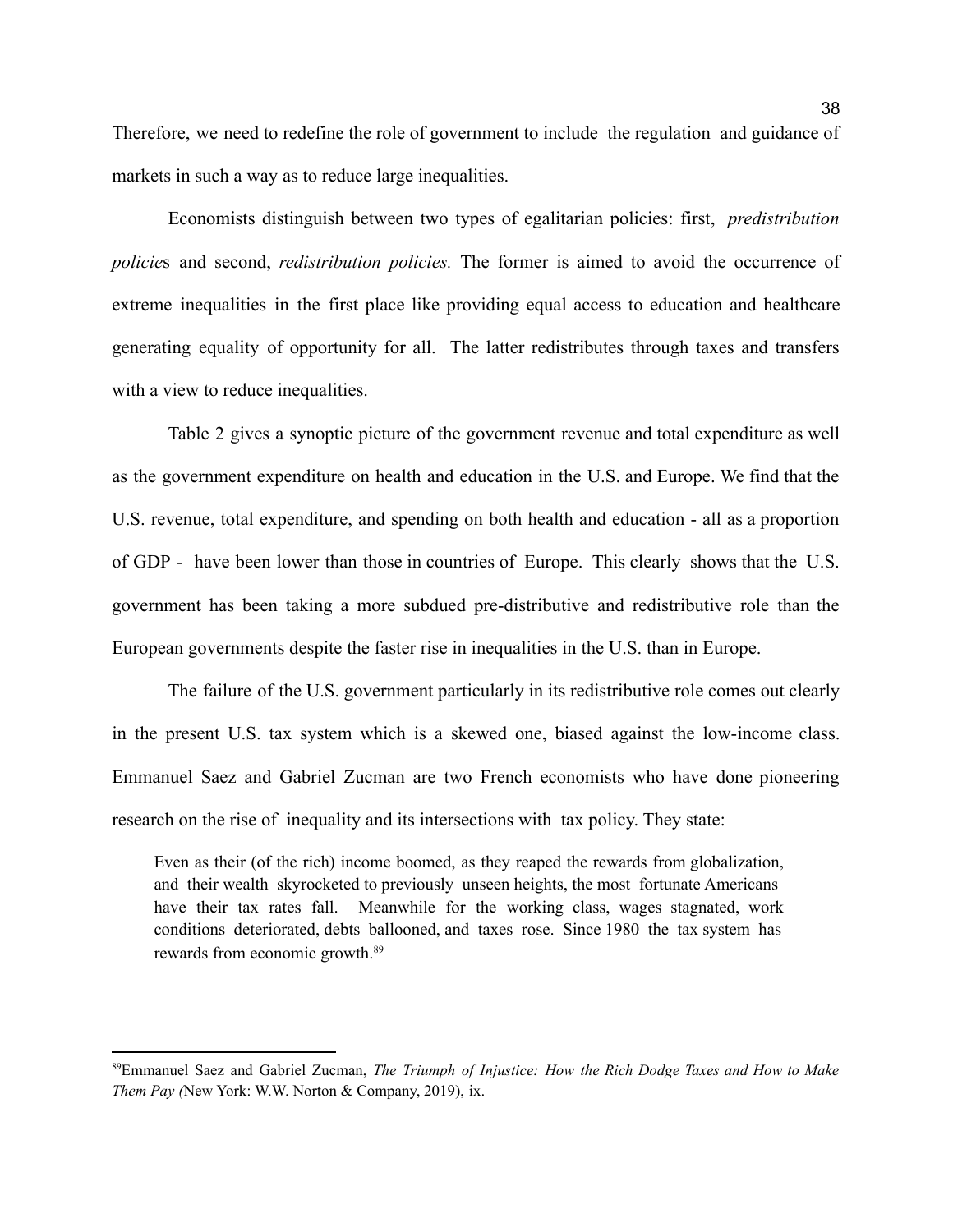| <b>Country Name</b> | Series Name (% of GDP)                         | 1980-07 | 2008-19 |
|---------------------|------------------------------------------------|---------|---------|
| France              | General government revenue                     | 49.1    | 52.1    |
|                     | General government total expenditure           | 52.1    | 56.4    |
|                     | Domestic general government health expenditure | 7.3     | 8.1     |
|                     | General government expenditure on education    | 5.0     | 5.5     |
| Germany             | General government revenue                     | 44.8    | 45.1    |
|                     | General government total expenditure           | 47.8    | 45.2    |
|                     | Domestic general government health expenditure | 7.8     | 8.4     |
|                     | General government expenditure on education    | 4.4     | 4.9     |
| Euro area           | General government revenue                     | 45.3    | 45.8    |
|                     | General government total expenditure           | 48.6    | 48.6    |
|                     | Domestic general government health expenditure | 6.7     | 7.4     |
|                     | General government expenditure on education    | 4.9     | 5.2     |
| Sweden              | General government revenue                     | 56.4    | 49.3    |
|                     | General government total expenditure           | 57.9    | 49.2    |
|                     | Domestic general government health expenditure | 6.6     | 8.5     |
|                     | General government expenditure on education    | 6.4     | 7.1     |
| U.K.                | General government revenue                     | 34.7    | 35.9    |
|                     | General government total expenditure           | 37.1    | 41.4    |
|                     | Domestic general government health expenditure | 6.5     | 8.0     |
|                     | General government expenditure on education    | 4.6     | 5.4     |
| U.S.                | General government revenue                     | 30.7    | 30.1    |
|                     | General government total expenditure           | 33.8    | 36.9    |
|                     | Domestic general government health expenditure | 6.4     | 8.1     |
|                     | General government expenditure on education    | n.a.    | 4.9     |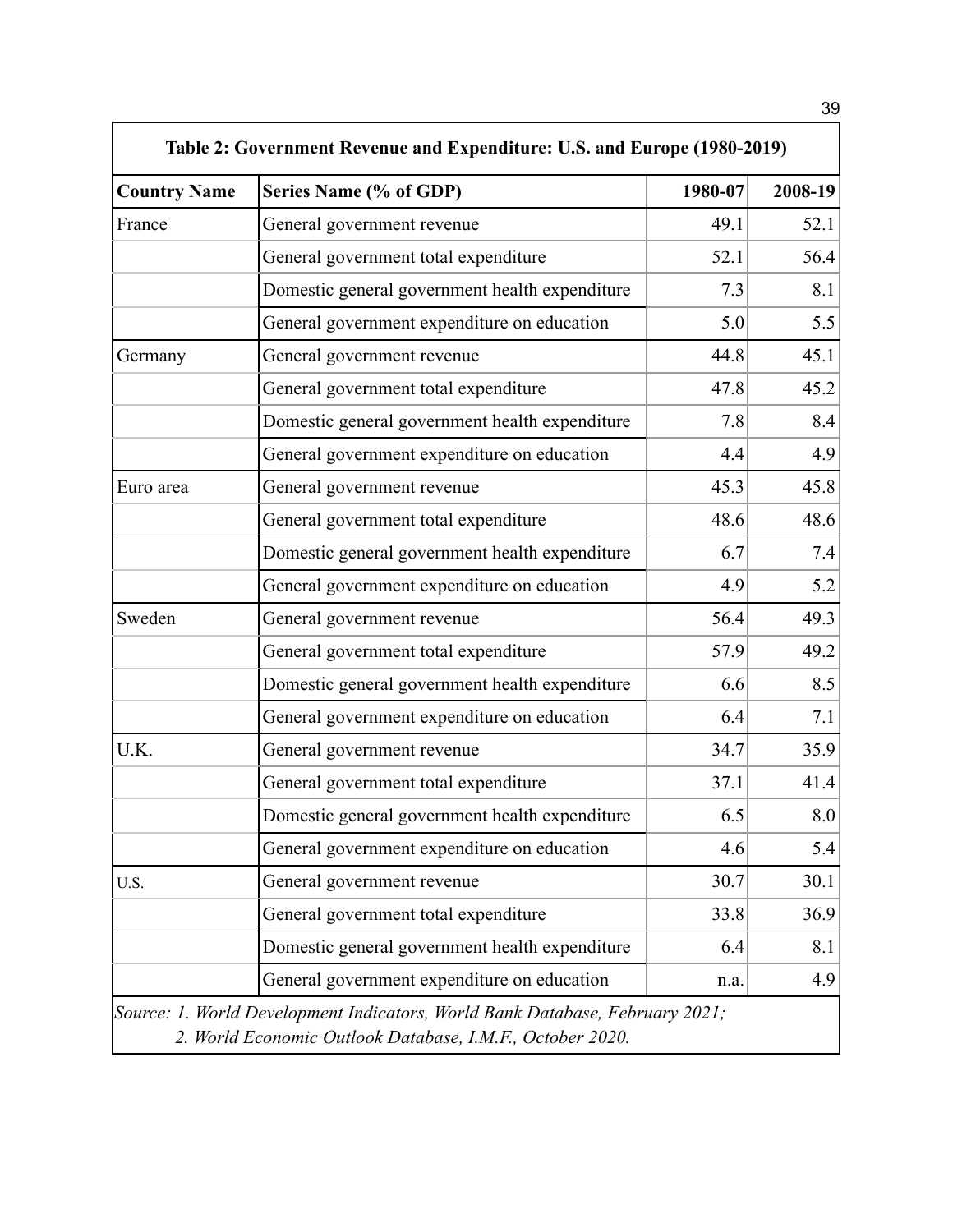The authors computed the effective tax rates divided over 15 income groups for 2018 and found that "the U.S. tax system is a giant flat tax – except at the top where it is regressive."<sup>90</sup> Therefore, the view that American tax system is progressive is wrong. Each income group pays between 25 and 30 percent of its income in taxes into the public exchequer, except the ultra-wealthy (top 400 persons) who pay only about 20 percent. Thus they say, "the Trumps, the Zuckerbergs, and the Buffetts of this world pay lower tax rates than teachers and secretaries."<sup>91</sup>

#### <span id="page-40-0"></span>**7. Reform Proposals**

We have covered sufficient ground above to understand the deep-seated issues and painful difficulties arising from a pure capitalist mode of development that the U.S. in particular and many other countries, in varying degrees, have been following. Although the unprecedented financial crisis of 2008-09 showed the unsustainability of free-market capitalism, the U.S. under the Trump administration followed a more distorted model which combined strangely capitalism with the much maligned mercantilism with disastrous results. The last four years of the Trump presidency was marked by sharpening of the national divide along racial and gender lines, stoppage of environmental protection and threat to democratic norms. While America and the rest of the world have heaved a sigh of great relief at the news of the electoral defeat of Trump, the new Biden administration is facing an extremely daunting task in healing a much wounded nation.

Ever since the American financial meltdown of the late 2000s which affected the whole world, several proposals have been put forward by eminent thinkers to transform the structure

<sup>90</sup>Saez and Zuchman, *The Triumph of Injustice,* 14.

<sup>91</sup>Saez and Zuchman, *The Triumph of Injustice,* 14.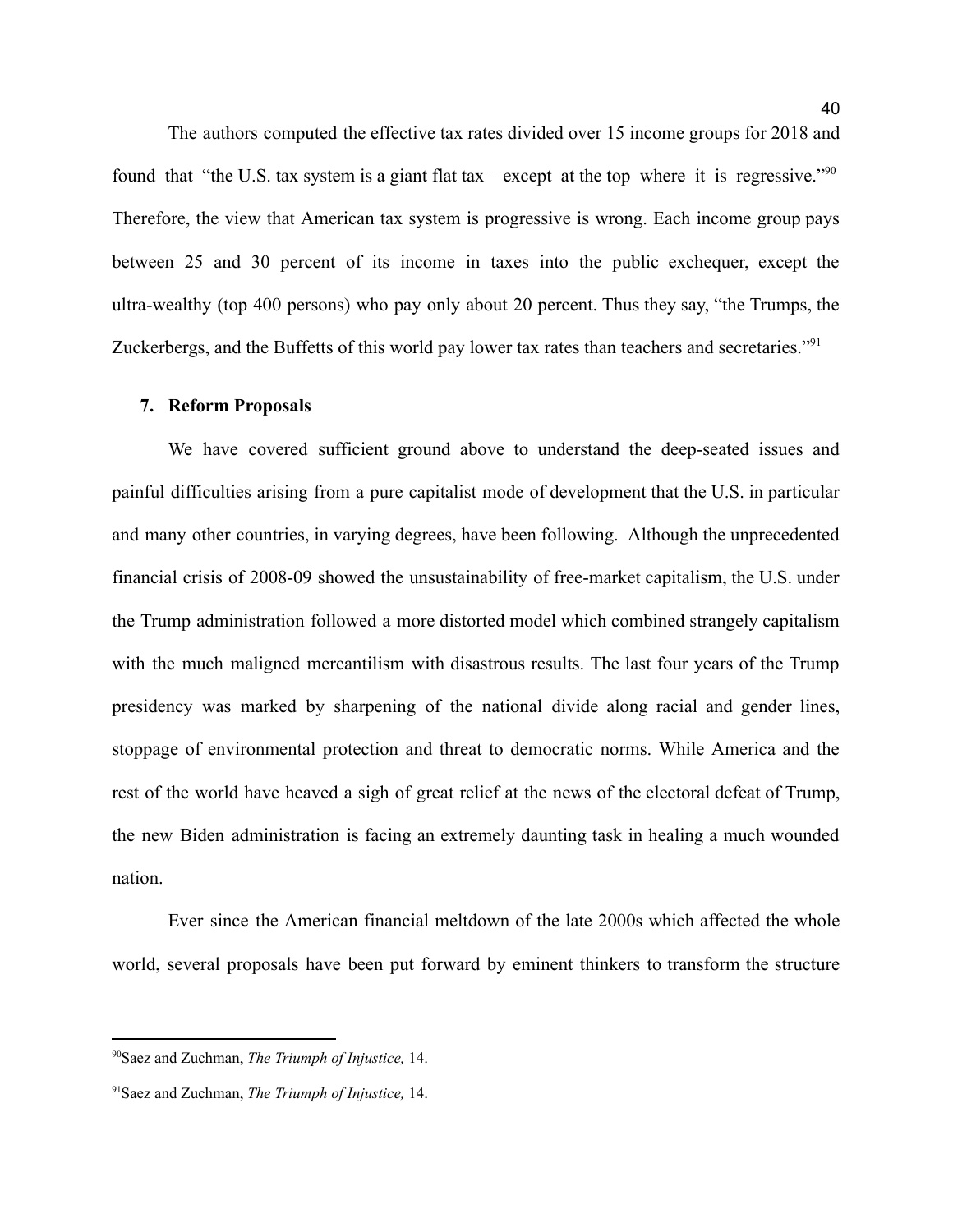within nations so as to free them from the disastrous consequences of the extant capitalist model. We examine the ideas of some prominent scholars below.

# <span id="page-41-0"></span>**7.1 Progressive Capitalism**

David Sainsbury is a British politician, businessman and philanthropist who served in the British government as Minister for Science and Innovation during 1998-2006. He specifically points out the vast income disparity in the U.S. during the neo-liberalist period as arising from the high executive pay and the growth of the financial sector. The average CEO pay of a large American company in 1965 was about twenty-four times the salary of a typical worker and by 2007 that went up to three hundred times. It is also seen that between 1975 and 2007, the share of the financial sector wages and salaries almost doubled in national earnings. He also points out that the inequality situation in the U.S. is further worsened by the dramatic fall in the tax rates on the rich; the tax rates of the top 1 percent are a third lower now than those in 1970 despite them being much richer now than then.

Sainsbury recommends "a new progressive form of capitalism which maintains the essential dynamism of capitalism but does not display the flaws that we have seen in recent years."<sup>92</sup> This can be done by the state reconstructing its different economic institutions in such a way as to obtain "a fair distribution of wealth as well as economic growth."<sup>93</sup> He lists out four types of economic institutions requiring fundamental overhaul:

- the financial and labor markets;
- the governance and management of firms;
- the national system of innovation; and
- the education and training systems.

<sup>92</sup>David Sainsbury, *Progressive Capitalism: How to Achieve Economic Growth, Liberty and Social Justice* (London: Biteback Publishing, 2013), 26.

<sup>93</sup>Sainsbury, *Progressive Capitalism,* 86.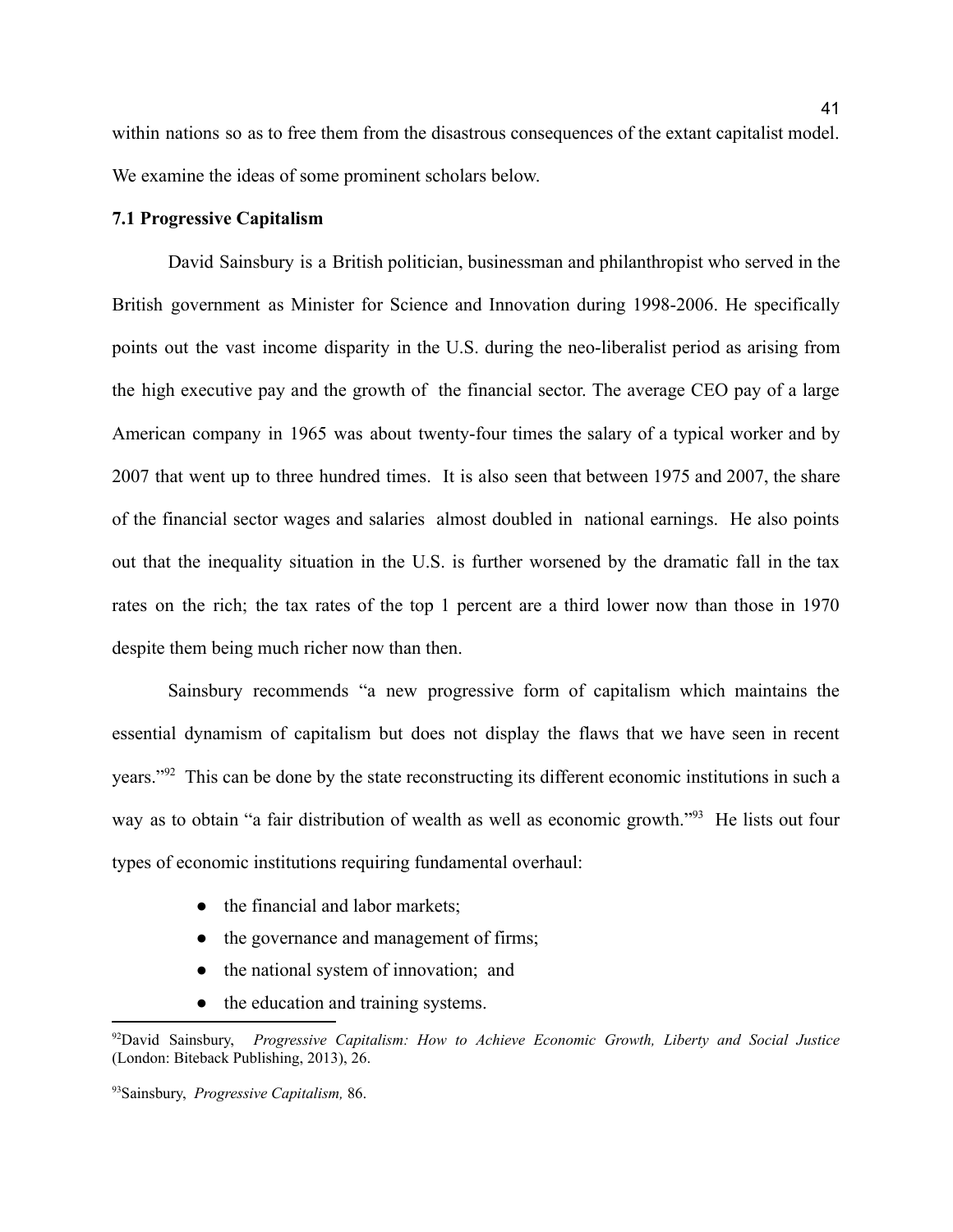In reforming these institutions, "the role of the state is an enabling or market-supporting one, not the command and control role promoted by traditional socialists or the minimalist role which is the goal of neo-liberals."<sup>94</sup>

What is the measure of performance of such a system? The author states that the neo-liberals assess the performance of an economy in terms of economic growth and freedom. He quotes Reich who said: "Prosperity for some at the cost of dire poverty for others is morally offensive. Equality at the price of stagnation has no greater political appeal."<sup>95</sup> Sainsbury wants his system to measure the performance of economies in terms of economic growth, freedom and social justice.

Sainsbury notes that Capitalism is not a rigid system and is capable of reinventing itself with changing circumstances. He also says that traditional socialism is not a viable alternative as it has produced disastrous results. However, I find that the author has not examined all the aspects of the impact of capitalist mode of production and distribution. Although he has called capitalism a socioeconomic system, he has not considered the pernicious social effects of capitalism such as racism, gender inequality, worker exploitation and ecological damage. Progressive capitalism, according to him, involves reform of only some economic institutions and not any societal changes. He only states that policies can be instituted "to give people more equal life chances and to diminish social inheritance."<sup>96</sup> Sainsbury's proposals do not seem to be comprehensive enough to tackle the multifarious deleterious effects of capitalism.

<sup>94</sup>Sainsbury, *Progressive Capitalism,* 91-92.

<sup>95</sup>Robert B. Reich, "The Democrats' Promise of Prosperity," Pages 165-174 in Democratic blueprints: 40 national leaders chart America's future, ed. Robert E. Levin (New York: Hippocrene Books, 1988), 165.

<sup>96</sup>Sainsbury, *Progressive Capitalism,* 103.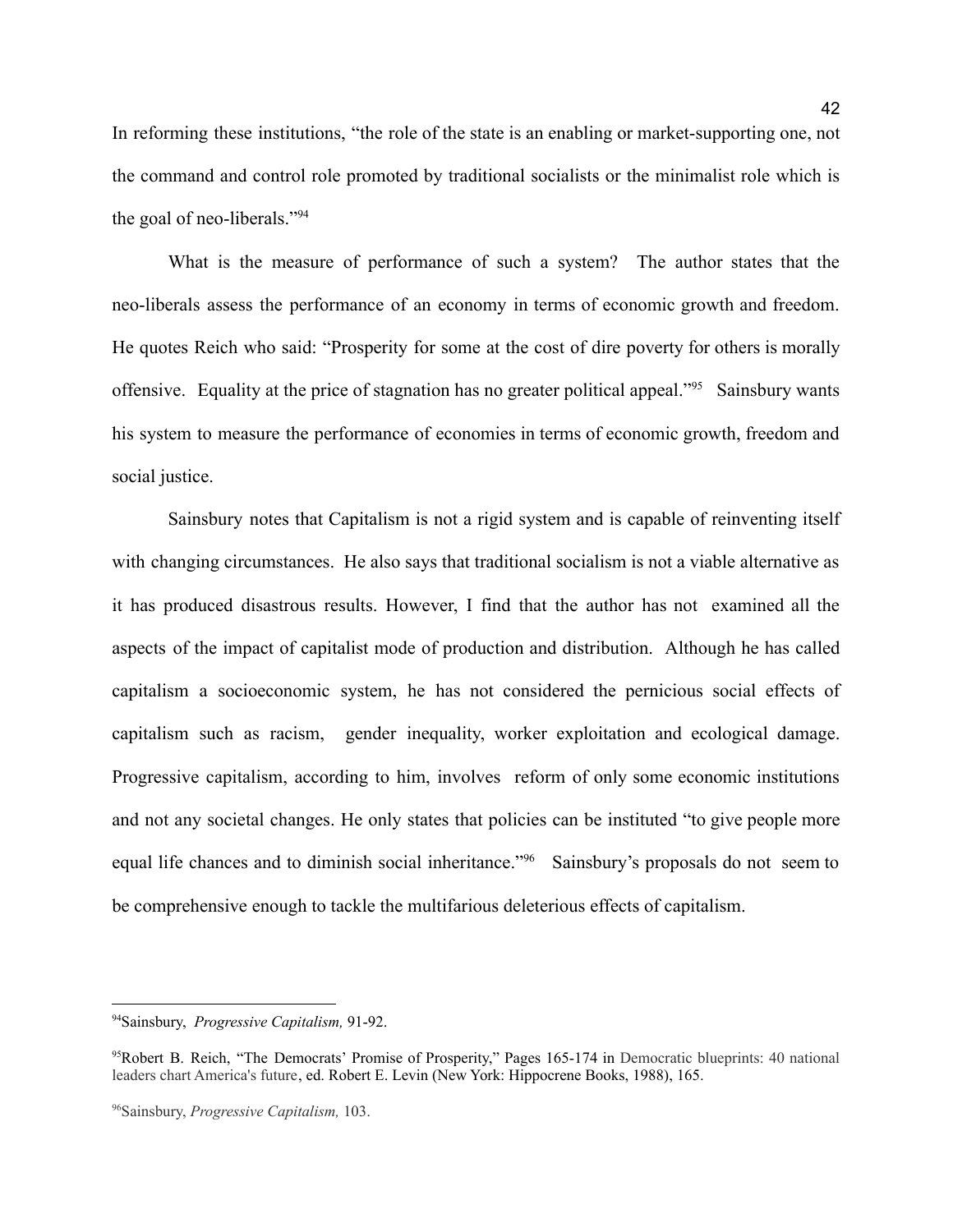Stiglitz also talks about progressive capitalism, but according to him that involves sweeping changes in economic institutions as well as political institutions. In fact, what Stiglitz says is: "Before economic reform there will have to be political reform."<sup>97</sup> Political reform is sought in three critical areas:<sup>98</sup> (1) electoral system to ensure easy and fair voting, (2) judiciary particularly the Supreme Court to prevent politicization, (3) political system to curb the power of money in politics. Changes in economic institutions, on the other hand, would mark the shift away from the notion of totally free markets to actively regulated markets in labor, product and financial sectors. These are aimed to reduce concentration of market power, strengthening the bargaining power of labor, increased consumer protection and prevention of environmental deterioration. All these assume a greater and active role for government. Under this new political and economic framework, Stiglitz delineates an economic agenda for the U.S. "that can restore growth and social justice and enable most citizens to have the middle-class life to which they aspire."<sup>99</sup> This implies that the economic agenda is drawn on the clear premise of complementarity among the goals of economic growth, social justice and environmental protection. In the words of Stiglitz, "....one cannot separate economic security, social protection, and social justice from creating a more dynamic, innovative economy and protecting the environment."<sup>100</sup> The major elements in the economic agenda are:

- 1. Raising the labor-force participation of women with family-friendly policies like flexible hours, family leave, and support for childcare
- 2. Large public investment in infrastructure, education and basic research

<sup>97</sup> Stiglitz, *People, Power and Politics,* xxvii.

<sup>98</sup>The detailed description of the required political reform is given in Stiglitz, *People, Power and Politics,* 159-178.

<sup>99</sup>Stiglitz, *People, Power and Politics,* 179.

<sup>100</sup>Stiglitz, *People, Power and Politics,* 180.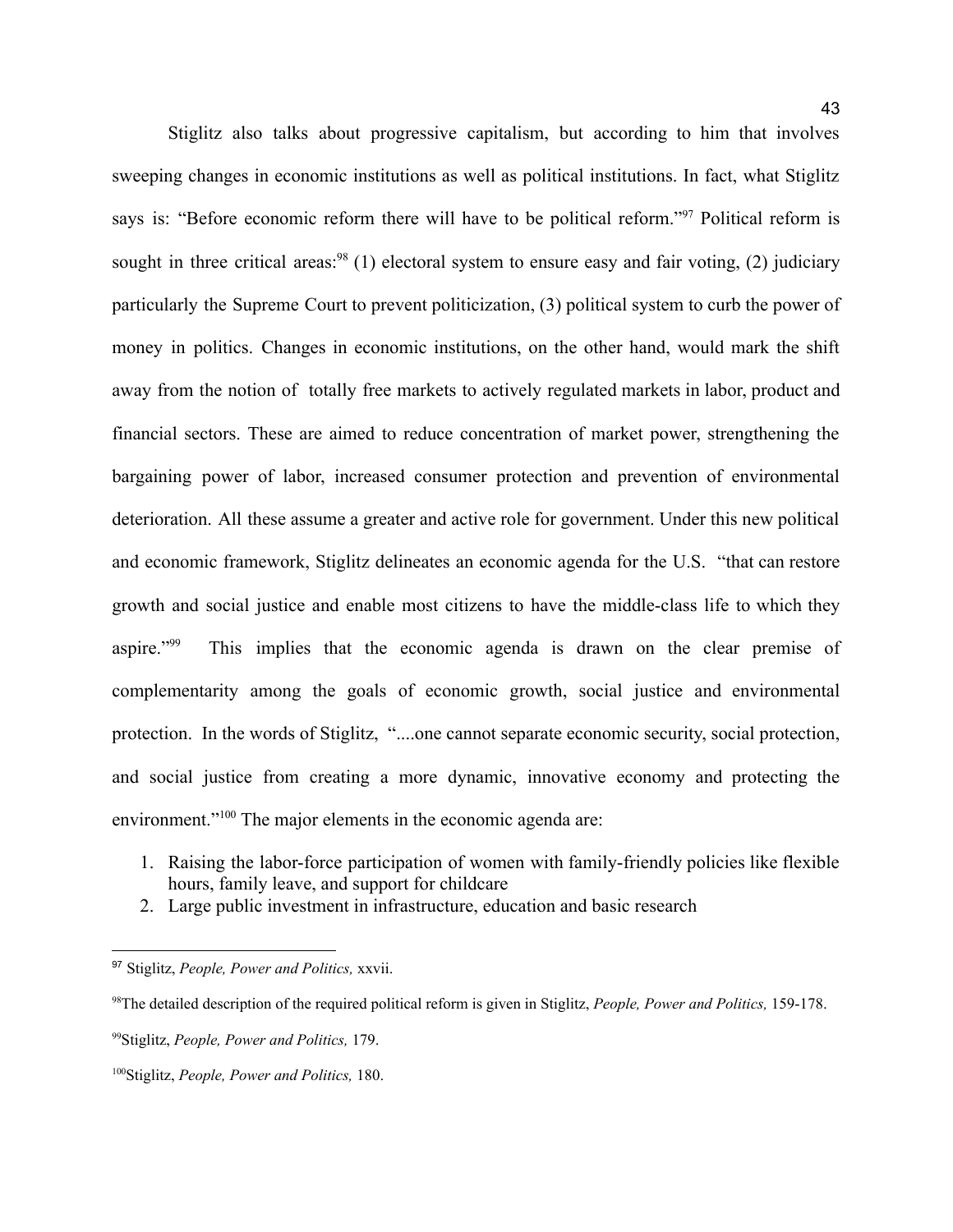- 3. Government assistance in adjusting to trade competition, globalization and advances in technology through "well-designed active labor market and industrial policies"<sup>101</sup>
- 4. Place-based policies to help revitalize cities, regions, or communities undergoing stress
- 5. Steps to fill the large gaps in the U.S. system of social insurance
- 6. An economy wide employment guarantee scheme for all who are able and willing to work similar to the one in India introduced for the rural sector
- 7. Reform of corporate governance laws, better labor laws, strengthening and enforcing anti-descrimination and competition laws
- 8. Increased minimum wages and provision for wage subsidies to top up what the private sector pays to the level of a livable wage
- 9. Availability of pre-K to university level education to all without imposing the burden of student debt
- 10. For education, the federal government to incentivise states to equalize funding between rich and poor communities and itself providing more funds for that equalization process
- 11. Further improvement of the health insurance system by introducing public provision of insurance along the lines of the European countries
- 12. Affirmative action and economic programs to promote equality of opportunity for which "a new generation of civil rights legislation"<sup>102</sup> is suggested
- 13. A progressive, fair and efficient tax system by raising the tax rates on rich individuals and corporations and eliminating the several loopholes and tax dodges
- 14. Introduction of a tax on carbon emissions
- 15. A well-designed financial transactions tax

Stiglitz reiterates the inextricable link between racial justice and economic justice by

stating: "If we reduce inequalities overall, if we ensure that families at the bottom can give their

children the same opportunities as families at the top, then we will be able to make strides in

enhancing racial, economic, and social justice, and in creating a more dynamic economy."<sup>103</sup>

# <span id="page-44-0"></span>**7.2 Participatory Socialism**

Thomas Picketty, a French economist, is a prominent critic of capitalism for its role in generating high and rising inequality. Picketty's historical analysis stretching back even prior to

<sup>101</sup> Stiglitz, *People, Power and Politics,* 187.

<sup>102</sup>Stiglitz, *People, Power and Politics,* 203.

<sup>103</sup> Stiglitz, *People, Power and Politics,* 203-204..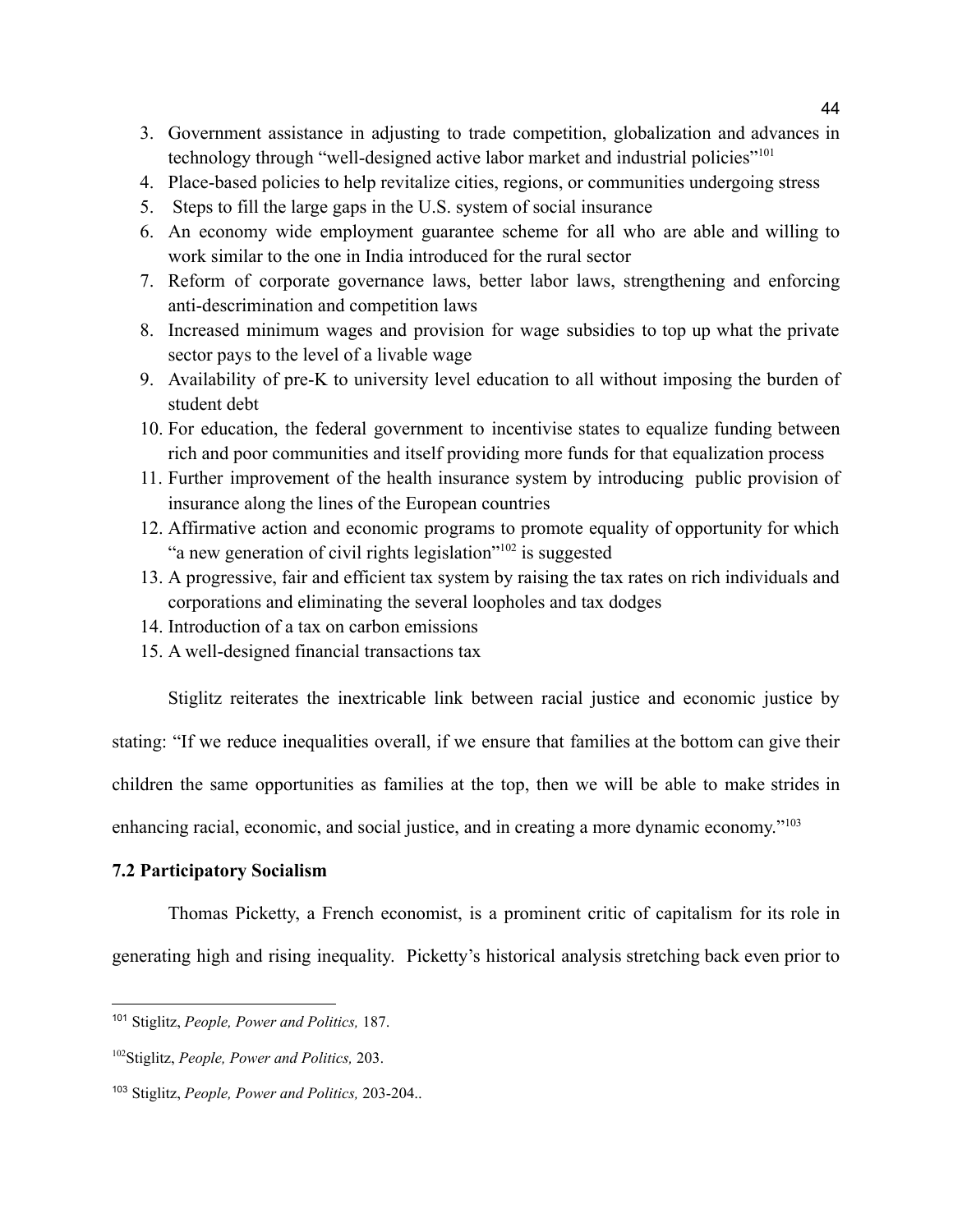colonial, slave-owning and feudal periods has led him to believe that the foundation of "inequality is neither economic nor technological; it is ideological and political." The institutions and practices that give rise to inequality is not natural but shaped by the interaction of politics with the dominant ideas and ideologies of the time. One can "imagine new worlds and different types of society" as different paths are possible, says Piketty.<sup>104</sup> He advocates "transcending" capitalism by moving to what he calls a "participatory socialism" to bring down inequalities.

The movement towards participatory socialism basically consists of two things: first, the establishment of a true social ownership of capital by more extensive power-sharing within firms; and second, the making of ownership of capital temporary by instituting a very progressive taxation on wealth which will finance a universal capital endowment for persons thereby ensuring permanent circulation of wealth.<sup>105</sup>

Piketty states that the first element of social ownership of firms is a further improvement on "co-management" that already exists in Germany and Nordic countries where workers' representatives hold a third to half the seats on boards of directors of companies. The second element is more revolutionary as it aims to challenge the long-held private property ownership although not to the extent of wanting to abolish it.

Pikkety notes that inequality in wealth is worse than the inequality in income. Even during the period of reduction of inequality of income the share of wealth going to the bottom 50 percent remained at 5-10 percent over lower for most countries. In the 2010s, the share of private wealth held by the top decile has risen above 70 percent in the US, Europe, India, China and Russia.<sup>106</sup> This high concentration of wealth and limited diffusion of wealth indicates the denial

<sup>104</sup>Thomas Piketty, *Capital and Ideology* (Cambridge, Massachusetts: Harvard University Press, 2020), 7.

<sup>105</sup>Piketty, *Capital.* 972.

<sup>106</sup>Piketty, *Capital.* 979.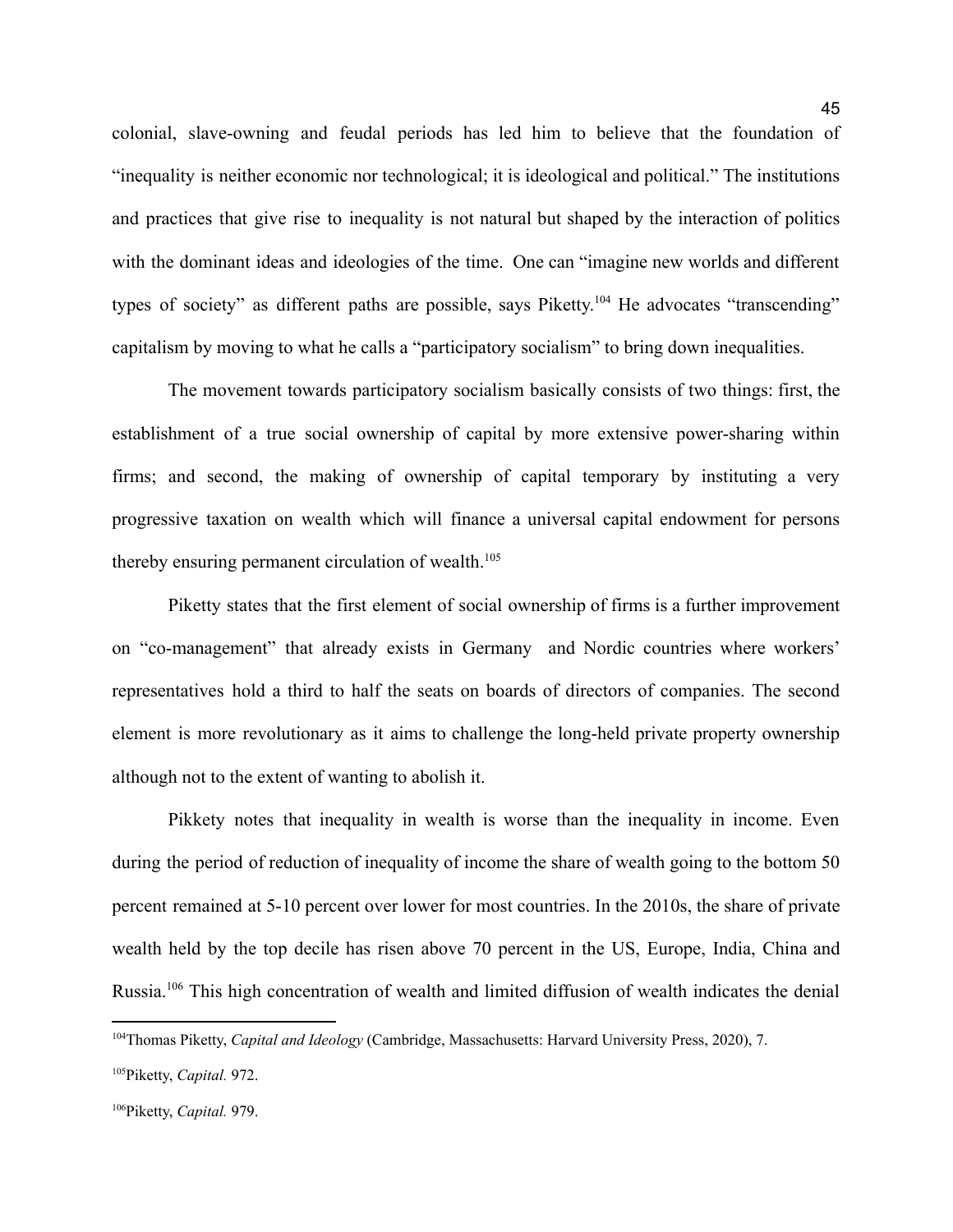of opportunities to the bottom 50 percent to participate in economic life as entrepreneurs.<sup>107</sup> He wants a scheme of universal capital endowment equivalent to 60 percent of the national average to be given to each young adult (say, at age 25) financed by a progressive annual tax on private wealth (physical and financial) and a progressive tax on inheritances with both their marginal rates going up to 90 percent. The wealth and inheritance taxes are suggested to yield about 5 percent of national income. The 90 percent wealth tax on billionaires would suddenly reduce their wealth to one tenth and reduce the share of national wealth held by them to a level even below that for the period 1950-80.<sup>108</sup>

Besides the above, Piketty suggests a steeply progressive income tax which would cover social security taxes and a progressive individual carbon tax, again with a top marginal rate of 90 percent. The proceeds from the progressive income tax amounting to 45 percent of national income is to be used to finance highly ambitious public programs which include ensuring a basic minimum income equivalent to 60 percent of average after-tax income, and the welfare state covering health, education, pensions, unemployment insurance, family benefits, etc.

Piketty stresses the importance of educational justice in building a just society and participatory socialism. He points out that in the U.S. there is very large inequality with regard to the access to quality education at both school and university levels. He wants in addition to allocation of larger resources to less advantaged schools, admission procedures at universities to adopt social quotas, parental income or neighborhood criterion. In this connection, he notes with

<sup>107</sup>Piketty, *Capital.* 980.

<sup>108</sup>Piketty, *Capital,* 987.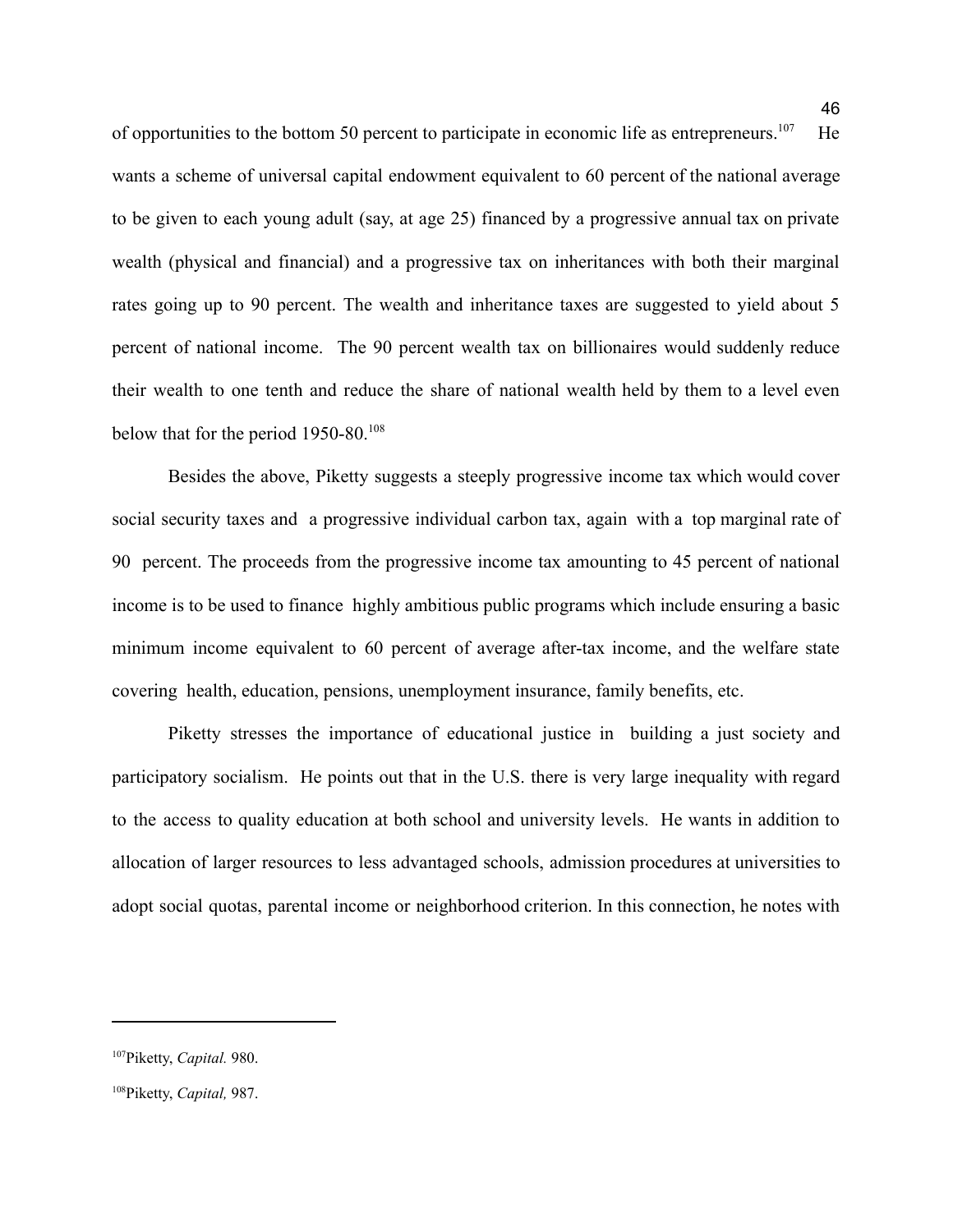admiration the Indian case where quotas and "reservations" for specific social categories and all socially disadvantaged classes are prescribed in university admissions.<sup>109</sup>

Piketty's proposal of participatory socialism merits careful consideration in the context of the search for a new, more equitable and sustainable model of economic development. There are some elements in Piketty's participatory socialism which are appealing such as corporate power sharing and educational justice. Piketty points out the fact that co-management arrangements in Germany and Nordic countries happened after a long struggle waged by unions and their political allies beginning in the late nineteenth century.<sup>110</sup> He also notes that "deep racial and ethno-religious divisions developed within the working class, first in the United States in the wake of the civil rights movement in the 1960s and later in Europe, as issues connected with immigration and post colonialism gained prominence in the 1980s."<sup>111</sup> Racism impacting the working class unity and the white working class succumbing to xenophobia continues to be issues in both the U.S. and Europe.

One has to understand that conservative revolution of the 1980s occurred as a reaction to the economic crisis of the 1970s as western countries went through "stagflation." Governments initially tried to tackle the crisis by clamping down with more controls and restrictions on the economy which did not help. Countries came out of stagflation only through liberalizing the economies.

Just as the crisis of the Great Depression of the 1930s leading to poverty and inequality, made governments shift to an egalitarian regime, the financial crisis of 2008 and the accelerating

<sup>109</sup>Piketty, *Capital,* 1014.

<sup>110</sup>Piketty, *Capital,* 972-973.

<sup>111</sup>Piketty, *Capital,* 40.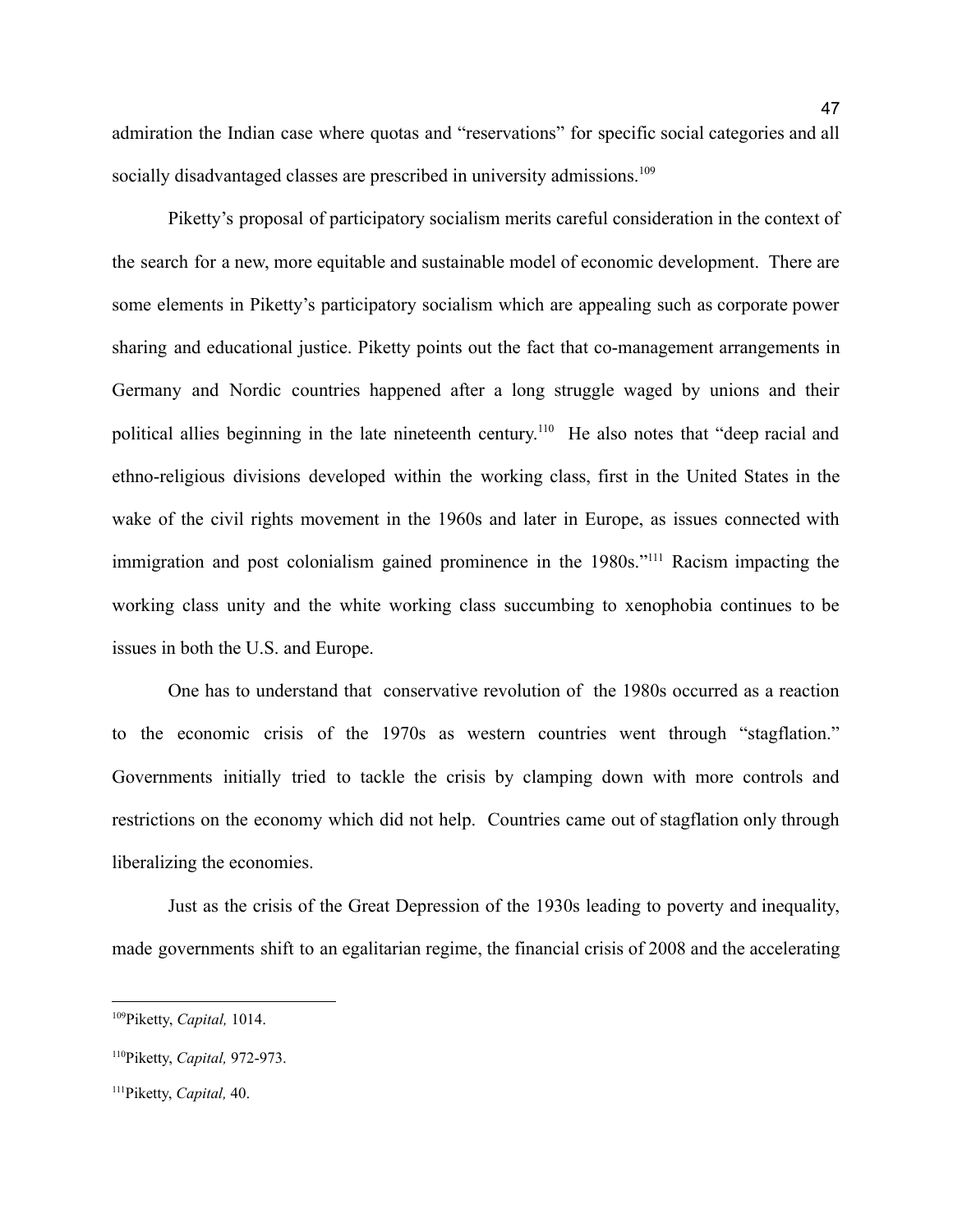inequality and social tensions of the present, could make governments turn egalitarian again. However, the process appears to be gradual rather than sudden and therefore needs to be pushed for vigorously now.

The elements of capital grant and universal basic income could sap motivation for hard work on the part of the general population. The need of the time is employment rather than free income and capital as "for most people work is an important part of life."<sup>112</sup> The confiscatory levels of taxation for individuals and firms will disincentivize entrepreneurship and badly hurt economic growth. In short, while some parts of participatory socialism are good, the whole package does not seem sound.

#### <span id="page-48-0"></span>**7.3 The Role of Community**

Raghuram Rajan, a distinguished professor of University of Chicago, former IMF chief economist and Governor of India's central bank, is one of the prominent economic thinkers of our time. He considers the state, markets and community to be the three pillars of a modern society. Stability and progress depend on an optimum balance among the three pillars and society suffers when this balance is upset. In his own words, "Too weak the markets and society becomes unproductive, too weak a community and society tends toward crony capitalism, too weak the state and society turns fearful and apathetic. Conversely, too much market and society becomes inequitable, too much community and society becomes static, and too much state and society becomes authoritarian."<sup>113</sup>

The current state of society reflects a serious imbalance of the pillars. This, according to Rajan, is the result mainly of ICT revolution and also of trade competition, both causing

<sup>112</sup>Stiglitz, *People, Power and Profits,* 191.

<sup>113</sup>Raghuram Rajan, *The Third Pillar: How Markets and the State Leave the Community Behind* (New York: Penguin Books, 2019), xviii.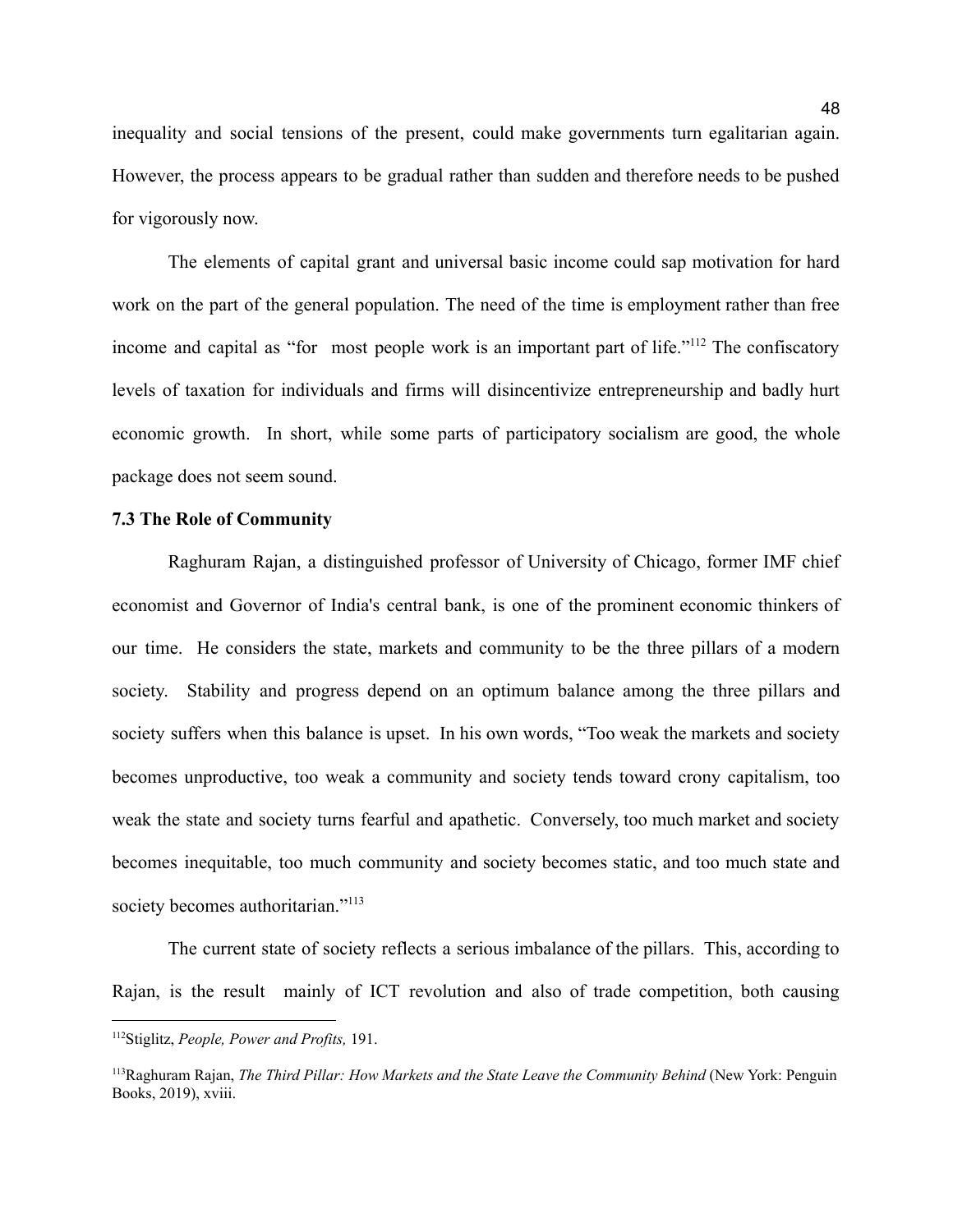significant job losses in communities of developed countries. In the United States, joblessness hit the minority and immigrant communities in the 1970s and 1980s and in the last two decades, white communities in small towns and semi rural areas have also been hit by the closure of large local manufacturers.

49

ICT revolution has created a deep divide in society by creating high paying jobs to the best educated leading the high middle-class households seceding from economically mixed communities to join similar households in richer neighborhoods with better schools and job opportunities. And the mixed communities decline further with poorer education and job opportunities and "get trapped in vicious cycles where economic decline fuels social decline, which fuels further economic decline."<sup>114</sup> Rajan notes that the recent rise of white majoritarianism in the U.S. and Europe, Islamic nationalism in Turkey and Hindu nationalism in India is a direct effect of the decline of proximate communities in those countries.

Therefore, Rajan argues that the restoration of the community pillar is the solution to the present day malaise. This is to be done through devolving power and funding from the federal level to the communities so that they could substantially strengthen local institutions particularly schools and provide for other social and economic infrastructure.

#### <span id="page-49-0"></span>**7.4 Taxation and Social Justice**

We have seen earlier the point by Piketty that a system of progressive taxation in western countries contributed towards reducing inequality during the pre-1980 period which did not adversely affect economic growth but rather helped foster growth. We also noted that the current taxation in the U.S. is far from progressive and in fact heavily regressive. Applying the Rawlsian

<sup>114</sup> Rajan, *The Third Pillar,* xix.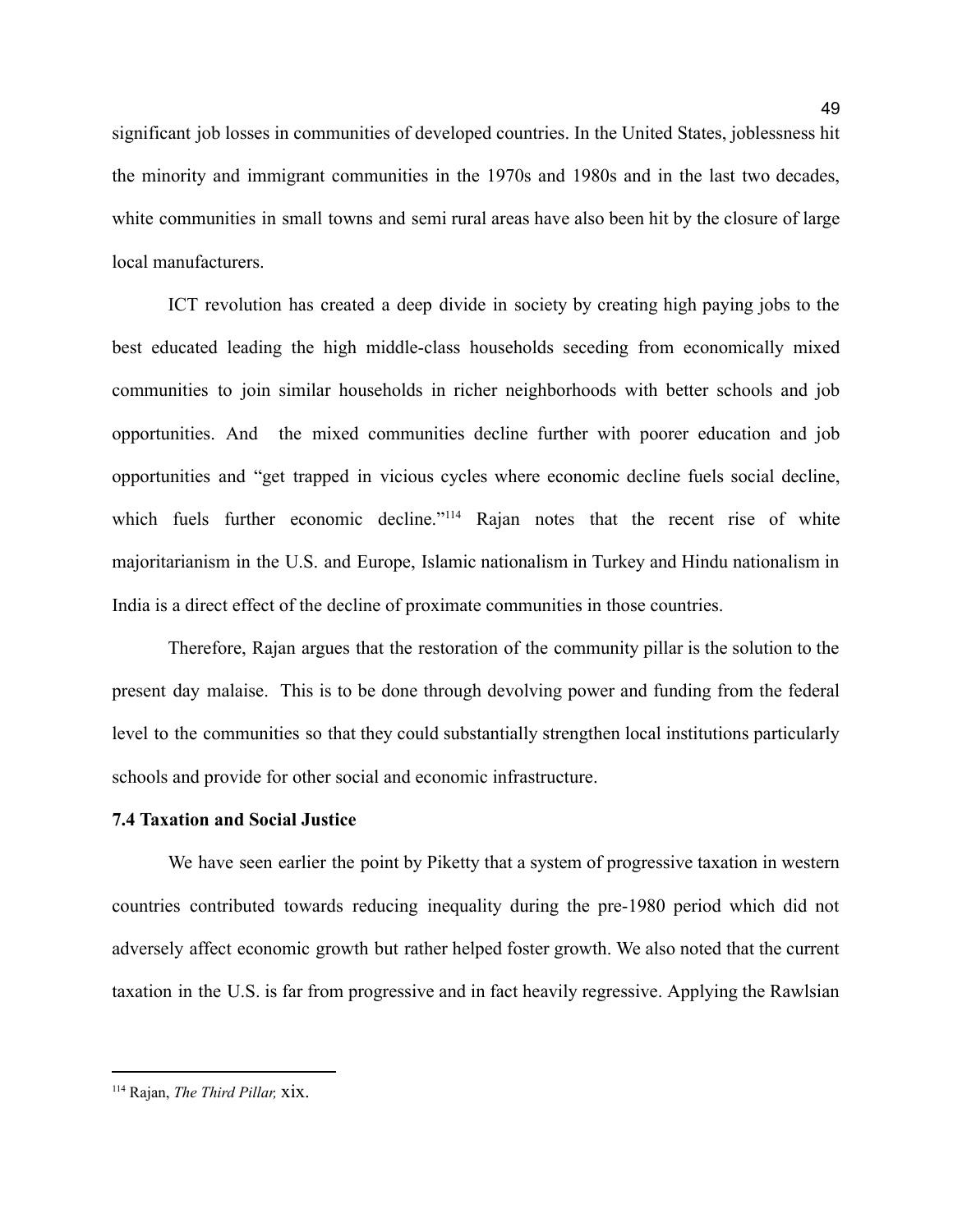principle of justice, Saez and Zucman argue that taxing the rich is not to make them "pay their fair share" but to ensure that their wealth benefits the least well off.<sup>115</sup>

Saez and Zucman propose three ingredients of a fair tax regime for the US: a progressive income tax, a corporate tax, and a progressive wealth tax.<sup>116</sup> They give the reason for the introduction of a wealth tax in the U.S. as below:

> Quite simply because among the most advantaged members of society, many people possess substantial wealth while having low taxable income. Maybe they own a valuable business that does not make much profit, but which, everybody anticipates, will be immediately profitable in the future (see: Bezos, Jeff). Or, as is more frequently the case, they may structure their already profitable business so that it generates little taxable income (see: Buffett, Warren). In both cases, these billionaires can today live almost tax-free.<sup>117</sup>

Based on Frank Ramsey's elasticity principle<sup>118</sup> Saez and Zucman estimate the optimal *average* income tax rate on the top bracket tax payers in the US to be 60% with less than 60% for people at the bottom of the top 1% and up to 75% for the ultra-rich.<sup>119</sup> Given that the average macroeconomic tax rate is around 30%, this implies that the top 1% richest Americans would pay twice as much in tax as a fraction of their income, as the average person.

The tax proposals of the authors can be summed up as: a doubling of the *effective* corporate tax rate; a revamped progressive income tax with a top marginal rate of 60%; estate tax revenues are doubled with better enforcement; and a wealth tax at a rate of 2% for above \$50 million in

<sup>115</sup>Saez and Zucman, *The Triumph of Injustice,* 130-131.

<sup>116</sup>Saez and Zucman, *The Triumph of Injustice,* 145.

<sup>117</sup> Saez and Zucman, *The Triumph of Injustice,* 146.

<sup>118</sup>Frank Ramsey is a mathematician-cum-economist who formally proved in the 1920s that if all taxpayers faced the same tax rate, the rate that maximizes government revenue is inversely proportional to the elasticity of taxable income.

<sup>119</sup>Saez and Zucman, *The Triumph of Injustice,* 134-135.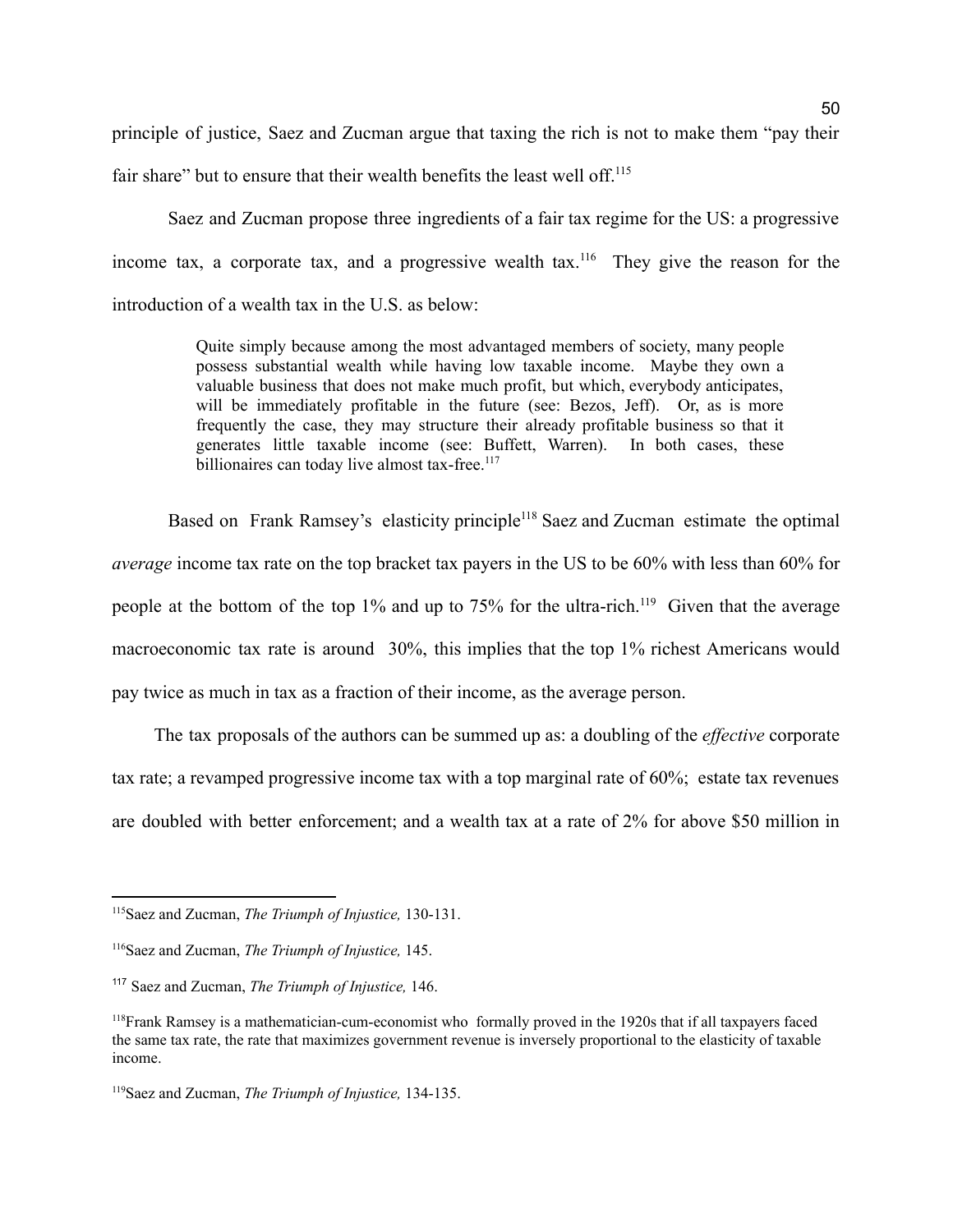wealth and 3.5% for above \$1 billion. This, according to them, would restore the tax progressivity of the 1950 tax system.

The authors go further and propose more changes in the tax system which could enable it in funding the what is called, the "social state" of the U.S. The social state implies universal health insurance, child care, and more equal access to higher education, for instance through more funding for public universities.<sup>120</sup> These changes are listed below:

- 1. A national income tax at the rate of 6% on labor income, all business profits, interest income received by individuals and non-profit organizations, foreign dividends and other income received by individuals and non-profit entities; and
- 2. Elimination of the outdated sales tax (and the Trump tariffs) that hurt the working class currently.

The implications of the proposals narrated above are that all income groups up to ninety-fifth percentile would pay less than the present, and the median tax rate would fall from 38% to 28% with the disappearance of about thirteen points of health insurance premiums and three points of sales taxes. 121

The proposals suggested by the authors if implemented would usher in a fair tax regime and go a long way in correcting the excesses of globalization and making America a more caring society. The rationale for a wealth tax is quite strong in the U.S. as the taxable income of the ultra-rich is heavily underreported. However, the hefty tax rate on the companies (more so with the introduction of the national income tax) could have harmful effects on the U.S. economy. The abolition of sales taxes which are levied by the state and local governments without an alternative source of tax receipts for them could make their budgetary position weak.

<sup>120</sup>Saez and Zucman, *The Triumph of Injustice,* 190.

<sup>121</sup>Saez and Zucman, *The Triumph of Injustice,* 194.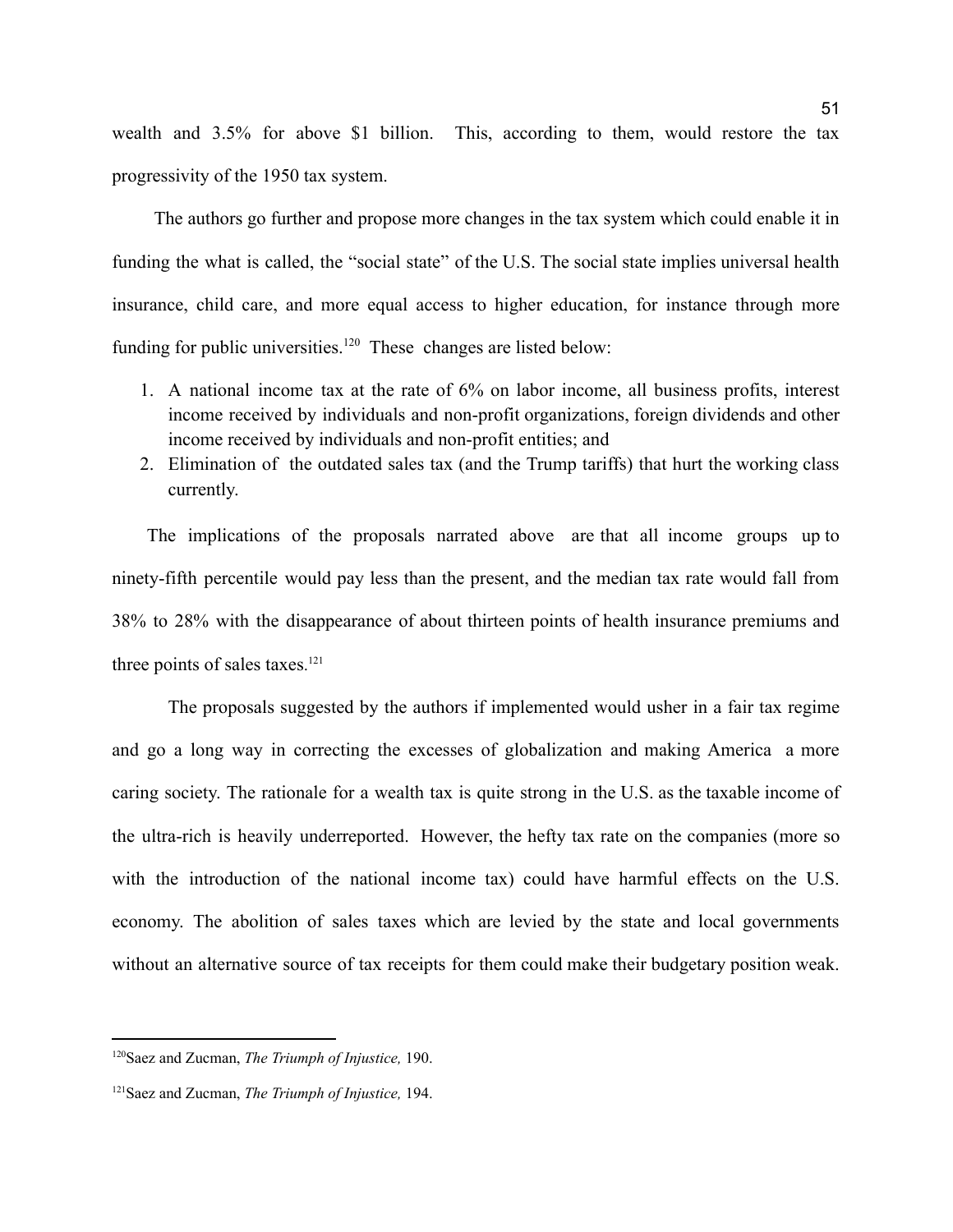To counter this, I suggest the introduction of the modern value-added tax (VAT) covering both goods and services for the U.S. in place of the faulty sales taxes.

#### <span id="page-52-0"></span>**7.5 The Way Forward**

The above contained a number of socialistic traits that can be incorporated into the capitalist system to beat the drawbacks of the present system. They all imply empowering the state to manage and guide markets in such a way as to promote growth with social justice and environmental protection. We have seen that disparities and prejudices that are spawned by the capitalist mode of production themselves are limiting growth, and as a result, further growth is possible if only the disparities and prejudices are removed. However, I find Piketty's socialistic turn is too sharp to accomplish the desired outcome of growth with social justice. Stiglitz's approach is more reasonable and balanced but his tax-reform proposal falls short of what I consider as needed. I consider the tax proposal by Saez and Zucman as more appropriate with their plea for a wealth tax at moderate rates. Piketty's tax proposal appears to me as unrealistic and counterproductive. His proposal for a universal minimum income and capital endowment also doesn't seem very sound. However, Piketty's stress on educational justice and labor participation in management is quite proper. Sainsbury's observation that the vast pay disparity between a typical CEO and a worker in a large American company rising from twenty-four times in 1965 to three-hundred times in 2007 is noteworthy. Rajan's introduction of community as the third pillar of society and his plea to empower local communities are very thoughtful. His observation about too much market leading to inequality and too much state leading to authoritarianism brings out the present realities.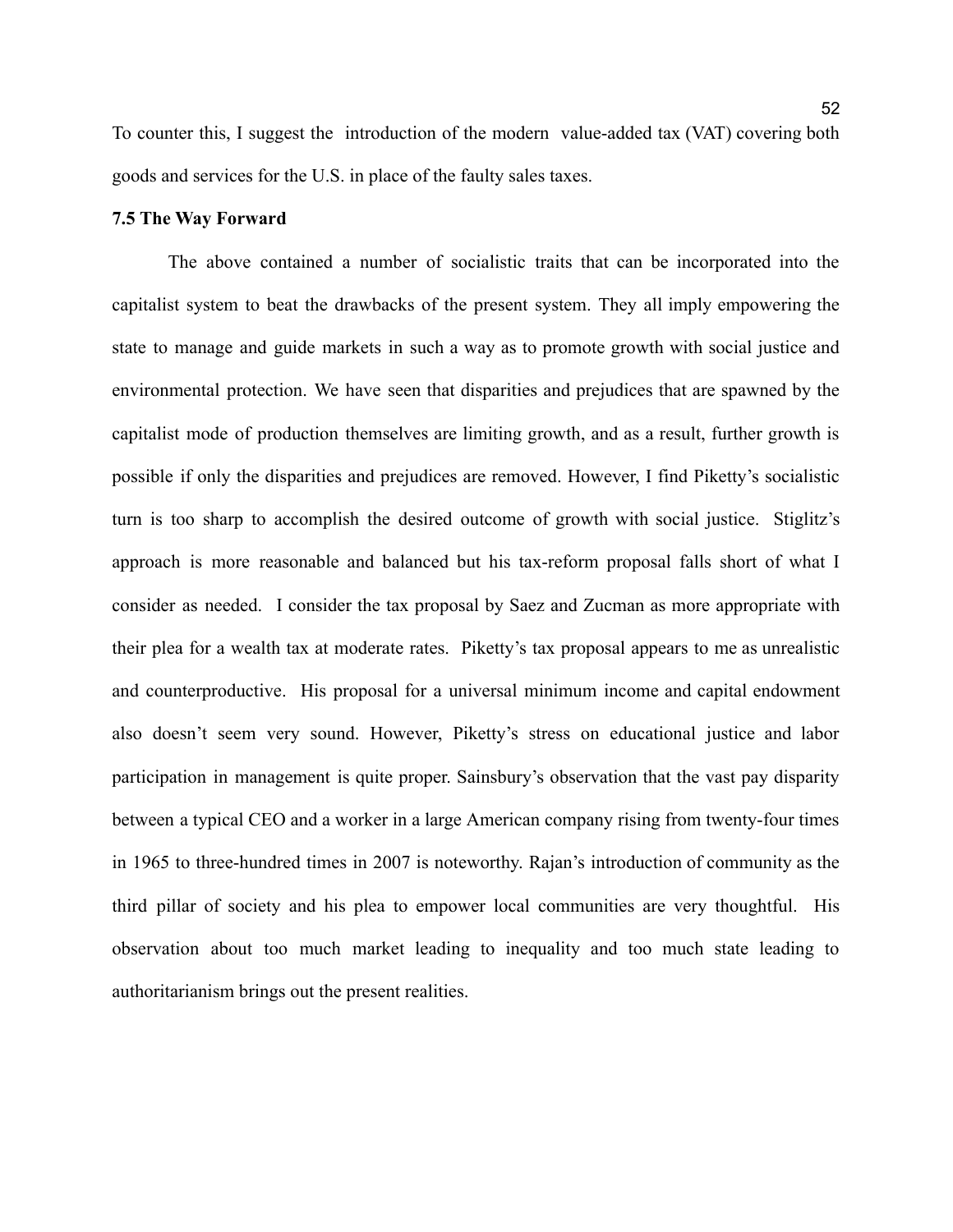#### <span id="page-53-0"></span>**8**. **Conclusion**

If there is one theme running all through this paper, it is this: Social justice makes not just a moral sense but also an economic sense. Sustained economic growth and prosperity for nations cannot be achieved without social justice. There could be a short-run tradeoff between the two, but that tradeoff breaks down sooner than later, and growth peters out unless the fruits of growth are shared equitably. Therefore, the U.S. problem of low growth and high unemployment cannot be resolved unless its age-old discrimination based on race, ethnicity, gender, and income is successfully tackled.

The suggestion of a wholesale replacement of capitalism with socialism is a mistaken one as it shows the failure to learn lessons from the major past socialist experiments which ended in political tyranny, economic misery and terrible loss of human lives. Nor the giving up on the path of growth a sensible thought. The two and half decades after World War II when the western nations assumed socialistic characteristics gave the best results so far in terms of both growth and social justice. That process was cut short due to the overreaching by the state through excessive control on economies and that led to a backlash in the form of neoliberalism. The insight from the past experience defines the right role of government as regulation and not control, i.e., letting the market function where it can and intervening where it cannot. Government intervention is required when there is concentration of market power leading to monopoly in the product market and monopsony in the labor market. Also, the government needs to intervene in protecting the environment and the suggestion of a carbon tax is in that direction. On top of this, the government has both pre-distributive and redistributive roles to play, the former aimed at curbing the likely inequalities in the capitalist production process and the latter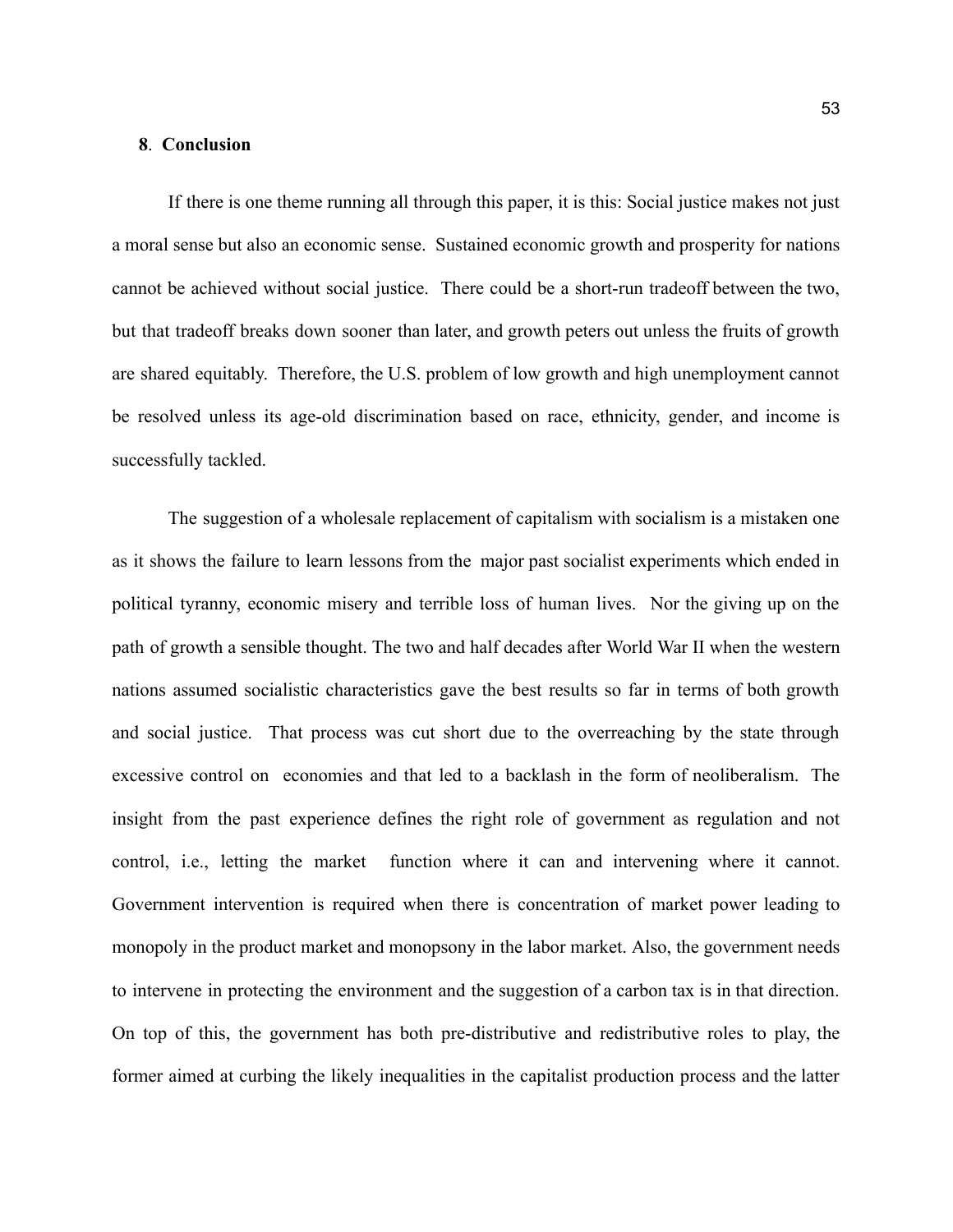meant to rectify inequalities through taxation and transfers. The vast pay differences between the typical worker and CEO in American corporations need to be corrected through raising the wages at lower and middle levels and bringing down those at executive levels. This requires the government initiating appropriate corporate governance and labor market reforms.

The big challenge to government in fostering economic growth with social justice in the U.S. context is the carrying out of political reform. The Biden administration is hamstrung by the narrow majority for the Democratic Party in Congress. With the Republican Party determined not to support any major policy initiative of the government, the picture appears not very encouraging. The number of voter suppression bills – more than 250 in 43 states – proposed by Republican legislators is a pointer in that direction.<sup>122</sup> Affirmative action towards racial justice particularly requires amendment to the constitution which is not possible without a two-third majority in each house of Congress. All eyes are on the present government to see how it will overcome the stiff opposition and forge ahead with the grand vision of growth with social justice.

<sup>122</sup>See Jeffry D. Sachs, "America's Third Reconstruction," *Project Syndicate,* March 30, 2021.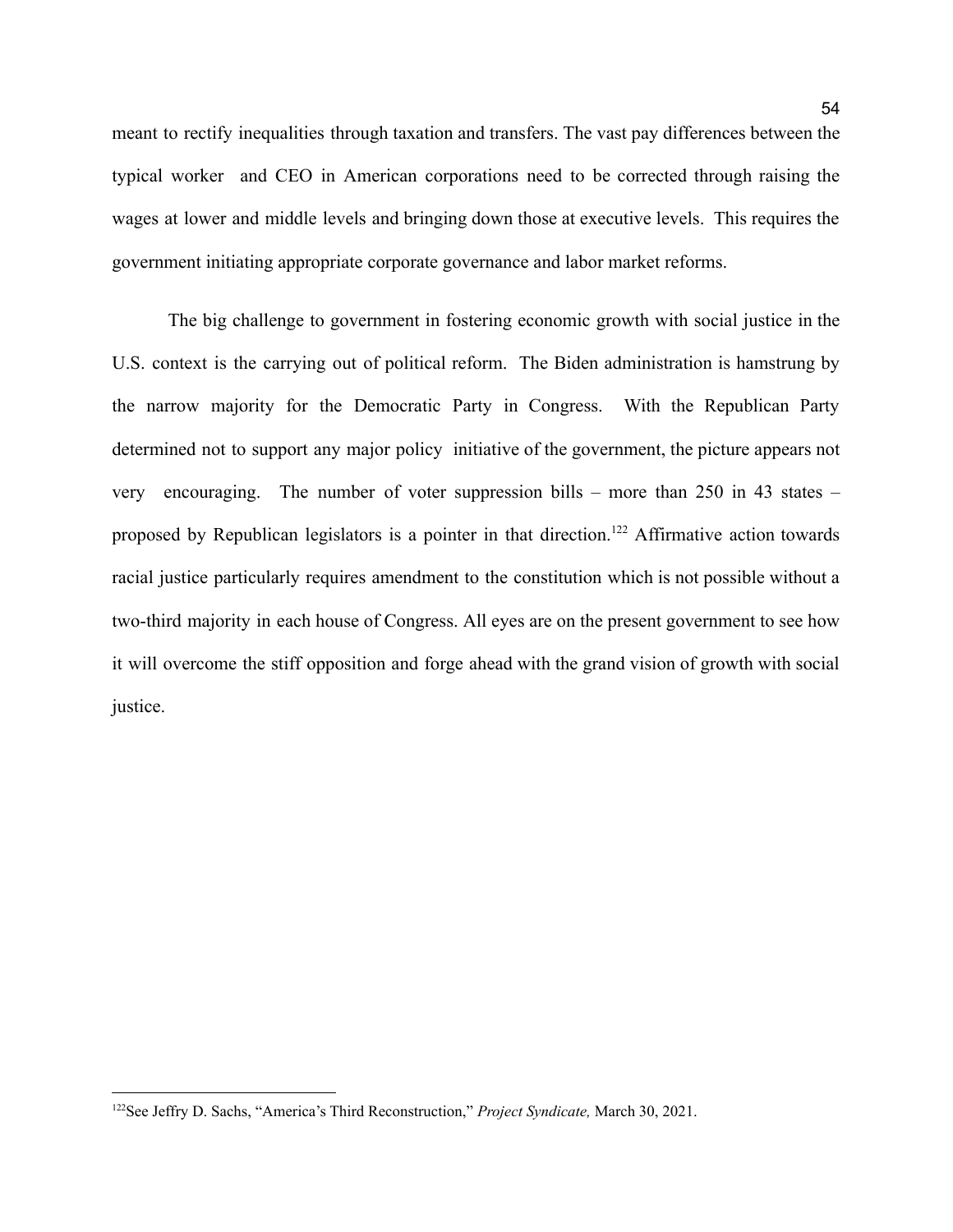# <span id="page-55-0"></span>**Bibliography**

- Alexander, Michelle. *The New Jim Crow: Mass Incarceration in the Age of Colorblindness.* Revised Edition. New York: The New Press, 2012.
- Arruzza, Cinzia, Tithi Bhattacharya, Nancy Fraser. *Feminism for the 99%. A Manifesto*, London, New York: Verso, 2019.
- Ball, Terence and Richard Dagger. "Socialism." *Encyclopedia Britannica*, 30 Apr. 2020, https://www.britannica.com/topic/socialism.
- Boushey, Heather. "How to Make America More Equal." *Finance & Development* (December 2020): 32-35.
- Boushey, Heather and Carter C. Price. "How are Economic Inequality and Growth Connected? A Review of Recent Research." *Washington Center for Equitable Growth,* October 2014.
- Brand, Ulrich, Tobias Boos and Alina Brad. "Degrowth and post-extractivism: Two debates with suggestions for the inclusive development framework." *Current Opinion in Environmental Sustainability* 24 (2017): 36-41.
- Britannica, The Editors of Encyclopaedia. "Capitalism." *Encyclopedia Britannica*, 23 Sep. 2020, https://www.britannica.com/topic/capitalism.
- Costas, Orlando E. *Christ Outside the Gate.* Oregon: Wipf & Stock Publishers, 2005.
- Demaria, F., F. Schneider, F. Sekulova, and J. Martinez-Alier. "What is degrowth? From an activist slogan to a social movement." *Environmental Values* 22.2 (2013): 191-215.
- Du Bois, W.E.B. *Black Reconstruction in America.* New York: The Free Press, 1935.
- Ehrenreich, Barbara and Arlie Russell Hochchild. *Global Woman: Nannies, Maids, and Sex Workers in the New Economy.* New York: Henry Holt and Company, 2003.
- Federici, Silvia. *Caliban and the Witch***.** New York: Autonomedia, 2004.
- Foster, John Bellamy, Brett Clark, and Richard York. *The Ecological Rift: Capitalism's War on the Earth*, New York: Monthly Review Press, 2010.
- Friedman, B. *The Moral Consequences of Economic Growth*. New York:Vintage Books, 2005.
- Friedman, Milton. "The Social Responsibility of Business Is to Increase Its Profits," *The New York Times,* 13 September 1970.
- Gutiérrez, Gustavo. *A Theology of Liberation: History, Politics, and Salvation.* Maryknoll, NY: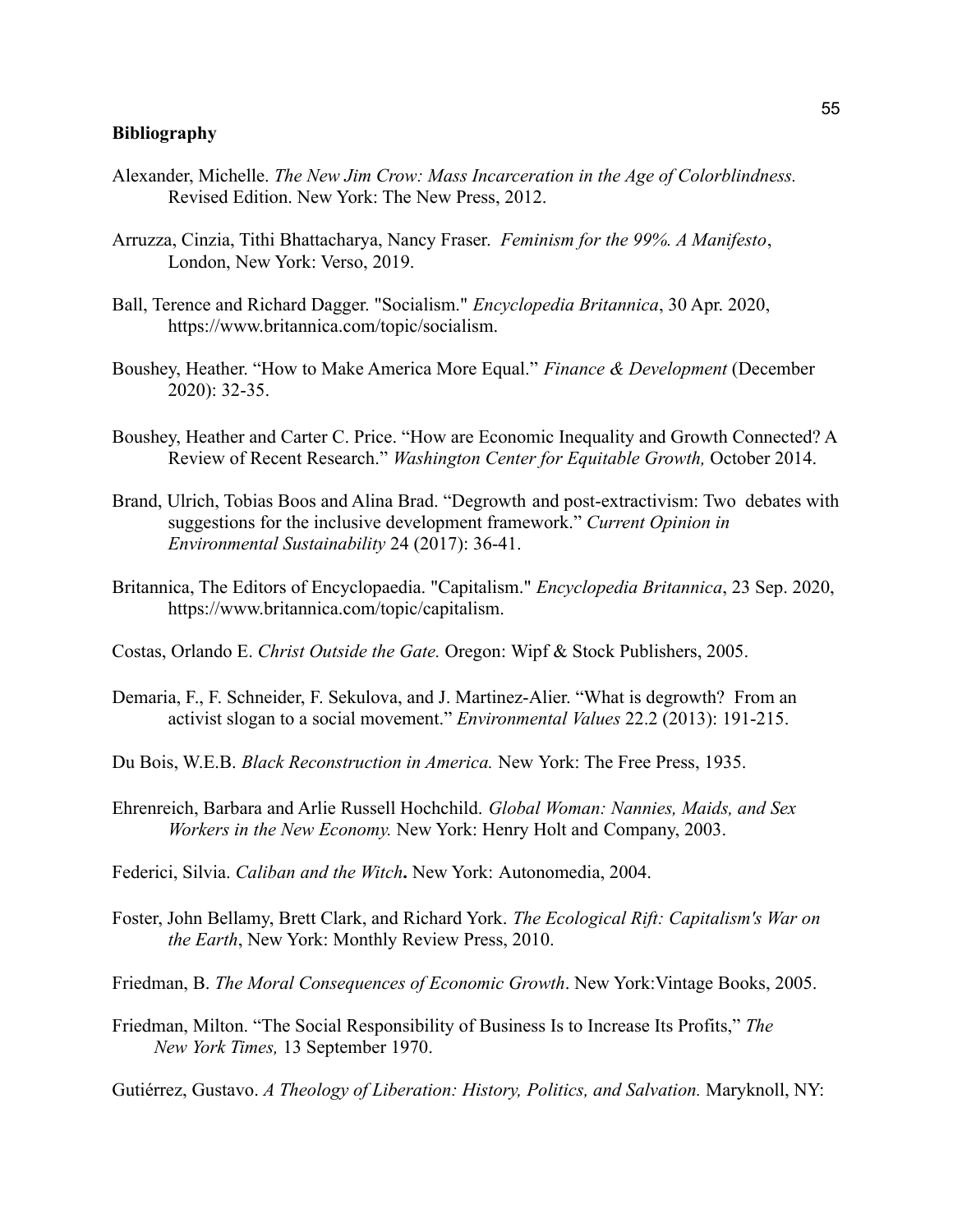Orbis Books, 1973*.*

Haight, Roger. "Liberation and Salvation:Christology and the Christian Life." Pages 363-394 in *Jesus Symbol of God.* Maryknoll, New York: Orbis Books, 2001.

Hannah-Jones, Nikole. "What is Owed." *The New York Times Magazine,* June 20, 2020.

- Heilbroner, Robert L. and Boettke, Peter J. "Economic system." *Encyclopedia Britannica*, 23 Oct. 2020, https://www.britannica.com/topic/economic-system.
- Herring, Cedric. "African Americans in Contemporary America: Progress and Retrenchment" Pages 181-208 in *The Minority Report: An Introduction to Racial, Ethnic, and Gender Relations,* Third Edition. Edited by Anthony Gary Dworkin and Rosalind J. Dworkin. Orlando: Harcourt Brace College Publishers, 1999.
- Holzinger, H. "Zukunfts Dossier Wirtschaft jenseits von Wachstum? Bundesministerium für Land- und Forstwirtschaft, Umwelt und *Wasserwirtschaft* (Lebensministerium), Vienna, 2010.
- Kallis, Giorgos et al. "Research on Degrowth." *Annual Review of Environment and Resources* 43 (2018): 291-316.
- Kinsler, Ross and Gloria Kinsler. *The Biblical Jubilee and the Struggle for Life.* Maryknoll, NY: Orbis Books, 2000.
- Lakner, C. and B. Milanovic. "Global Income Distribution: From the Fall of the Berlin Wall to the Great Recession," *World Bank Economic Review,* 2015.
- McNally, David. *Another World is Possible. Globalization & Anticapitalism*, Revised Expanded Edition. Winnipeg: Arbeiter Ring Publishing, 2006.
- Milanovic, Branko. "The World Is Becoming More Equal: Even as Globalization Hurts Middle-Class Westerners," *Foreign Affairs,* August 28, 2020.
- Muraca, Barbara. "Towards a fair degrowth-society: Justice and the right to 'good life' beyond growth." *Futures* 44 (2012): 535-545.
- Ostry, Jonathan D., Prakash Lougani, and Andrew Berg. *Confronting Inequality: How Societies Can Choose Inclusive Growth.* New York: Columbia University Press, 2019.
- Piketty, Thomas. *Capital and Ideology.* Cambridge, Massachusetts: Harvard University Press, 2020.
- Rajan, Raghuram. *The Third Pillar: How Markets and the State Leave the Community Behind*. New York: Penguin Books, 2019.